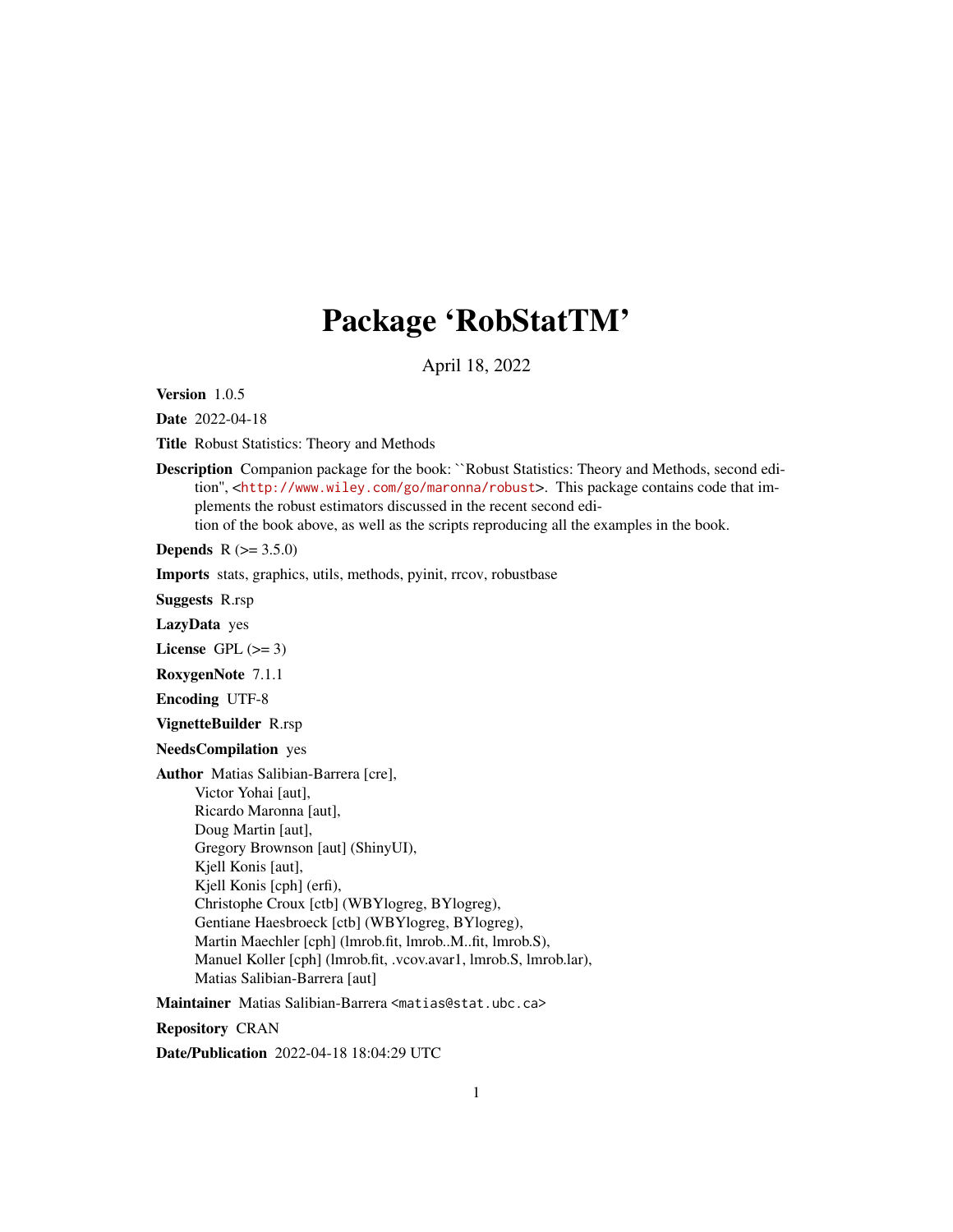# R topics documented:

|                                                                                                       | 3              |
|-------------------------------------------------------------------------------------------------------|----------------|
|                                                                                                       | $\overline{4}$ |
|                                                                                                       | 5              |
|                                                                                                       | 5              |
|                                                                                                       | 6              |
|                                                                                                       | 7              |
|                                                                                                       | 8              |
|                                                                                                       | 8              |
| covRob                                                                                                | 10             |
|                                                                                                       | 11             |
|                                                                                                       | 13             |
|                                                                                                       | 14             |
|                                                                                                       | 15             |
|                                                                                                       | 16             |
|                                                                                                       | 18             |
|                                                                                                       | 18             |
|                                                                                                       | 19             |
| huber                                                                                                 | 20             |
|                                                                                                       | 20             |
|                                                                                                       | 21             |
|                                                                                                       | 22             |
|                                                                                                       | 23             |
| lmrobdet.control.                                                                                     | 24             |
|                                                                                                       | 26             |
| $lmrobdetLinTest \ldots \ldots \ldots \ldots \ldots \ldots \ldots \ldots \ldots \ldots \ldots \ldots$ | 28             |
| <b>lmrobdetMM</b>                                                                                     | 29             |
|                                                                                                       | 32             |
| 1 <sub>mrob</sub> M                                                                                   | 33             |
|                                                                                                       | 35             |
|                                                                                                       | 36             |
|                                                                                                       | 38             |
|                                                                                                       | 39             |
|                                                                                                       | 40             |
| mineral                                                                                               | 41             |
| <b>MMPY</b>                                                                                           | 42             |
|                                                                                                       | 43             |
| neuralgia                                                                                             | 43             |
| oats                                                                                                  | 44             |
| opt.<br>.<br>$\ddot{\phantom{0}}$                                                                     | 45             |
| peaRobS<br>$\sim$ $\sim$                                                                              | 45             |
| prcompRob<br>$\ddot{\phantom{a}}$                                                                     | 47             |
| refine.sm $\ldots$<br>$\ddot{\phantom{a}}$                                                            | 48             |
| $resex \ldots \ldots$                                                                                 | 49             |
| $rho \ldots$                                                                                          | 50             |
| rhoprime                                                                                              | 51             |
| rhoprime2.                                                                                            | 52             |
|                                                                                                       |                |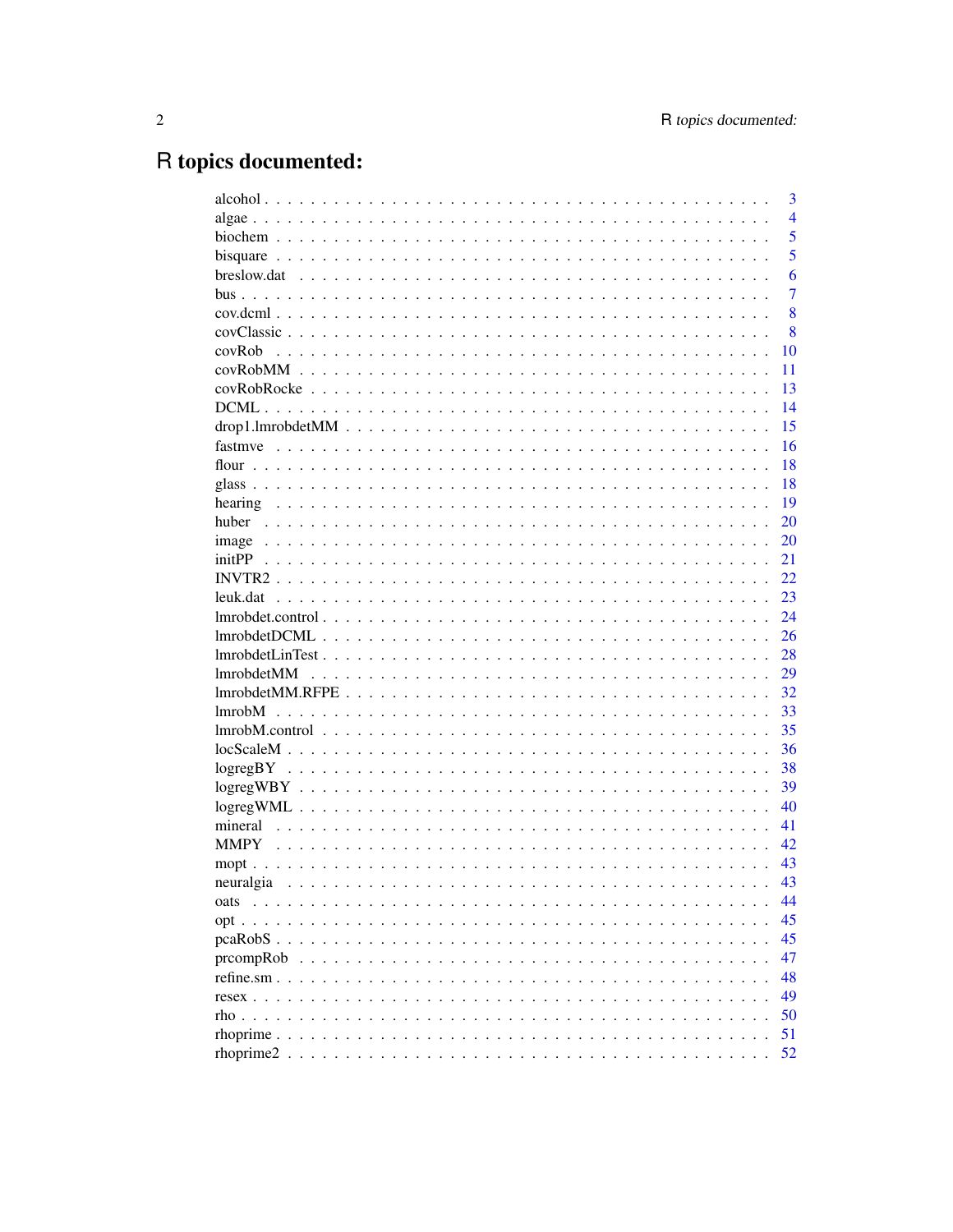#### <span id="page-2-0"></span>alcohol 3

alcohol *Alcohol data*

#### Description

This data set contains physicochemical characteristics of 44 aliphatic alcohols. The aim of the experiment was the prediction of the solubility on the basis of molecular descriptors.

# Usage

data(alcohol)

# Format

An object of class "data.frame".

# Details

Format: 44 cases and 7 continuous variables. The columns are: 1. SAG=solvent accessible surfacebounded molecular volume 2. V=volume 3. log PC (PC=octanol–water partitions coefficient) 4. P=polarizability 5. RM=molar refractivity 6. Mass 7. log(Solubility) (response)

# Source

Romanelli, G.P., Martino, C.M. and Castro, E.A. (2001), Modeling the solubility of aliphatic alcohols via molecular descriptors, Journal of the Chemical Society of Pakistan, 23, 195-199.

#### Examples

data(alcohol)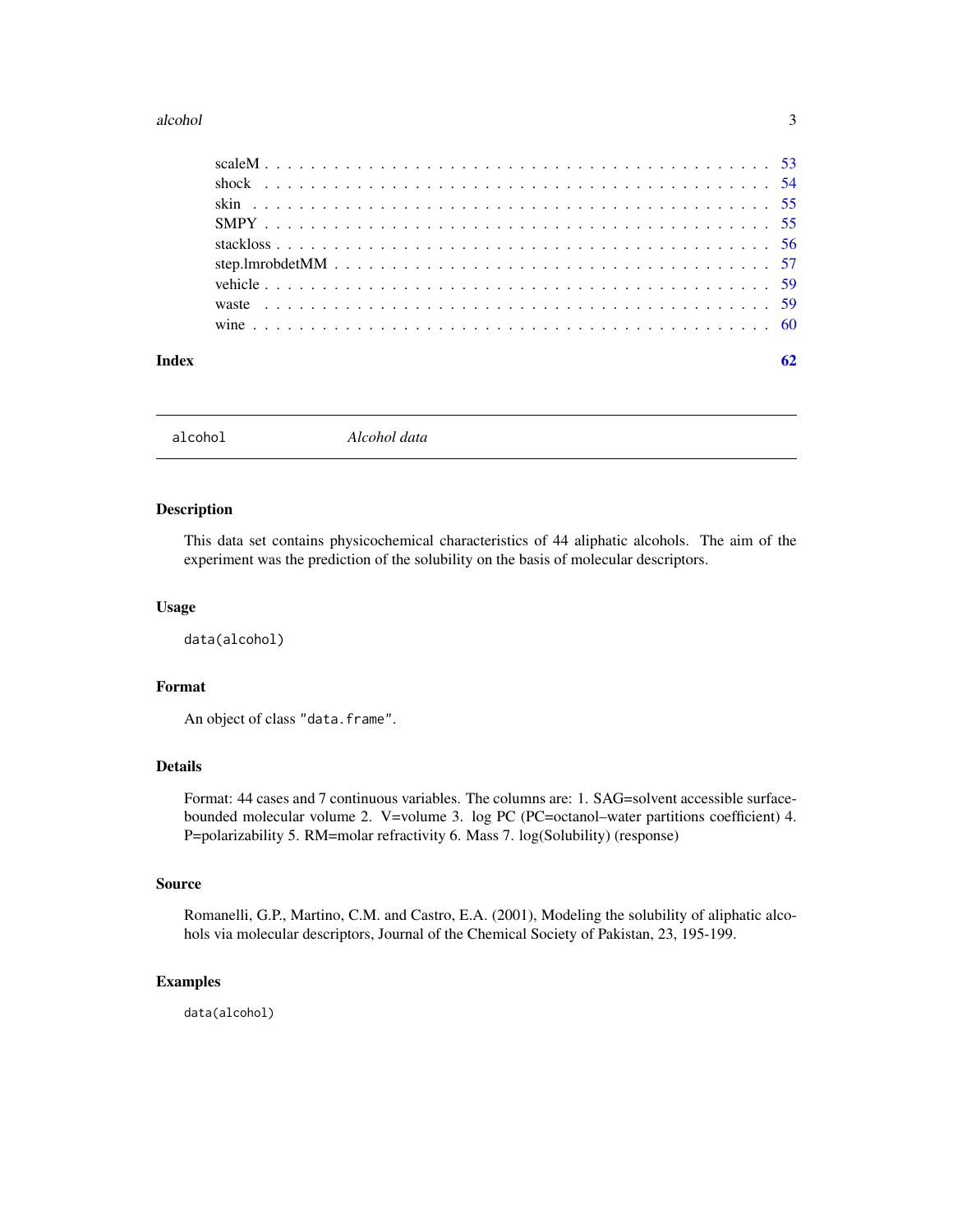<span id="page-3-0"></span>algae *Algae data*

#### Description

Each row of the data set is a set of 90 measurements at a river in some place in Europe. There are 11 predictors. The response is the logarithm of the abundance of a certain class of algae. Description: The columns are: 1. season, categorical (1,2,3,4 for winter, spring, summer and autumn) 2. river size (categorical) (1,2,3 for small, medium and large) 3. fluid velocity (categorical) (1,2,3 for low, medium and high) 4-11 (numerci): content of nitrogen in the form of nitrates, nitrites and ammonia, and other chemical compounds. Col. 12 ia the response: abundance of a type of algae (type 6 in the complete file). For simplicity we deleted the rows with missing values and took the logarithm of the response.

#### Usage

data(algae)

# Format

An object of class "data.frame".

# Details

Format 90 rows, 12 columns (3 categorical, 9 numeric)

### Source

Hettich, S. and Bay, S.D. (1999), The UCI KDD Archive http://kdd.ics.uci.edu. Irvine, CA: University of California, Department of Information and Computer Science.

#### References

References go here.

# Examples

data(algae)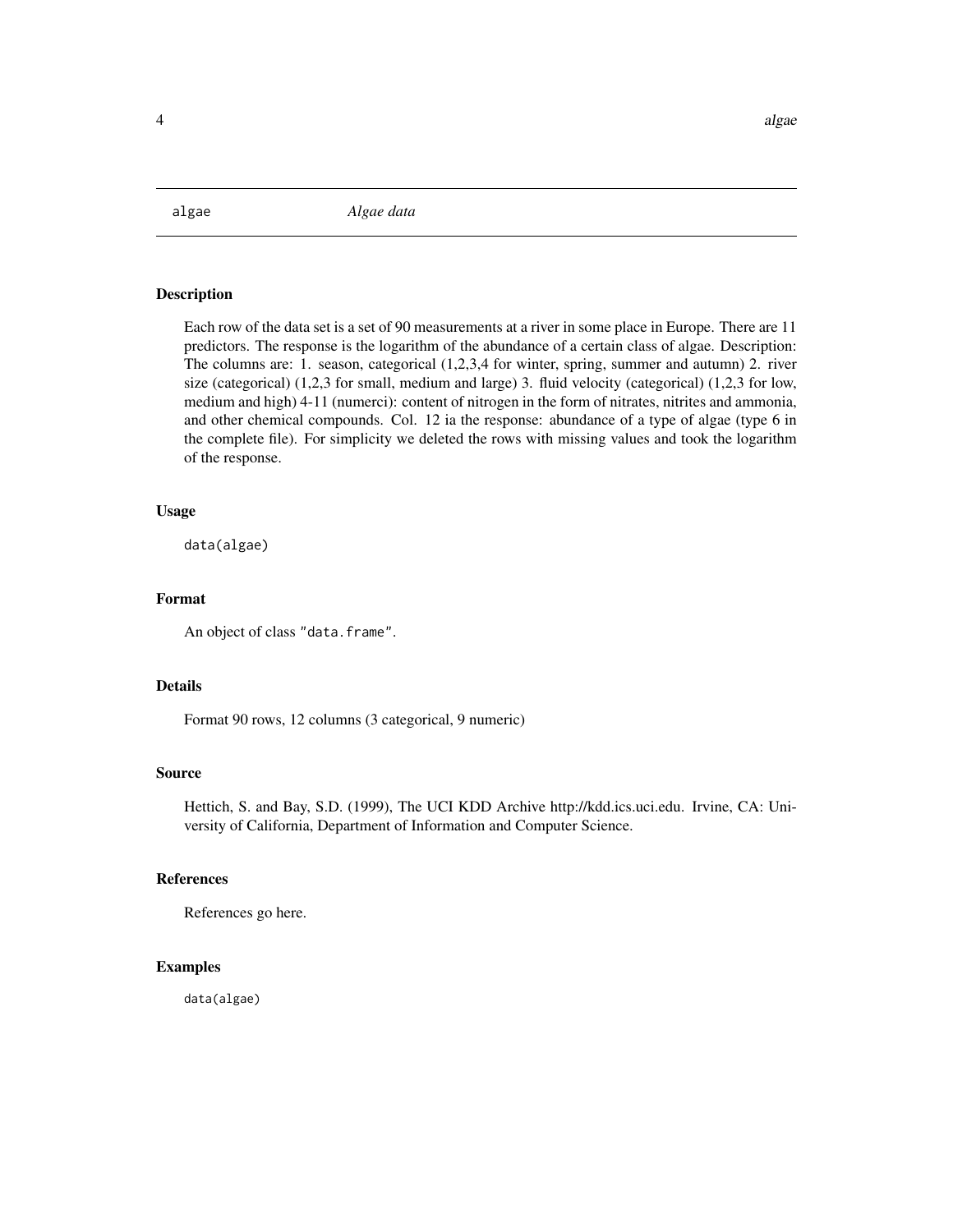<span id="page-4-0"></span>

Two biochemical measurements on 12 men with similar weights.

# Usage

data(biochem)

# Format

An object of class "data.frame".

# Details

Format: Numeric, 12 rows, two columns

#### Source

Seber, G.A.F. (1984), Multivariate Observations. New York: John Wiley.

# Examples

data(biochem)

<span id="page-4-1"></span>bisquare *Tuning parameter the rho loss functions*

# Description

This function computes the tuning constant that yields an MM-regression estimator with a desired asymptotic efficiency when computed with a rho function in the corresponding family. The output of this function can be passed to the functions [lmrobdet.control,](#page-23-1) [mscale](#page-52-1) and [rho.](#page-49-1)

#### Usage

bisquare(e)

#### Arguments

e the desired efficiency of the corresponding regression estimator for Gaussian errors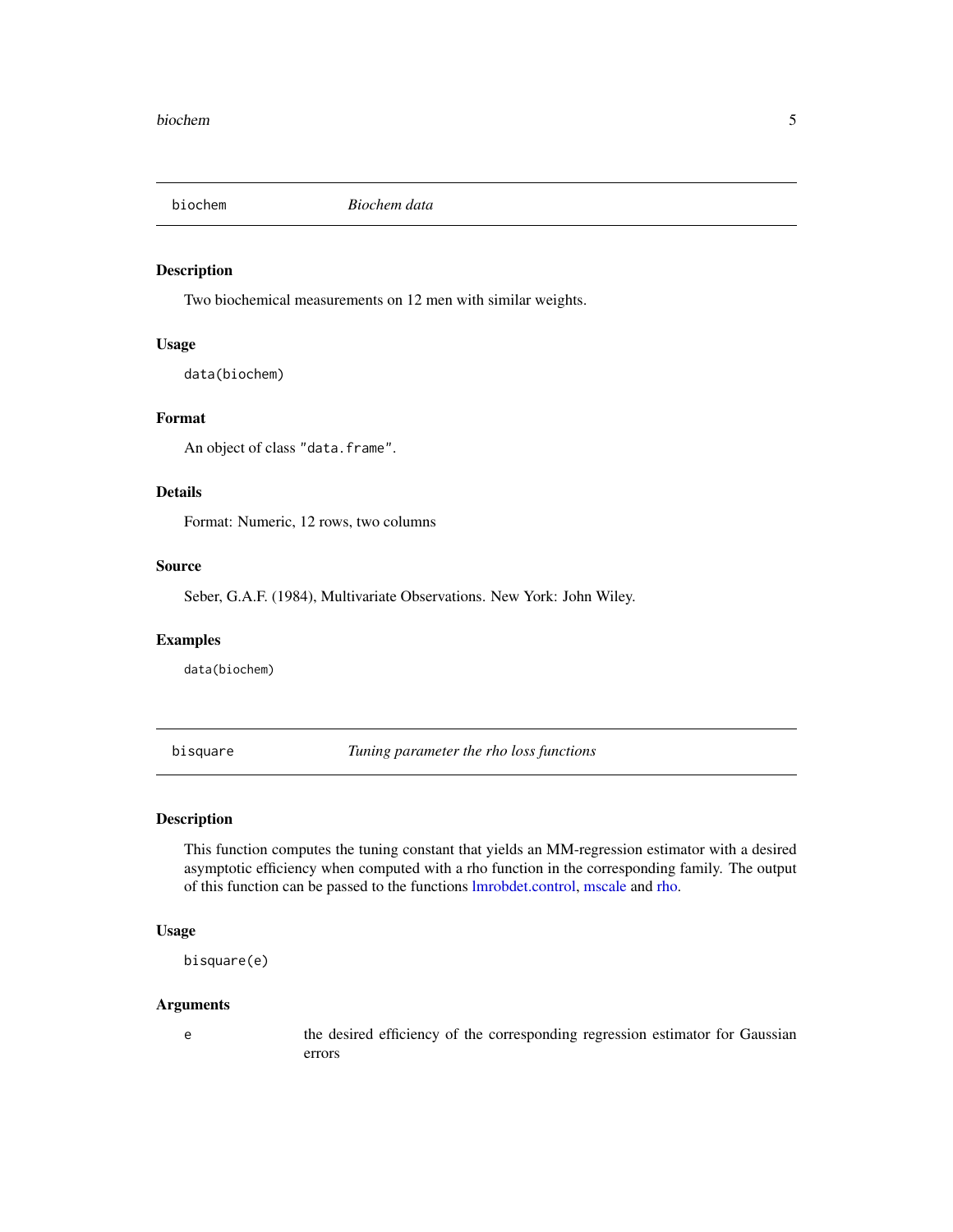<span id="page-5-0"></span>A length-1 vector with the corresponding tuning constant.

#### Author(s)

Kjell Konis

#### Examples

# Tuning parameters for an 85%-efficient M-estimator at a Gaussian model bisquare(.85)

breslow.dat *Breslow Data*

#### **Description**

Patients suffering from simple or complex partial seizures were randomized to receive either the antiepileptic drug progabide or a placebo. At each of four successive post randomization clinic visits, the number of seizures occuring over the previous two weeks was reported.

#### Usage

data(breslow.dat)

#### Format

An object of class "data.frame".

#### Details

Description: A data frame with 59 observations on the following 12 variables: ID: an integer value specifying the patient identification number; Y1: an integer value, the number of seizures during the first two week period; Y2: an integer value, the number of seizures during the second two week period; Y3: an integer value, the number of seizures during the third two week period. Y4: an integer value, the number of seizures during the fourth two week period; Base: an integer value giving the eight-week baseline seizure count; Age: an integer value giving the age of the parient in years; Trt: the treatment: a factor with levels placebo and progabide; Ysum: an integer value, the sum of Y1, Y2, Y3 and Y4; sumY: an integer value, the sum of Y1, Y2, Y3 and Y4; Age10: a numeric value, Age divided by 10; Base4: a numeric value, Base divided by 4.

Format: Numeric, 59 rows and 12 columns.

#### Source

Breslow, N. E., and Clayton, D. G. (1993), "Approximate Inference in Generalized Linear Mixed Models," Journal of the American Statistical Association, Vol. 88, No. 421, pp. 9-25.

Thrall, P. F., and Vail, S. C. (1990), "Some Covariance Models for Longitudinal Count Data With Overdispersion," Biometrics, Vol. 46, pp. 657-671.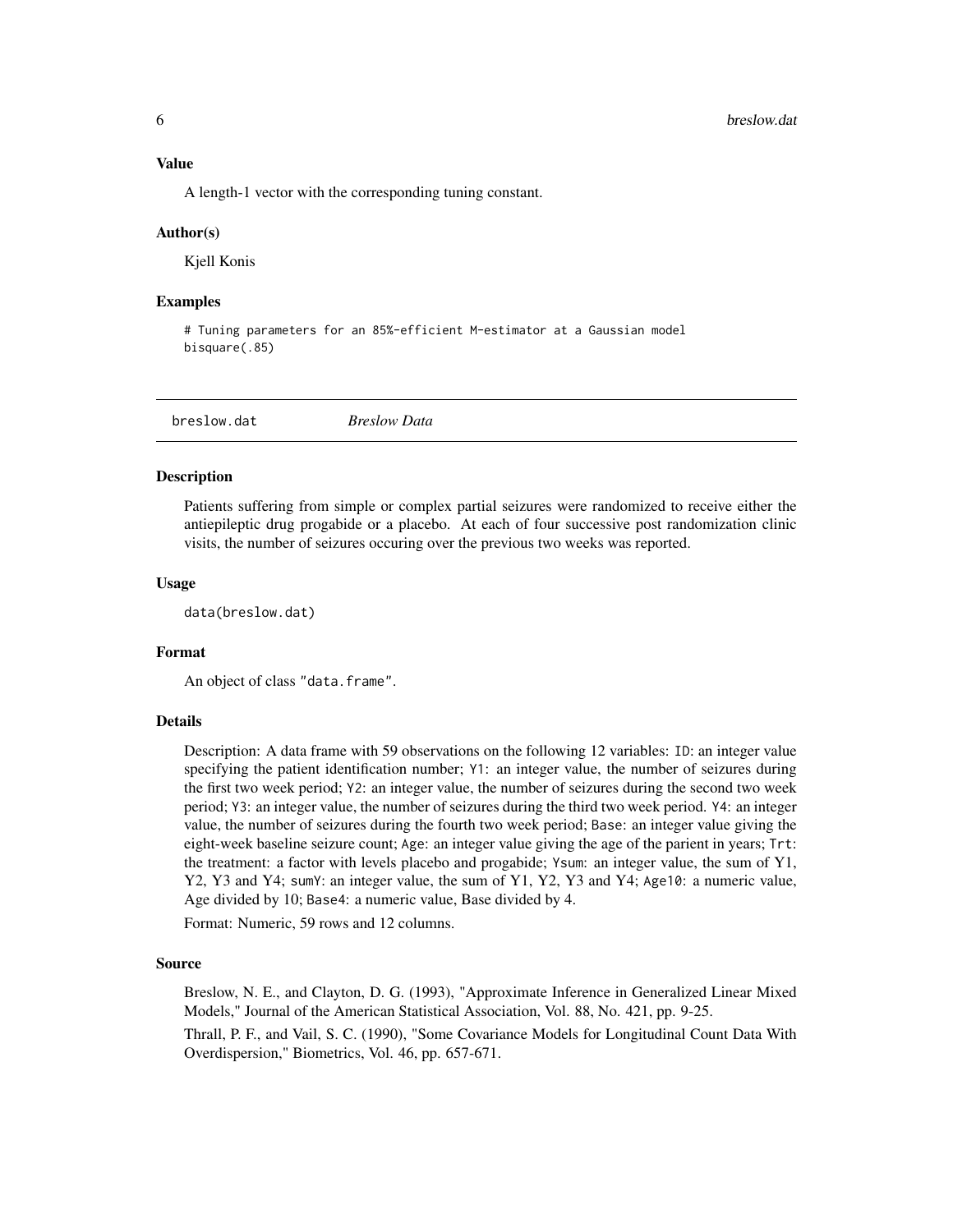# <span id="page-6-0"></span>bus 7

# Examples

data(breslow.dat)

bus *Bus data*

# Description

This data set corresponds to a study in automatic vehicle recognition. Each of the 218 rows corresponds to a view of a bus silhouette, and contains 18 attributes of the image. It was decided to exclude variable 9 and divide the remaining variables by their MADN's.

#### Usage

data(bus)

# Format

An object of class "data.frame".

# Details

Description: The following features were extracted from the silhouettes. 1. compactness 2. circularity 3. distance circularity 4. radius ratio 5. principal axis aspect ratio 6. maximum length aspect ratio 7. scatter ratio 8. elongatedness 9. principal axis rectangularity 10. maximum length rectangularity 11. scaled variance along major axis 12. scaled variance along minor axis 13. scaled radius of gyration 14. skewness about major axis 15. skewness about minor axis 16. kurtosis about minor axis 17. kurtosis about major axis 18. hollows ratio

Format: Numeric, 218 rows and 18 columns.

## Source

Hettich, S. and Bay, S.D. (1999), The UCI KDD Archive http://kdd.ics.uci.edu. Irvine, CA: University of California, Department of Information and Computer Science.

# Examples

data(bus)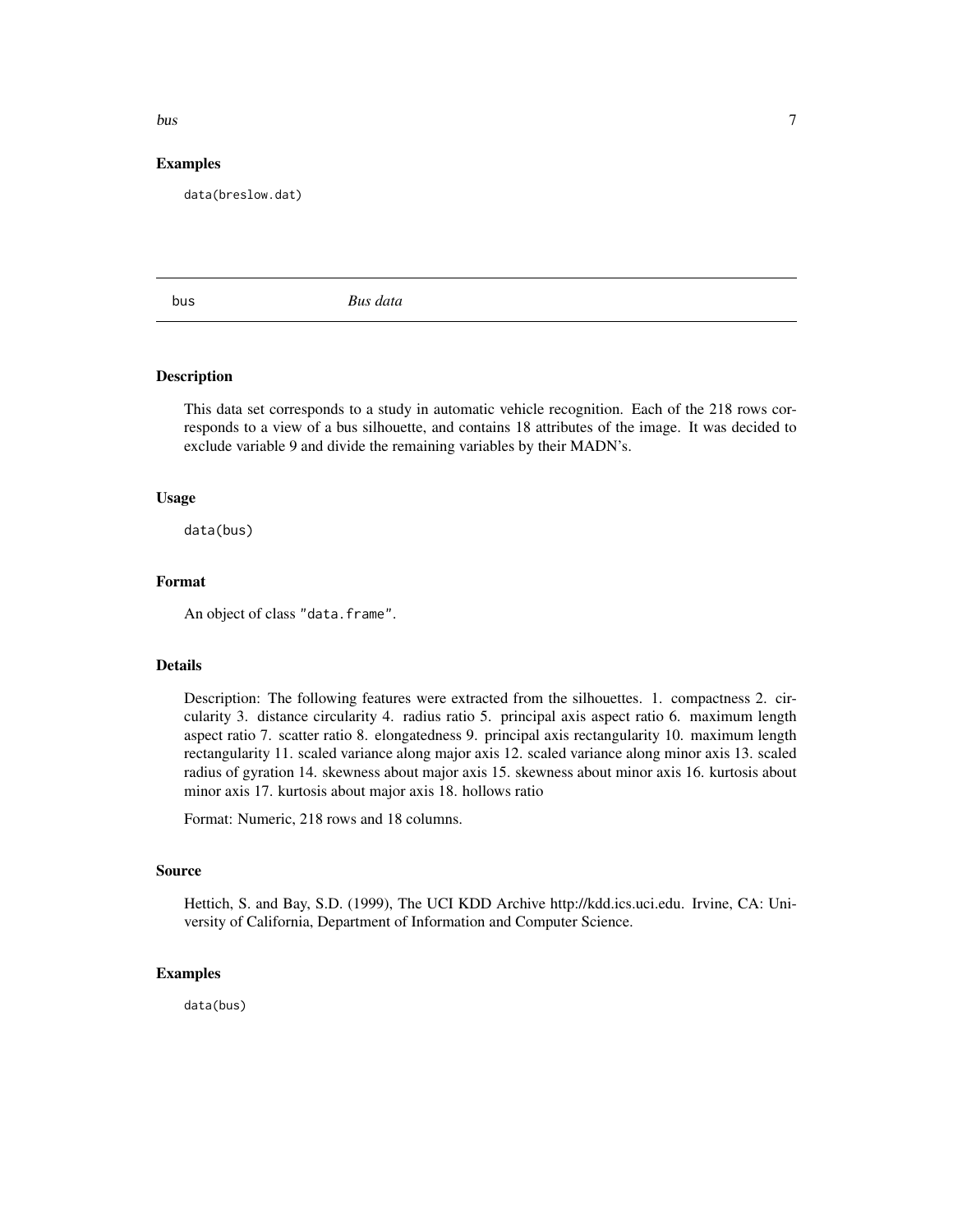<span id="page-7-0"></span>

The estimated covariance matrix of the DCML regression estimator. This function is used internally and not meant to be used directly.

# Usage

cov.dcml(res.LS, res.R, CC, sig.R, t0, p, n, control)

# Arguments

| res.LS  | vector of residuals from the least squares fit                                                                  |
|---------|-----------------------------------------------------------------------------------------------------------------|
| res.R   | vector of residuals from the robust regression fit                                                              |
| CC.     | estimated covariance matrix of the robust regression estimator                                                  |
| sig.R   | robust estimate of the scale of the residuals                                                                   |
| t0      | mixing parameter                                                                                                |
| p, n    | the dimensions of the problem, needed for the finite sample correction of the<br>tuning constant of the M-scale |
| control | a list of control parameters as returned by <b>lmrobdet</b> .control                                            |
|         |                                                                                                                 |

# Value

The covariance matrix estimate.

# Author(s)

Victor Yohai, <victoryohai@gmail.com>

covClassic *Classical Covariance Estimation*

# Description

Compute an estimate of the covariance/correlation matrix and location vector using classical methods.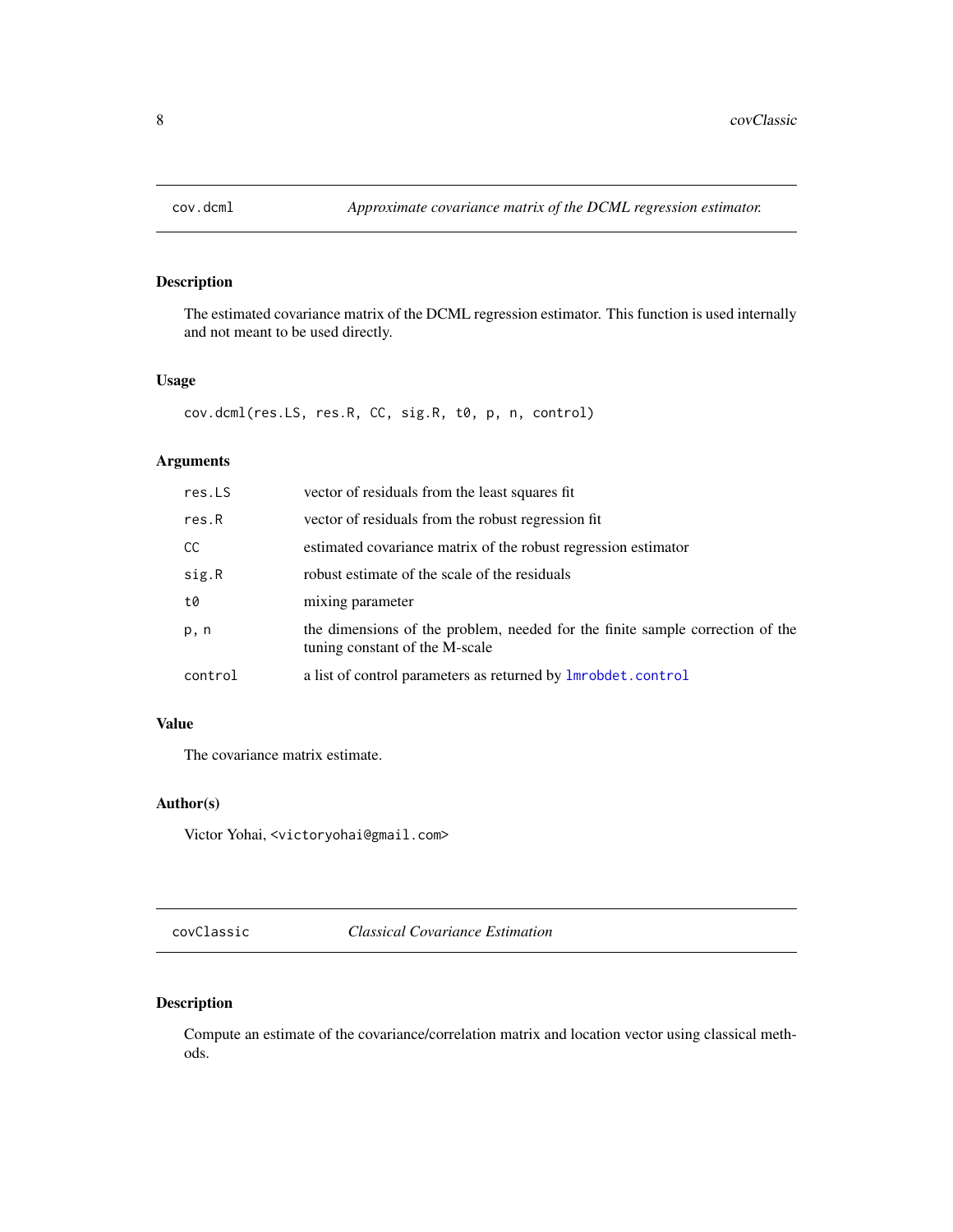<span id="page-8-0"></span>covClassic **9** 

# Usage

```
covClassic(
  data,
  corr = FALSE,
  center = TRUE,
  distance = TRUE,
  na.action = na.fail,
  unbiased = TRUE
)
```
# Arguments

| data      | a numeric matrix or data frame containing the data.                                                                                                                                                             |
|-----------|-----------------------------------------------------------------------------------------------------------------------------------------------------------------------------------------------------------------|
| corr      | a logical flag. If corr = TRUE then the estimated correlation matrix is computed.                                                                                                                               |
| center    | a logical flag or a numeric vector of length p (where p is the number of columns<br>of x) specifying the center. If center $=$ TRUE then the center is estimated. Oth-<br>erwise the center is taken to be 0.   |
| distance  | a logical flag. If distance = TRUE the Mahalanobis distances are computed.                                                                                                                                      |
| na.action | a function to filter missing data. The default na. fail produces an error if miss-<br>ing values are present. An alternative is na. omit which deletes observations<br>that contain one or more missing values. |
| unbiased  | a logical flag. If TRUE the unbiased estimator is returned (computed with de-<br>nominator equal to $n-1$ ), else the MLE (computed with denominator equal to n)<br>is returned.                                |

# Details

Its main intention is to return an object compatible to that produced by [covRob](#page-9-1), but fit using classical methods.

# Value

a list with class "covClassic" containing the following elements:

| center | a numeric vector containing the estimate of the location vector.                                                                  |
|--------|-----------------------------------------------------------------------------------------------------------------------------------|
| COV    | a numeric matrix containing the estimate of the covariance matrix.                                                                |
| cor    | a numeric matrix containing the estimate of the correlation matrix if the argu-<br>ment corr = TRUE. Otherwise it is set to NULL. |
| dist   | a numeric vector containing the squared Mahalanobis distances. Only present if<br>$distance = TRUE$ in the $call.$                |
| call   | an image of the call that produced the object with all the arguments named. The<br>matched call.                                  |

# Note

Originally, and in S-PLUS, this function was called cov; it has been renamed, as that did mask the function in the standard package stats.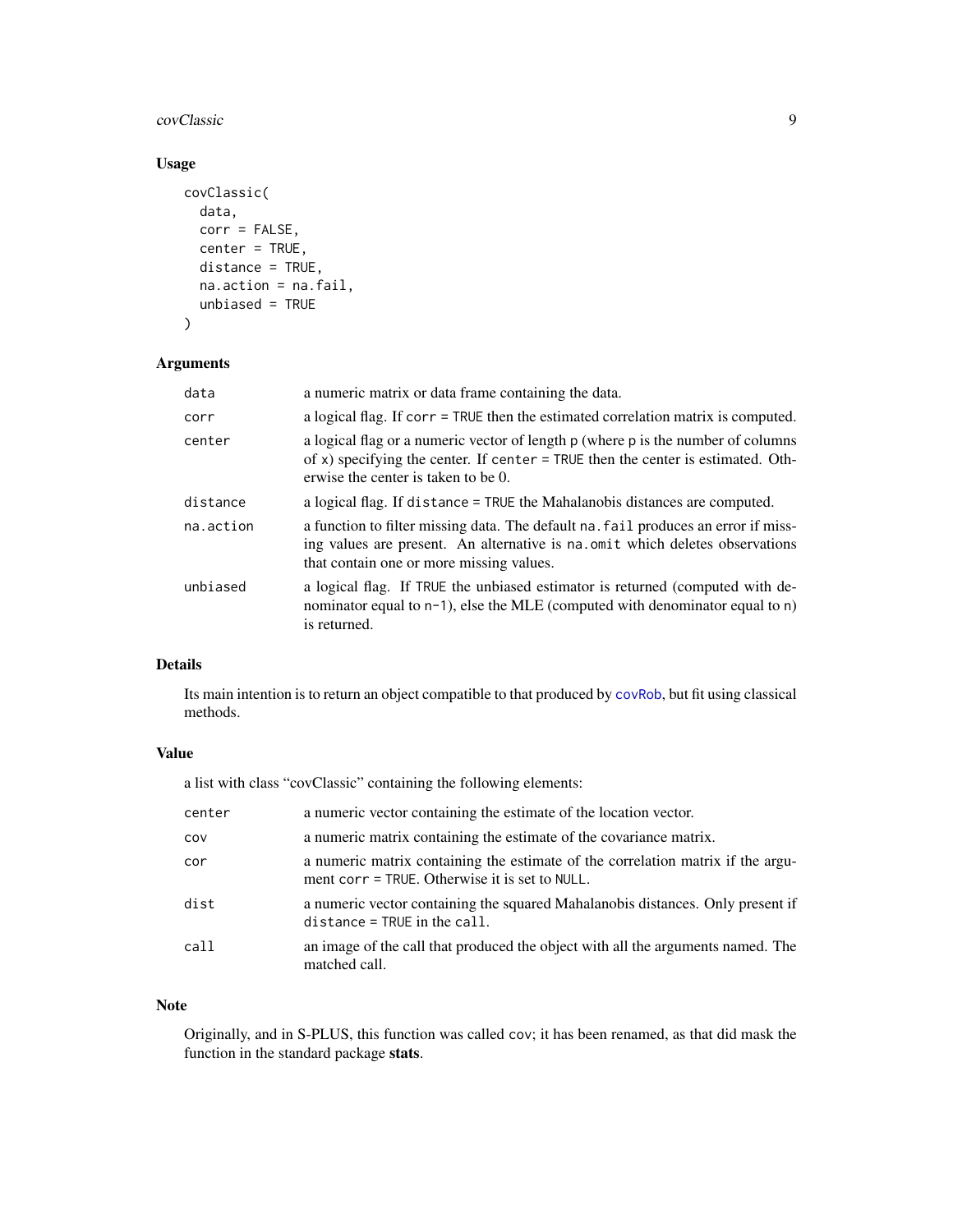# Examples

```
data(wine)
round( covClassic(wine)$cov, 2)
```
<span id="page-9-1"></span>covRob *Robust multivariate location and scatter estimators*

# Description

This function computes robust estimators for multivariate location and scatter.

#### Usage

 $covRob(X, type = "auto", maxit = 50, tol = 1e-04, corr = FALSE)$ 

# Arguments

| X     | a data matrix with observations in rows.                                                                                                                                                                                                                                               |
|-------|----------------------------------------------------------------------------------------------------------------------------------------------------------------------------------------------------------------------------------------------------------------------------------------|
| type  | a string indicating which estimator to compute. Valid options are "Rocke" for<br>Rocke's S-estimator, "MM" for an MM-estimator with a SHR rho function, or<br>"auto" (default) which selects "Rocke" if the number of variables is greater than<br>or equal to 10, and "MM" otherwise. |
| maxit | Maximum number of iterations, defaults to 50.                                                                                                                                                                                                                                          |
| tol   | Tolerance for convergence, defaults to 1e-4.                                                                                                                                                                                                                                           |
| corr  | A logical value. If TRUE a correlation matrix is included in the element cor of<br>the returned object. Defaults to FALSE.                                                                                                                                                             |

# Details

This function computes robust estimators for multivariate location and scatter. The default behaviour (type = "auto") computes a "Rocke" estimator (as implemented in [covRobRocke](#page-12-1)) if the number of variables is greater than or equal to 10, and an MM-estimator with a SHR rho function (as implemented in [covRobMM](#page-10-1)) otherwise.

#### Value

A list with class "covClassic" with the following components:

| center | The location estimate.                                                                            |
|--------|---------------------------------------------------------------------------------------------------|
| cov    | The scatter matrix estimate, scaled for consistency at the normal distribution.                   |
| cor    | The correlation matrix estimate, if the argument cor equals TRUE. Otherwise it<br>is set to NULL. |
| dist   | Robust Mahalanobis distances                                                                      |
| wts    | weights                                                                                           |

<span id="page-9-0"></span>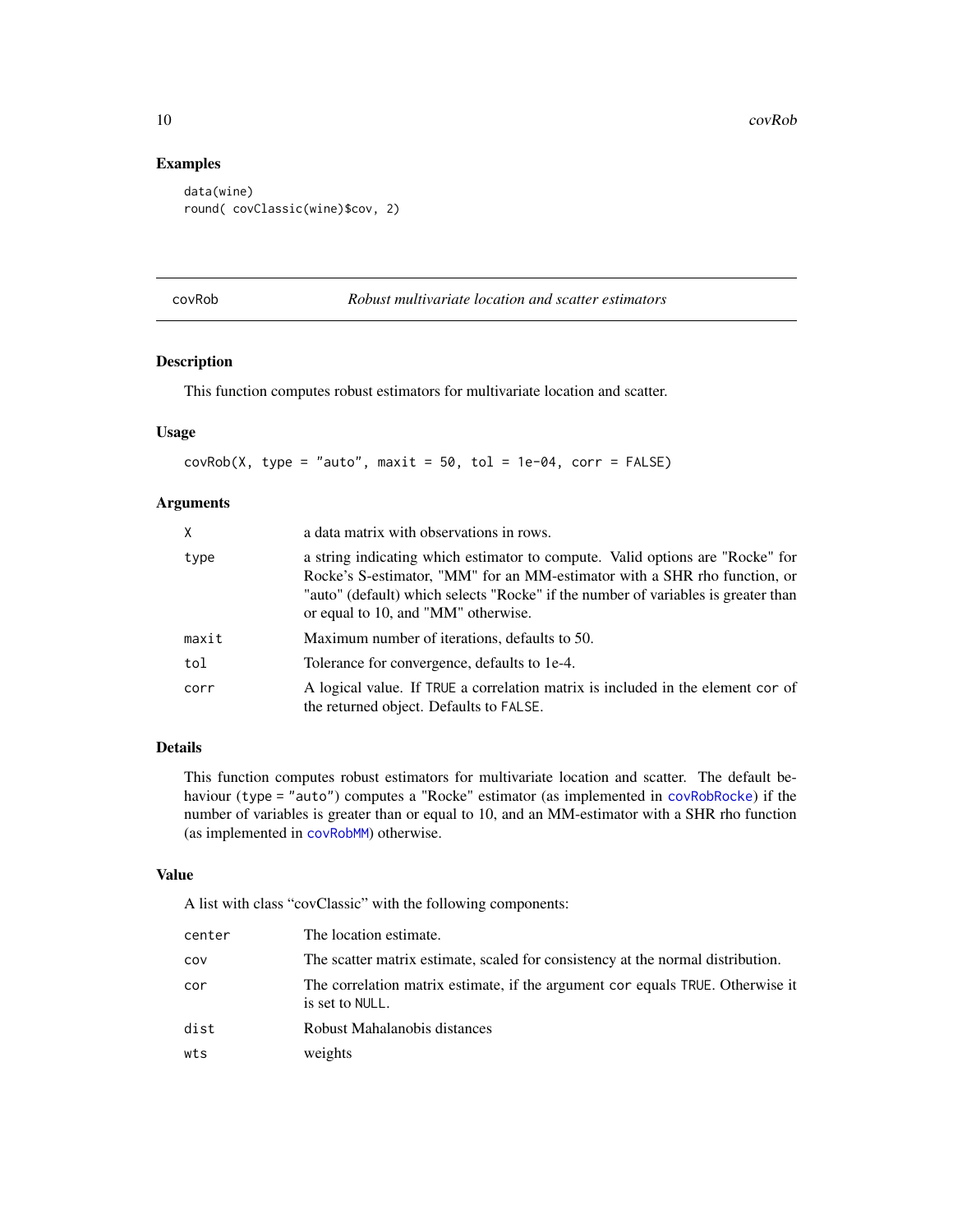# <span id="page-10-0"></span>covRobMM 11

| call | an image of the call that produced the object with all the arguments named. The<br>matched call.      |
|------|-------------------------------------------------------------------------------------------------------|
| mu   | The location estimate. Same as center above.                                                          |
| V    | The scatter matrix estimate, scaled for consistency at the normal distribution.<br>Same as cov above. |

# Author(s)

Ricardo Maronna, <rmaronna@retina.ar>

# References

<http://www.wiley.com/go/maronna/robust>

# See Also

[covRobRocke](#page-12-1), [covRobMM](#page-10-1)

# Examples

```
data(bus)
X0 <- as.matrix(bus)
X1 < - X0[,-9]tmp <- covRob(X1)
round(tmp$cov[1:10, 1:10], 3)
tmp$mu
```
<span id="page-10-1"></span>covRobMM *MM robust multivariate location and scatter estimator*

# Description

This function computes an MM robust estimator for multivariate location and scatter with the "SHR" loss function.

# Usage

 $covRobMM(X, maxit = 50, tolpar = 1e-04, corr = FALSE)$ 

# Arguments

|        | a data matrix with observations in rows.                                                                                   |
|--------|----------------------------------------------------------------------------------------------------------------------------|
| maxit  | Maximum number of iterations.                                                                                              |
| tolpar | Tolerance to decide converngence.                                                                                          |
| corr   | A logical value. If TRUE a correlation matrix is included in the element cor of<br>the returned object. Defaults to FALSE. |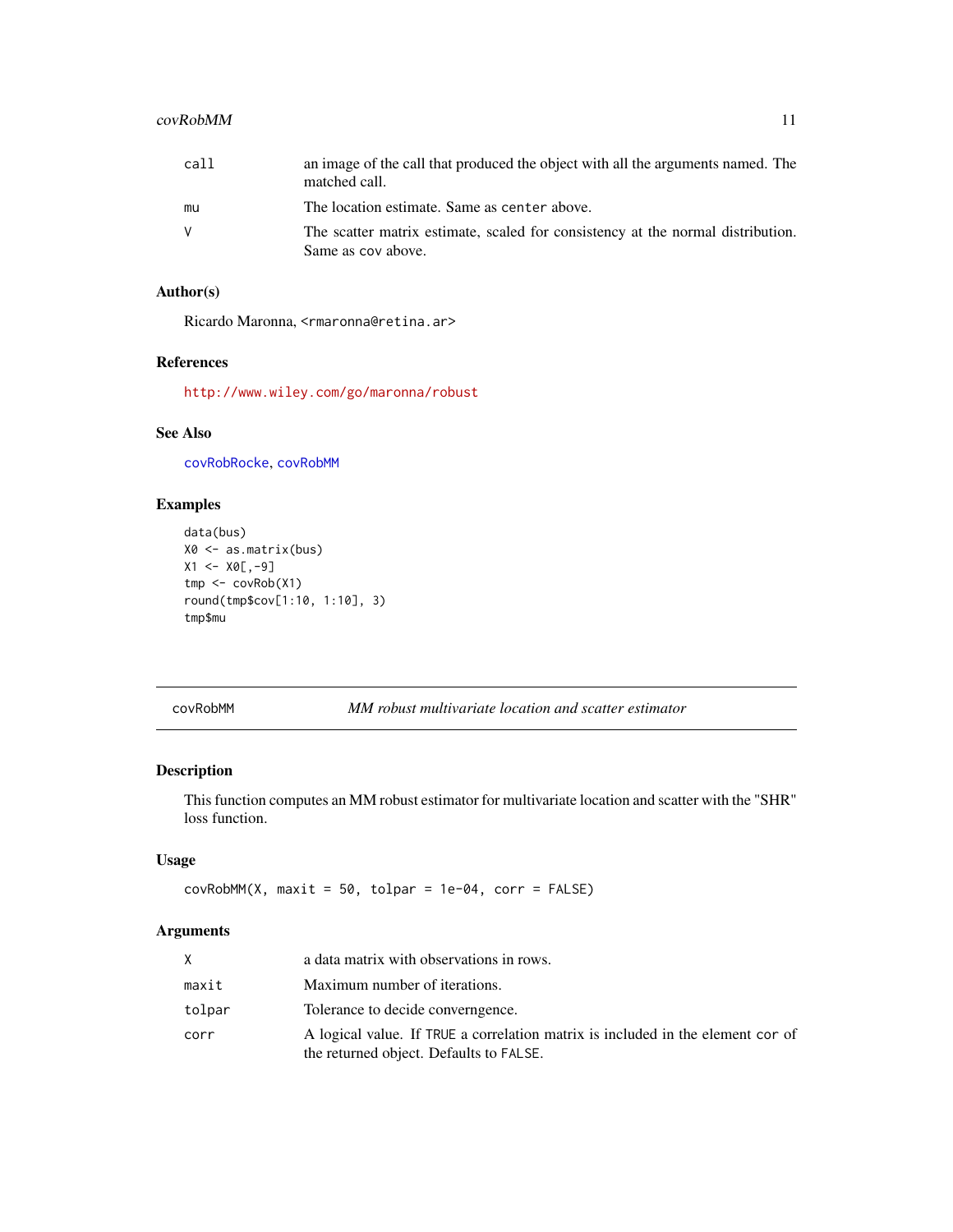# Details

This function computes an MM robust estimator for multivariate location and scatter with the "SHR" loss function.

# Value

A list with class "covRob" containing the following elements

| center | The location estimate.                                                                              |
|--------|-----------------------------------------------------------------------------------------------------|
| COV    | The scatter matrix estimate, scaled for consistency at the normal distribution.<br>Same as V above. |
| cor    | The correlation matrix estimate, if the argument cor equals TRUE. Otherwise it<br>is set to NULL.   |
| dist   | Robust Mahalanobis distances                                                                        |
| wts    | weights                                                                                             |
| call   | an image of the call that produced the object with all the arguments named. The<br>matched call.    |
| mu     | The location estimate. Same as center above.                                                        |
| V      | The scatter or correlation matrix estimate, scaled for consistency at the normal<br>distribution    |

# Author(s)

Ricardo Maronna, <rmaronna@retina.ar>

# References

<http://www.wiley.com/go/maronna/robust>

```
data(bus)
X0 <- as.matrix(bus)
X1 <- X0[,-9]
tmp <- covRobMM(X1)
round(tmp$cov[1:10, 1:10], 3)
tmp$mu
```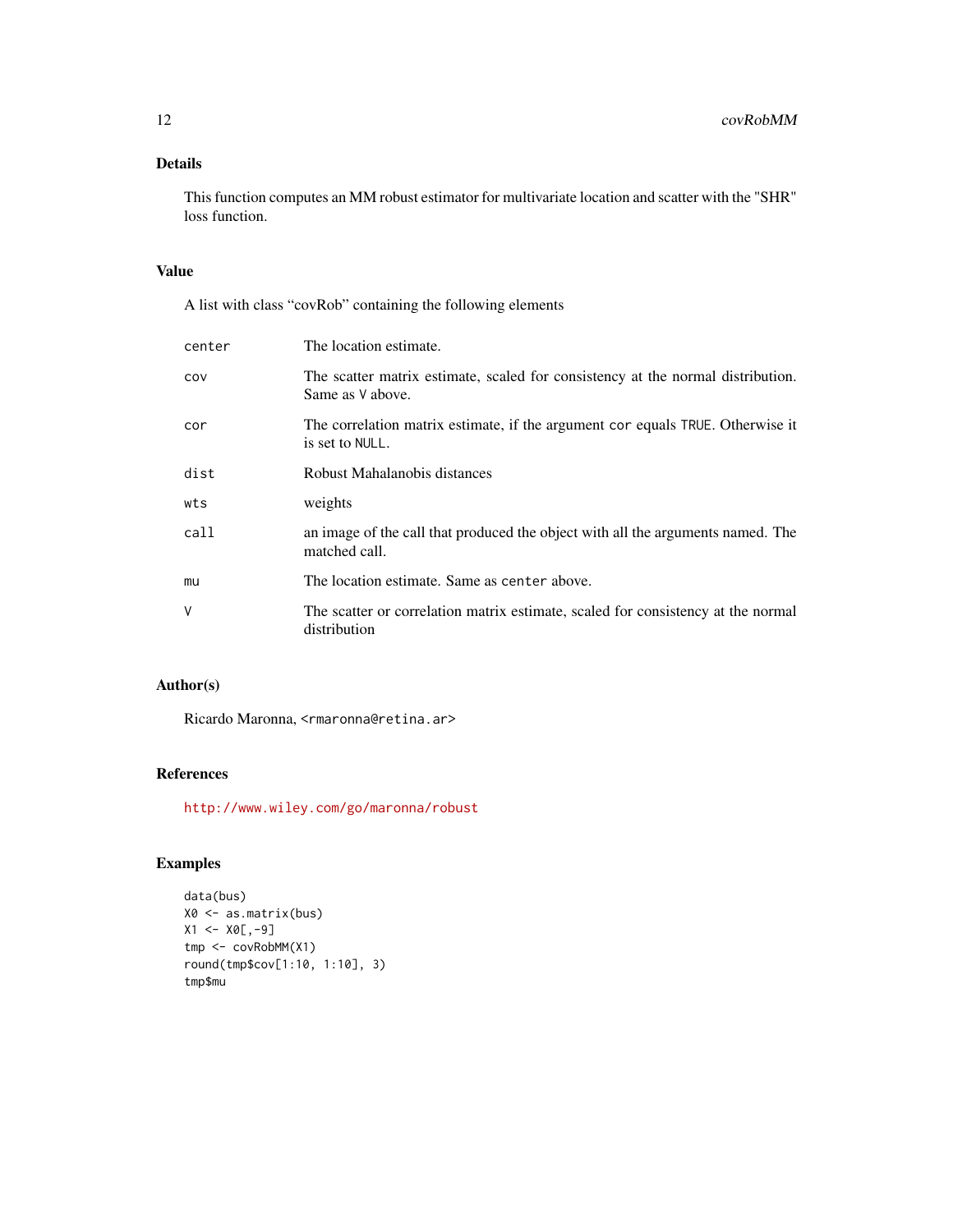<span id="page-12-1"></span><span id="page-12-0"></span>

This function computes Rocke's robust estimator for multivariate location and scatter.

# Usage

```
covRobRocke(
 X,
 initial = "K",maxsteps = 5,
 propmin = 2,
 qs = 2,
 maxit = 50,
 tol = 1e-04,corr = FALSE
)
```
# Arguments

| X        | a data matrix with observations in rows.                                                                                                                                                                                                  |
|----------|-------------------------------------------------------------------------------------------------------------------------------------------------------------------------------------------------------------------------------------------|
| initial  | A character indicating the initial estimator. Valid options are 'K' (default) for<br>the Pena-Prieto 'KSD' estimate, and 'mve' for the Minimum Volume Ellipsoid.                                                                          |
| maxsteps | Maximum number of steps for the line search section of the algorithm.                                                                                                                                                                     |
| propmin  | Regulates the proportion of weights computed from the initial estimator that<br>will be different from zero. The number of observations with initial non-zero<br>weights will be at least $p$ (the number of columns of X) times propmin. |
| qs       | Tuning paramater for Rocke's loss functions.                                                                                                                                                                                              |
| maxit    | Maximum number of iterations.                                                                                                                                                                                                             |
| tol      | Tolerance to decide converngence.                                                                                                                                                                                                         |
| corr     | A logical value. If TRUE a correlation matrix is included in the element cor of<br>the returned object. Defaults to FALSE.                                                                                                                |

# Details

This function computes Rocke's robust estimator for multivariate location and scatter.

# Value

A list with class "covRob" containing the following elements:

| center | The location estimate.                                                          |
|--------|---------------------------------------------------------------------------------|
| COV    | The scatter matrix estimate, scaled for consistency at the normal distribution. |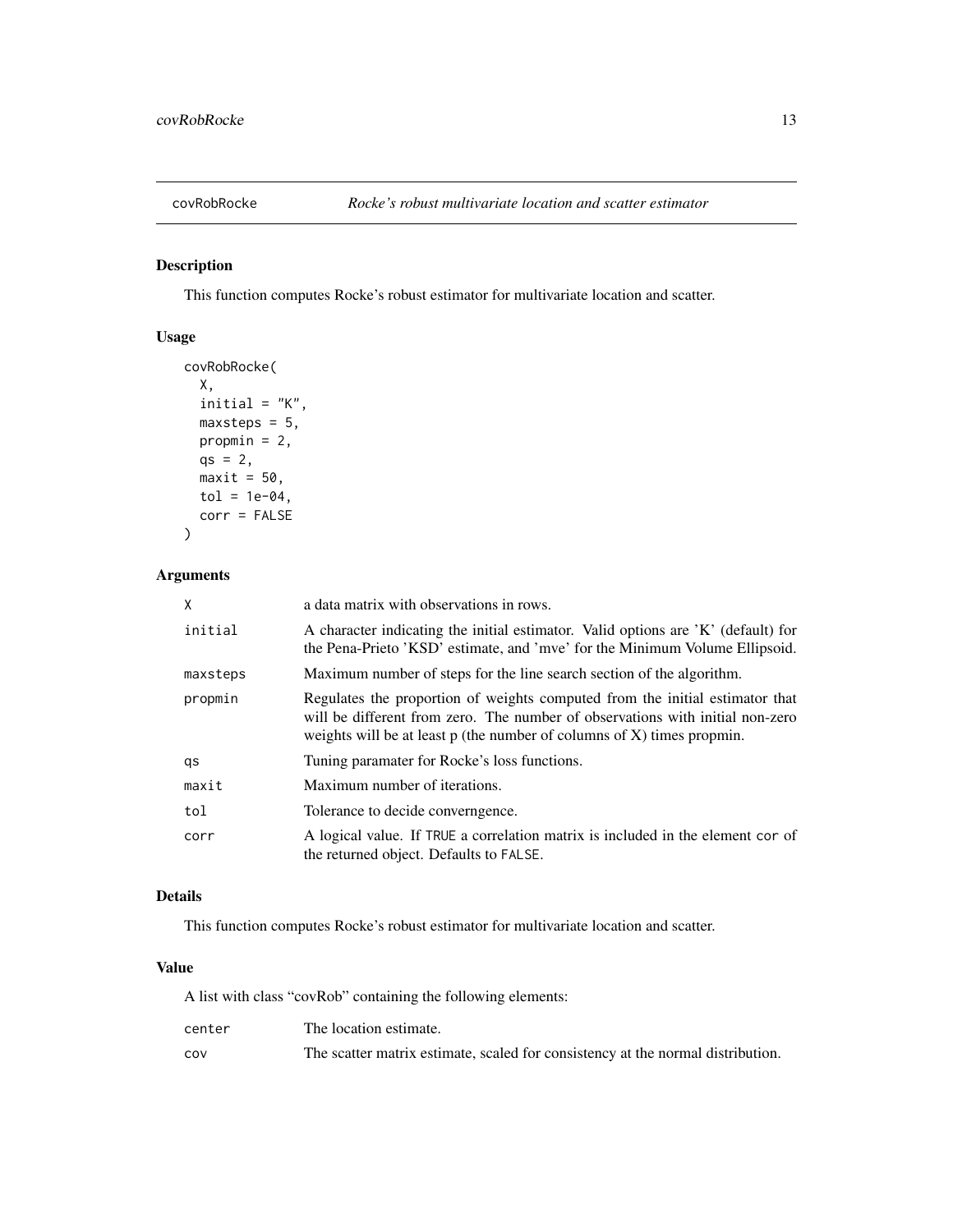<span id="page-13-0"></span>

| cor   | The correlation matrix estimate, if the argument cor equals TRUE. Otherwise it<br>is set to NULL.                      |
|-------|------------------------------------------------------------------------------------------------------------------------|
| dist  | Robust Mahalanobis distances.                                                                                          |
| wts   | weights                                                                                                                |
| call  | an image of the call that produced the object with all the arguments named. The<br>matched call.                       |
| mu    | The location estimate. Same as center above.                                                                           |
| V     | The scatter (or correlation) matrix estimate, scaled for consistency at the normal<br>distribution. Same as cov above. |
| sig   | sig                                                                                                                    |
| gamma | Final value of the constant gamma that regulates the efficiency.                                                       |
|       |                                                                                                                        |

# Author(s)

Ricardo Maronna, <rmaronna@retina.ar>

# References

<http://www.wiley.com/go/maronna/robust>

# Examples

```
data(bus)
X0 <- as.matrix(bus)
X1 <- X0[,-9]
tmp <- covRobRocke(X1)
round(tmp$cov[1:10, 1:10], 3)
tmp$mu
```
<span id="page-13-1"></span>DCML *DCML regression estimator*

# Description

This function computes the DCML regression estimator. This function is used internally by [lmrobdetDCML](#page-25-1), and not meant to be used directly.

# Usage

 $DCML(x, y, z, z0, control)$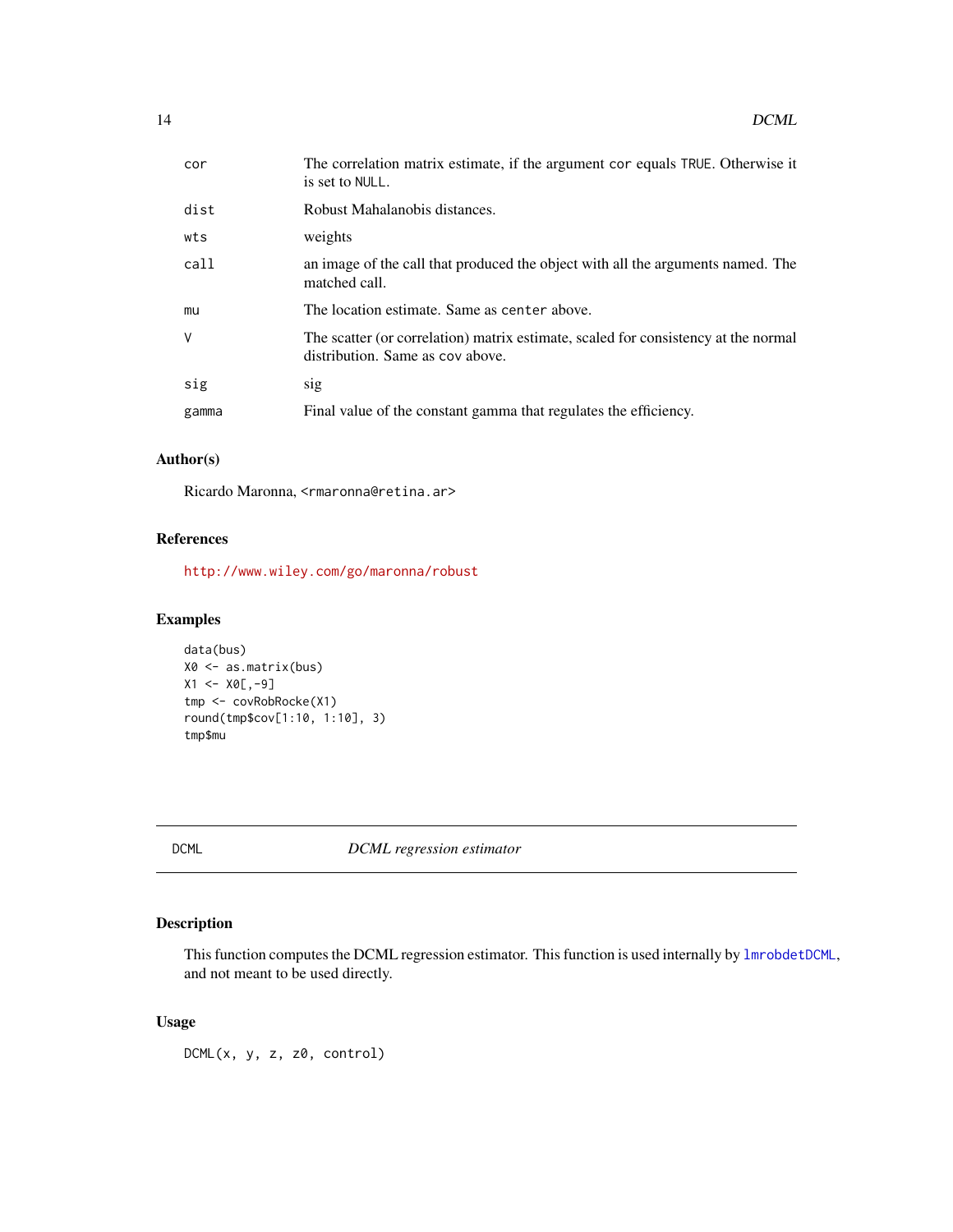# <span id="page-14-0"></span>drop1.lmrobdetMM 15

#### Arguments

| $\mathsf{x}$ | design matrix                                                        |
|--------------|----------------------------------------------------------------------|
| <b>y</b>     | response vector                                                      |
|              | robust fit as returned by MMPY or SMPY                               |
| z0           | least squares fit as returned by $\text{Im}.$ fit                    |
| control      | a list of control parameters as returned by <b>lmrobdet</b> .control |

# Value

a list with the following components

| coefficients | the vector of regression coefficients                                            |
|--------------|----------------------------------------------------------------------------------|
| cov          | the estimated covariance matrix of the DCML regression estimator                 |
| residuals    | the vector of regression residuals from the DCML fit                             |
| scale        | a robust residual (M-)scale estimate                                             |
| t0           | the mixing proportion between the least squares and robust regression estimators |

# Author(s)

Victor Yohai, <victoryohai@gmail.com>, Matias Salibian-Barrera, <matias@stat.ubc.ca>

# References

<http://www.wiley.com/go/maronna/robust>

#### See Also

[DCML](#page-13-1), [MMPY](#page-41-1), [SMPY](#page-54-1)

drop1.lmrobdetMM *RFPE of submodels of an* [lmrobdetMM](#page-28-1) *fit*

# Description

This function computes the RFPE for the MM-estimators obtained with [lmrobdetMM](#page-28-1) by recomputing it, successively removing each of a number of specified terms. It is used internally by [step.lmrobdetMM](#page-56-1) and not meant to be used directly.

# Usage

## S3 method for class 'lmrobdetMM' drop1(object, scope, scale, keep, ...)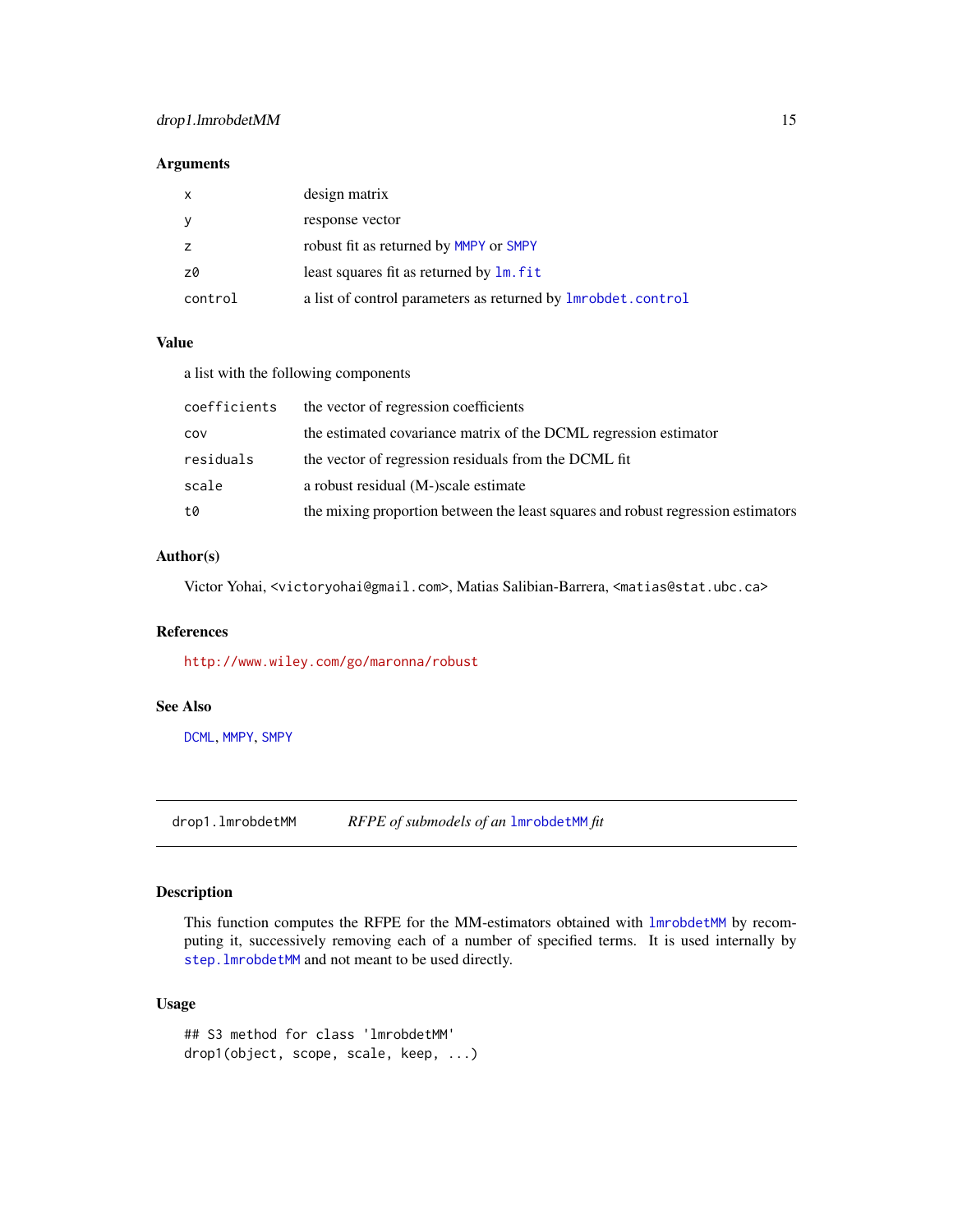#### <span id="page-15-0"></span>Arguments

| object   | the MM element (of class 1mrob) in an object of class 1mrobdetMM.                                                                                                                                                                                                                                                                                                                    |
|----------|--------------------------------------------------------------------------------------------------------------------------------------------------------------------------------------------------------------------------------------------------------------------------------------------------------------------------------------------------------------------------------------|
| scope    | an optional formula giving the terms to be considered for dropping. Typically<br>this argument is omitted, in which case all possible terms are dropped (without<br>breaking hierarchy rules). The scope can also be a character vector of term<br>labels. If the argument is supplied as a formula, any . is interpreted relative to<br>the formula implied by the object argument. |
| scale    | an optional residual scale estimate. If missing the residual scale estimate in<br>object is used.                                                                                                                                                                                                                                                                                    |
| keep     | a character vector of names of components that should be saved for each subset<br>model. Only names from the set "coefficients", "fitted" and "residuals"<br>are allowed. If keep == TRUE, the complete set is saved. The default behavior is<br>not to keep anything.                                                                                                               |
| $\cdots$ | additional parameters to match generic method drop1                                                                                                                                                                                                                                                                                                                                  |

# Value

An anova object consisting of the term labels, the degrees of freedom, and Robust Final Prediction Errors (RFPE) for each subset model. If keep is missing, the anova object is returned. If keep is present, a list with components "anova" and "keep" is returned. In this case, the "keep" component is a matrix of mode "list", with a column for each subset model, and a row for each component kept.

#### Author(s)

Victor Yohai, <victoryohai@gmail.com>, Matias Salibian-Barrera, <matias@stat.ubc.ca>

#### References

<http://www.wiley.com/go/maronna/robust>

# See Also

[lmrobdetMM](#page-28-1)

fastmve *Minimum Volume Ellipsoid covariance estimator*

#### Description

This function uses a fast algorithm to compute the Minimum Volume Ellipsoid (MVE) for multivariate location and scatter.

#### Usage

 $f$ astmve $(x,$  nsamp = 500)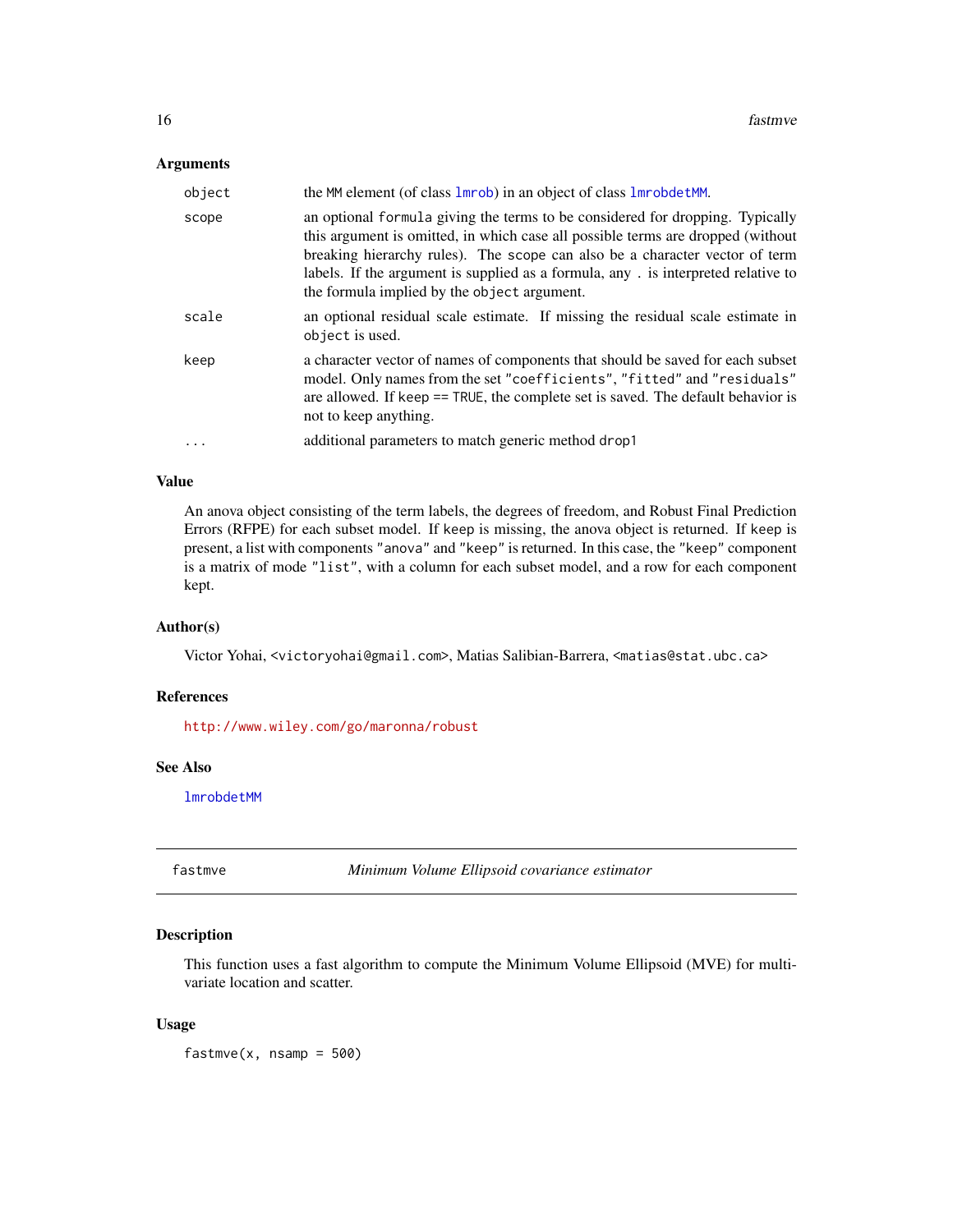#### <span id="page-16-0"></span>fastmve and the state of the state of the state of the state of the state of the state of the state of the state of the state of the state of the state of the state of the state of the state of the state of the state of th

#### Arguments

| X     | data matrix $(n \times p)$ with cases stored in rows.                                                       |
|-------|-------------------------------------------------------------------------------------------------------------|
| nsamp | number of random starts for the iterative algorithm, these are constructed using<br>subsamples of the data. |

# Details

This function computes the Minimum Volume Ellipsoid (MVE) for multivariate location and scatter, using a fast algorithm related to the fast algorithm for S-regression estimators (see [lmrob](#page-0-0)).

### Value

A list with the following components:

| center | a vector with the robust multivariate location estimate                                                                                                              |  |
|--------|----------------------------------------------------------------------------------------------------------------------------------------------------------------------|--|
| COV    | a matrix with the robust covariance / scatter matrix estimate                                                                                                        |  |
| scale  | A scalar that equals the median of the mahalanobis distances of the data to the<br>center, multiplied by the determinant of the covariance matrix to the power $1/p$ |  |
| best   | Indices of the observations that correspond to the MVE estimator                                                                                                     |  |
| nsamp  | Number of random starts used for the iterative algorithm                                                                                                             |  |
| nsing  | Number of random subsamples (among the nsamp attempted) that failed (result-<br>ing in singular initial values)                                                      |  |

# Author(s)

Matias Salibian-Barrera, <matias@stat.ubc.ca>

# References

<http://www.wiley.com/go/maronna/robust>

```
data(bus)
X0 <- as.matrix(bus)
X1 <- X0[,-9]
tmp <- fastmve(X1)
round(tmp$cov[1:10, 1:10], 3)
tmp$center
```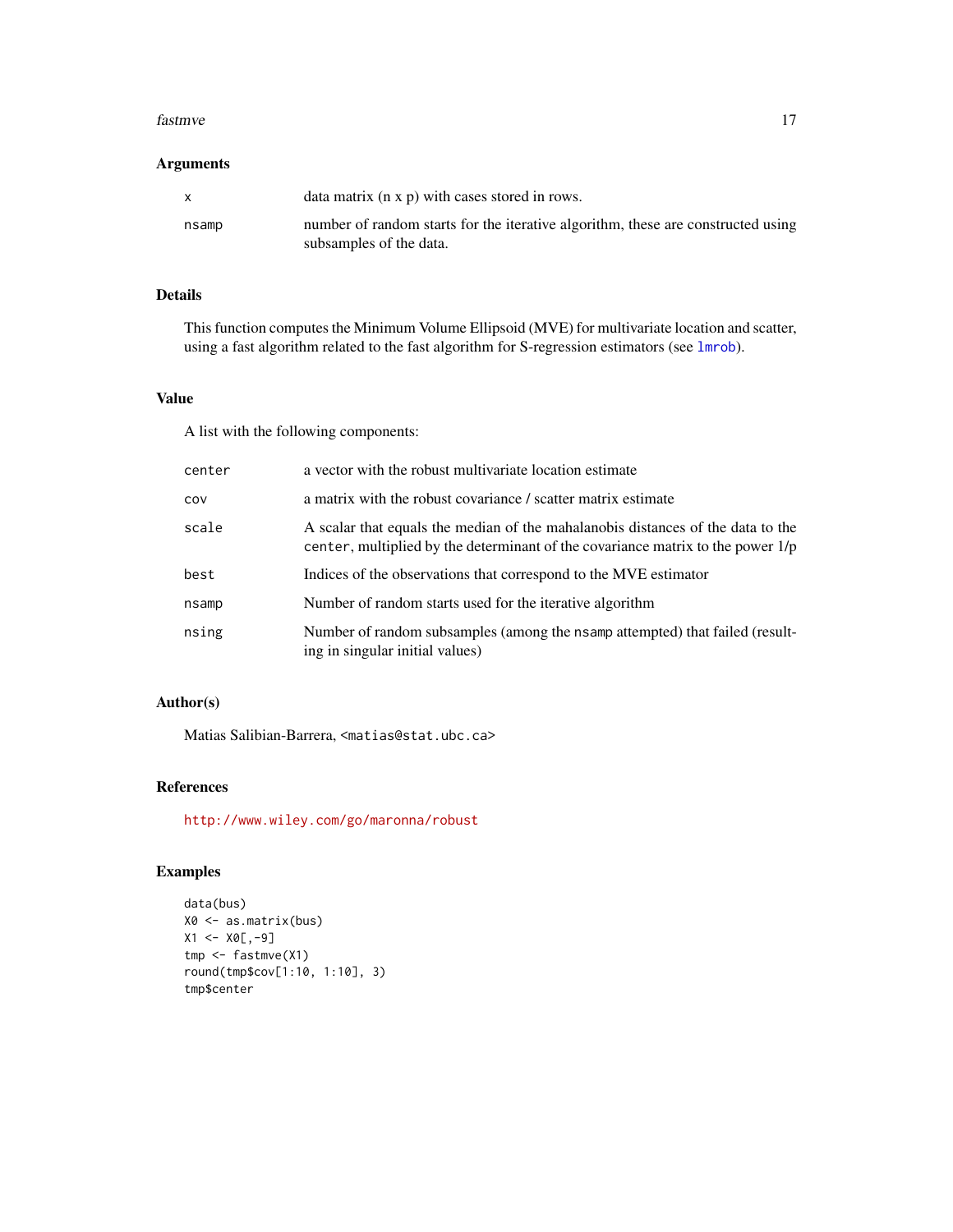<span id="page-17-0"></span>

Determinations of the copper content in wholemeal flour (in parts per million), sorted in ascending order. Format: numeric vector of size 24.

# Usage

data(flour)

# Format

An object of class "data.frame".

# Source

Analytical Methods Committee (1989), Robust statistics-How not to reject outliers, Analyst, 114, 1693-1702.

#### References

References go here.

### Examples

data(flour)

glass *Glass data*

# Description

Measurements of the presence of seven chemical constituents in 76 pieces of glass from nonfloat car windows.

# Usage

```
data(glass)
```
# Format

An object of class "data.frame".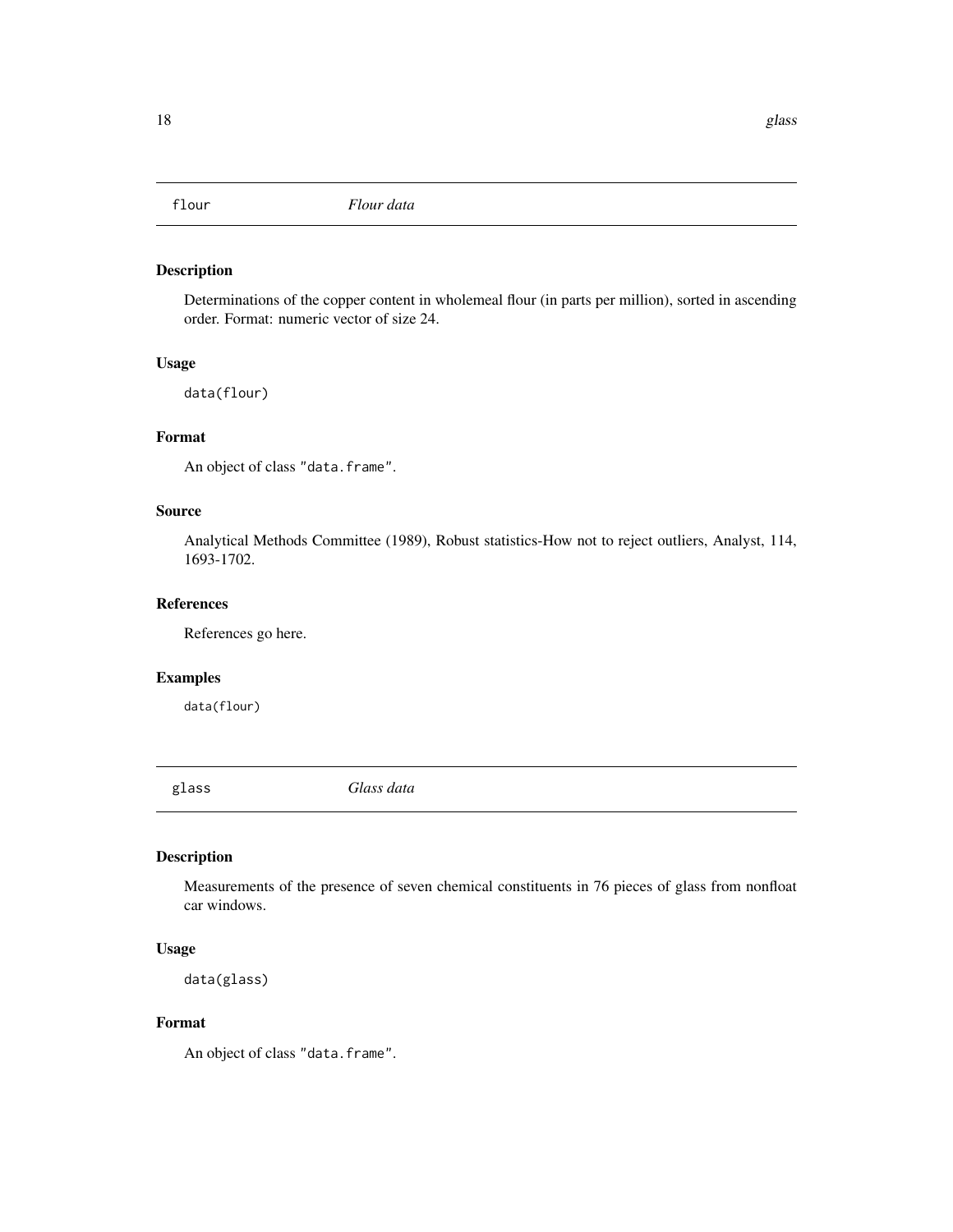#### <span id="page-18-0"></span>hearing the contract of the contract of the contract of the contract of the contract of the contract of the contract of the contract of the contract of the contract of the contract of the contract of the contract of the co

# Details

Format: 76 cases and 7 continuous variables. Description: The columns are: 1. RI refractive index 2. Na2O sodium oxide (unit measurement: weight percent in corresponding oxide, as are the rest of attributes) 3. MgO magnesium oxide 4. Al2O3 aluminum oxide 5. SiO2 silcon oxide 6. K2O potassium oxide 7. CaO calcium oxide

#### Source

Hettich, S. and Bay, S.D. (1999), The UCI KDD Archive http://kdd.ics.uci.edu, Irvine, CA: University of California, Department of Information and Computer Science.

#### Examples

data(glass)

hearing *Hearing data*

#### **Description**

Prevalence rates in percent for men aged 55–64 with hearing levels 16 decibels or more above the audiometric zero.

#### Usage

data(hearing)

# Format

An object of class "data.frame".

#### Details

Format: Two-way ANOVA. Description: The rows correspond to different frequencies and to normal speech. 1. 500 hertz 2. 1000 hertz 3. 2000 hertz 4. 3000 hertz 5. 4000 hertz 6. 6000 hertz 7. Normal speech The columns classify the data in seven occupational groups: 1. professional–managerial 2. farm 3. clerical sales 4. craftsmen 5. operatives 6. service 7. laborers

# Source

Roberts, J. and Cohrssen, J. (1968), Hearing levels of adults, US National Center for Health Statistics Publications, Series 11, No. 31

# Examples

data(hearing)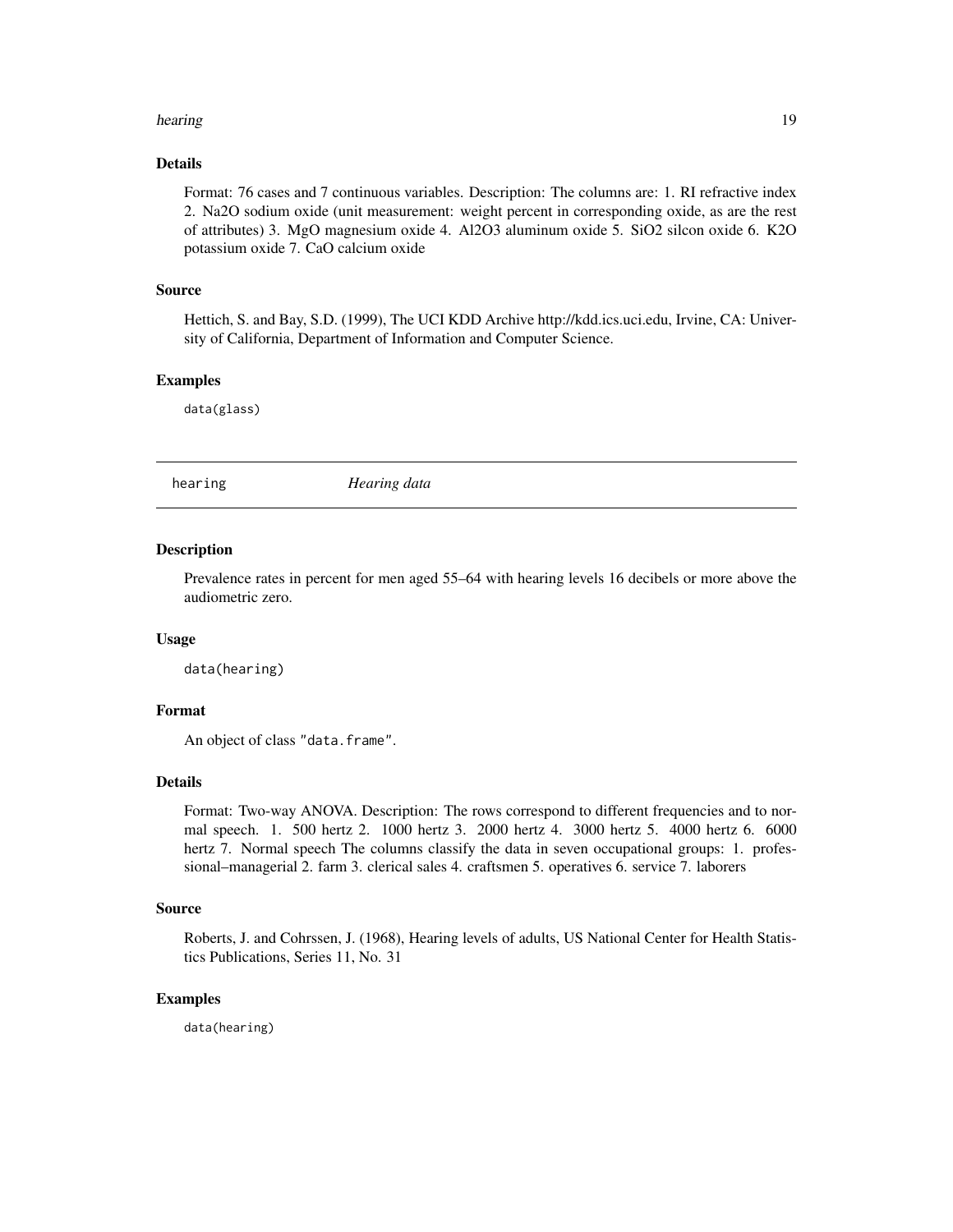<span id="page-19-0"></span>

This function computes the tuning constant that yields an MM-regression estimator with a desired asymptotic efficiency when computed with a rho function in the corresponding family. The output of this function can be passed to the functions [lmrobdet.control,](#page-23-1) [mscale](#page-52-1) and [rho.](#page-49-1)

#### Usage

huber(e)

#### Arguments

e the desired efficiency of the corresponding regression estimator for Gaussian errors

# Value

A length-1 vector with the corresponding tuning constant.

#### Author(s)

Kjell Konis

# Examples

# Tuning parameters for an 85%-efficient M-estimator at a Gaussian model huber(.95)

image *Image data*

#### Description

These data are part of a synthetic aperture satellite radar image corresponding to a suburb of Munich, and contain the values corresponding to three frequency bands for each of 1573 pixels of a radar image.

#### Usage

data(image)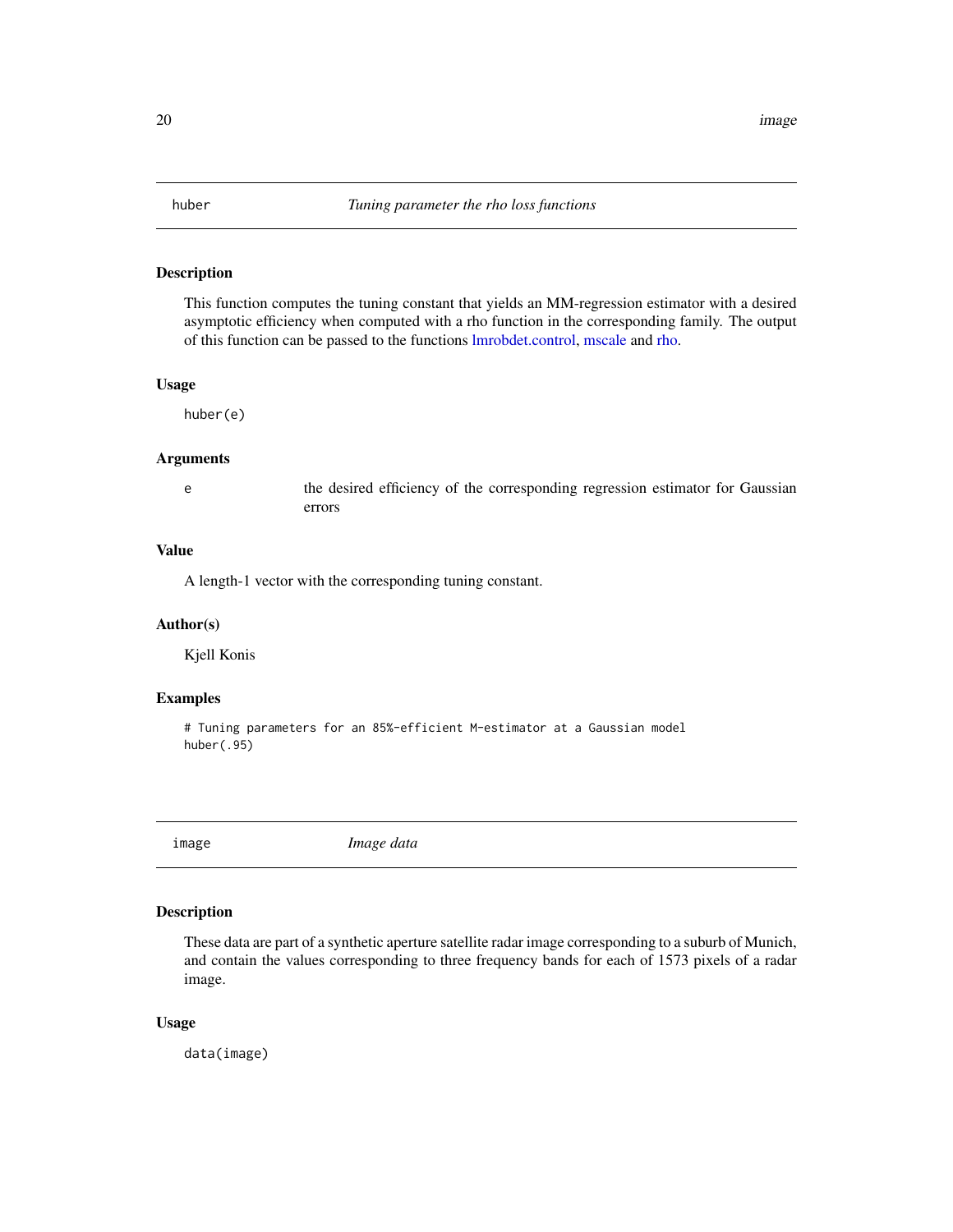#### <span id="page-20-0"></span>initPP 21

# Format

An object of class "data.frame".

# Details

Format: 1573 cases and 3 variables.

# Source

Source: Frery, A. (2005), Personal communication.

# Examples

data(image)

initPP *Robust multivariate location and scatter estimators*

# Description

This function computes robust multivariate location and scatter estimators using both random and deterministic starting points.

# Usage

```
initPP(X, multdirand = 20, multdifix = 10, dirmin = 1000)
```
# Arguments

| X         | a data matrix with observations in rows.                                                                                                       |
|-----------|------------------------------------------------------------------------------------------------------------------------------------------------|
| muldirand | used to determine the number of random directions (candidates), which is $max(p*multirand,dirmin)$ .<br>where p is the number of columns in X. |
| muldifix  | used to determine the number of random directions (candidates), which is $min(n, 2*multif(x*p))$ .                                             |
| dirmin    | minimum number of random directions                                                                                                            |

# Details

This function computes robust multivariate location and scatter using both Pen~a-Prieto and random candidates.

#### Value

A list with the following components:

| idx    | A zero/one vector with ones in the positions of the suspected outliers |
|--------|------------------------------------------------------------------------|
| disma  | Robust squared Mahalanobis distances                                   |
| center | Robust mean estimate                                                   |
| cova   | Robust covariance matrix estimate                                      |
| t.     | Outlyingness of data points                                            |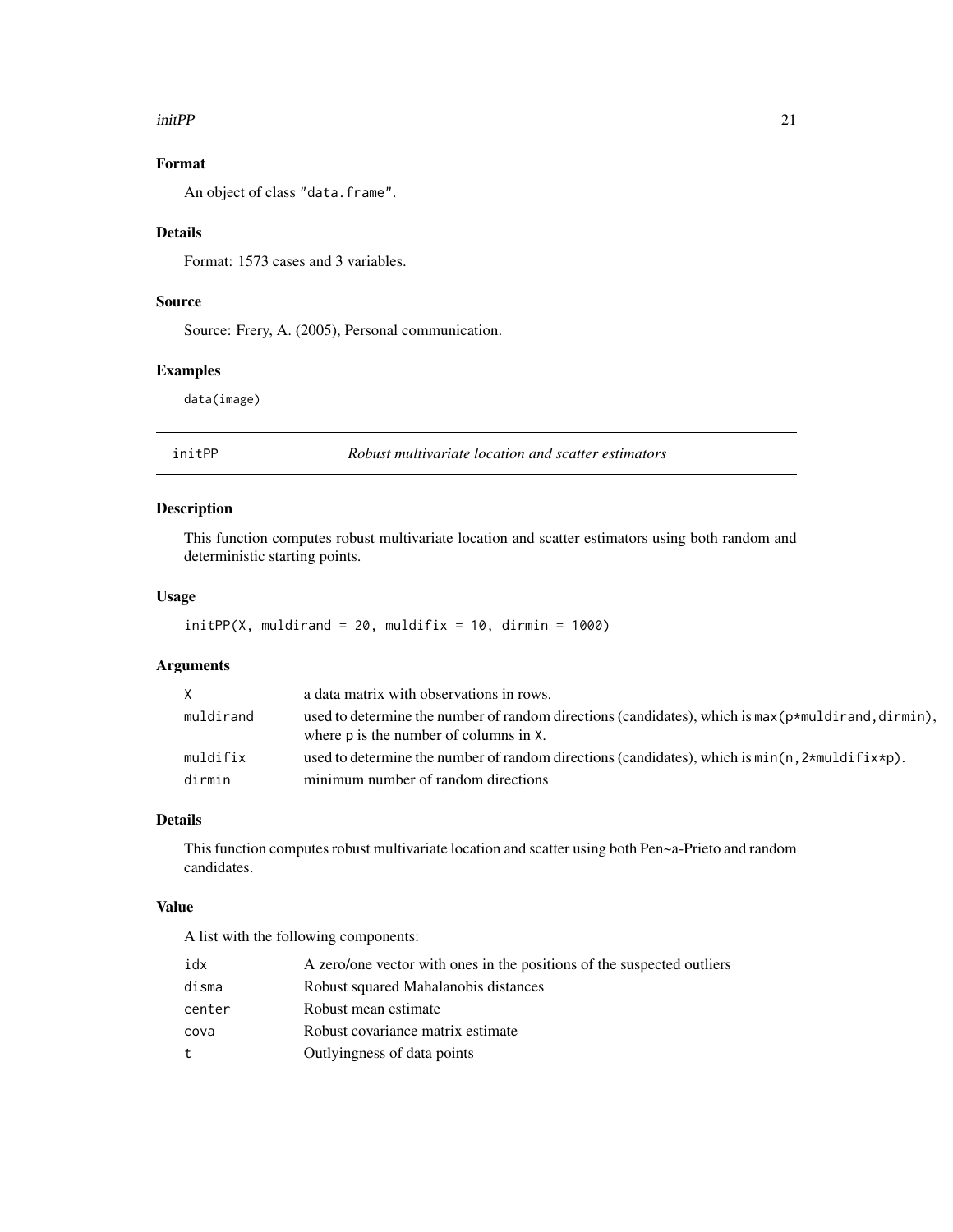#### <span id="page-21-0"></span>Author(s)

Ricardo Maronna, <rmaronna@retina.ar>, based on original code by D. Pen~a and J. Prieto

# References

<http://www.wiley.com/go/maronna/robust>

# Examples

```
data(bus)
X0 <- as.matrix(bus)
X1 < - X0[,-9]tmp <- initPP(X1)
round(tmp$cov[1:10, 1:10], 3)
tmp$center
```
#### INVTR2 *Robust R^2 coefficient of determination*

# Description

This function computes a robust version of the  $R^2$  coefficient of determination. It is used internally by [lmrobdetMM](#page-28-1), and not meant to be used directly.

# Usage

INVTR2(RR2, family, cc)

# Arguments

| RR <sub>2</sub> | the proportional difference in loss functions (a naive robust $R^2$ coefficient).                                                            |
|-----------------|----------------------------------------------------------------------------------------------------------------------------------------------|
| family          | family string specifying the name of the family of loss function to be used (cur-<br>rent valid options are "bisquare", "opt" and "mopt").   |
| <sub>CC</sub>   | tuning parameters to be computed according to efficiency and / or breakdown<br>considerations. See Imrobdet.control, bisquare, mopt and opt. |

# Details

This function computes a robust version of the  $R^2$  coefficient. It is used internally by [lmrobdetMM](#page-28-1), and not meant to be used directly.

#### Value

An unbiased version of the robust R^2 coefficient of determination.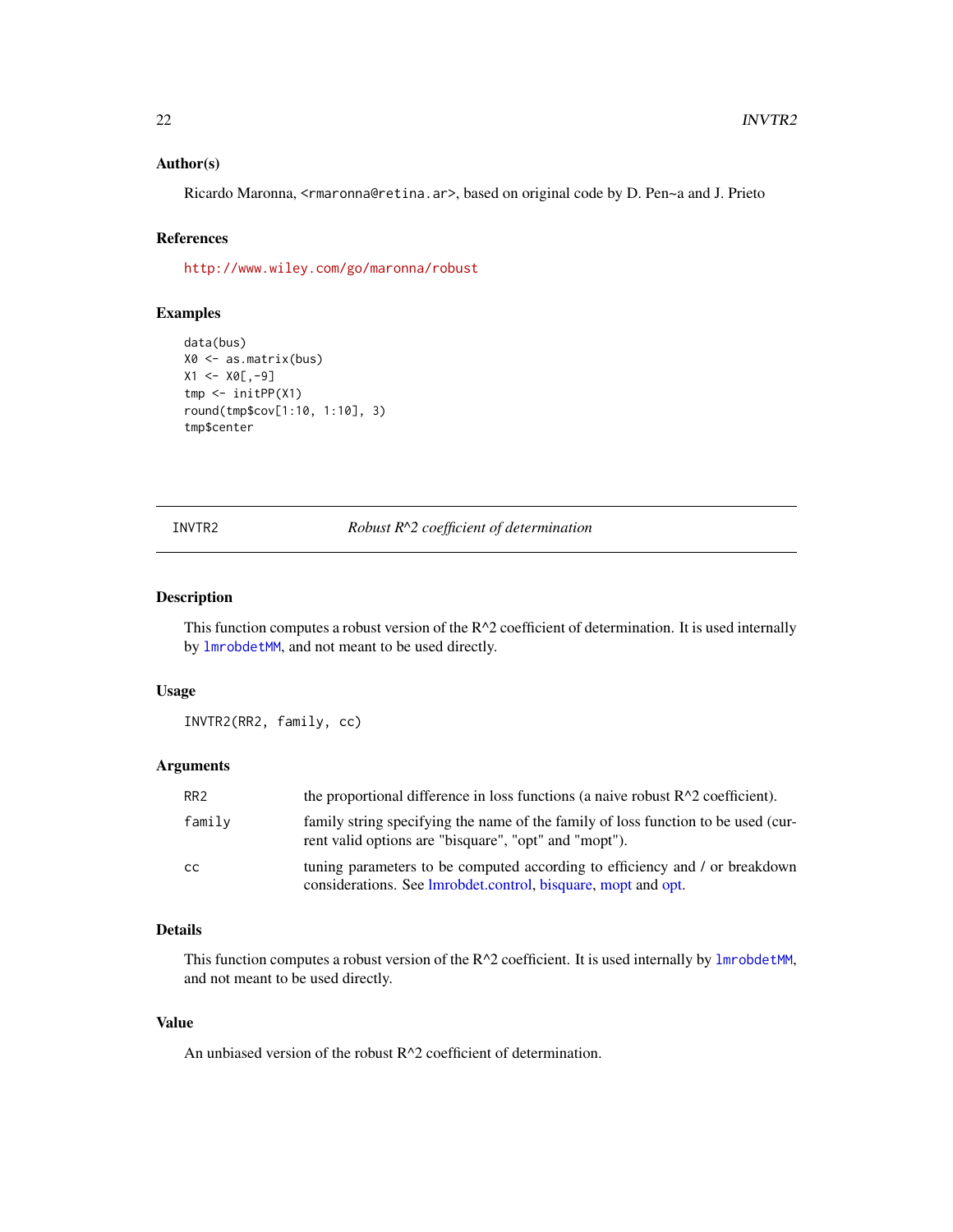#### <span id="page-22-0"></span>leuk.dat 23

#### Author(s)

Victor Yohai, <victoryohai@gmail.com>

#### References

<http://www.wiley.com/go/maronna/robust>

leuk.dat *Leukemia Data*

#### Description

Records for 33 leukemia patients.

# Usage

data(leuk.dat)

#### Format

An object of class "data.frame".

#### Details

Description: The following features are present: wbc: white blood cell count; ag: presence or absence of a certain morphological characteristic in the white cells; and y: binary response variable, equals 1 if the patient survives more than 52 weeks, 0 otherwise.

Format: Numeric, 33 rows and 3 columns.

# Source

Cook, R.D. and Weisberg, S. (1982). Residuals and Influence in Regression, Chapman and Hall; Johnson, W. (1985), Influence measures for logistic regression: another point of view, Biometrika, 72, 59-65.

# Examples

data(leuk.dat)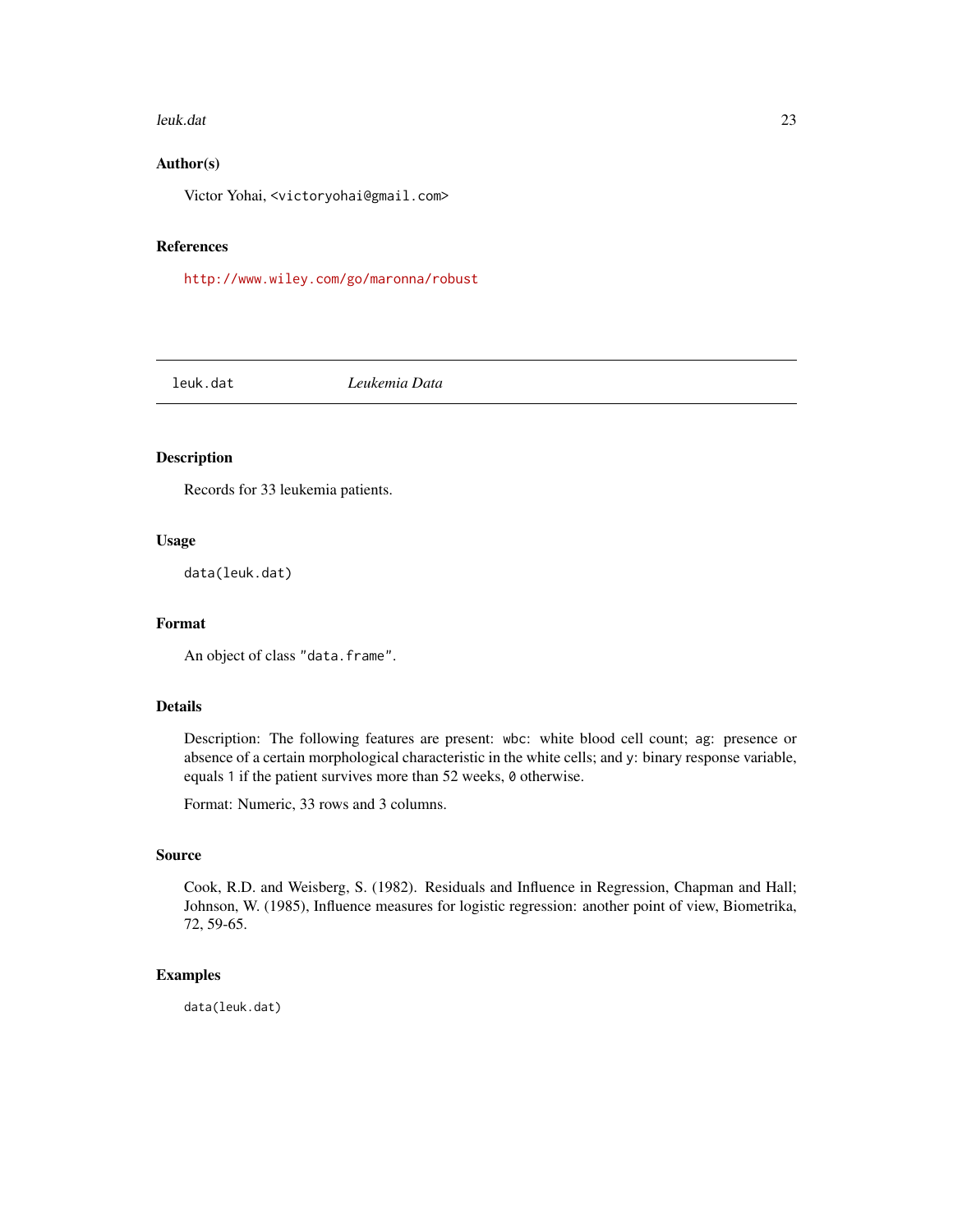<span id="page-23-1"></span><span id="page-23-0"></span>

This function sets tuning parameters for the MM estimator implemented in lmrobdetMM and the Distance Constrained Maximum Likelihood regression estimators computed by lmrobdetDCML.

#### Usage

```
lmrobdet.control(
 bb = 0.5,
  efficiency = 0.95,
  family = "mopt",
  tuning.psi,
  tuning.chi,
  compute.rd = FALSE,
  corr.b = TRUE,split.type = "f",initial = "S",max.it = 100,refine.tol = 1e-07,rel.tol = 1e-07,
  refine.PY = 10,solve.tol = 1e-07,trace.lev = 0,psc\_keep = 0.5,
  resid_keep_method = "threshold",
  resid_keep_thresh = 2,
  resid_keep_prop = 0.2,
  py_maxit = 20,
  py_eps = 1e-05,
  mscale_maxit = 50,
 mscale\_tol = 1e-06,
  mscale_rho_fun = "bisquare"
)
```
#### Arguments

| bb         | tuning constant (between 0 and $1/2$ ) for the M-scale used to compute the initial                                                                                                                                        |
|------------|---------------------------------------------------------------------------------------------------------------------------------------------------------------------------------------------------------------------------|
|            | S-estimator. It determines the robusness (breakdown point) of the resulting MM-<br>estimator, which is bb. Defaults to $0.5$ .                                                                                            |
| efficiencv | desired asymptotic efficiency of the final regression M-estimator. Defaults to<br>0.95.                                                                                                                                   |
| family     | string specifying the name of the family of loss function to be used (current valid<br>options are "bisquare", "opt" and "mopt"). Incomplete entries will be matched<br>to the current valid options. Defaults to "mopt". |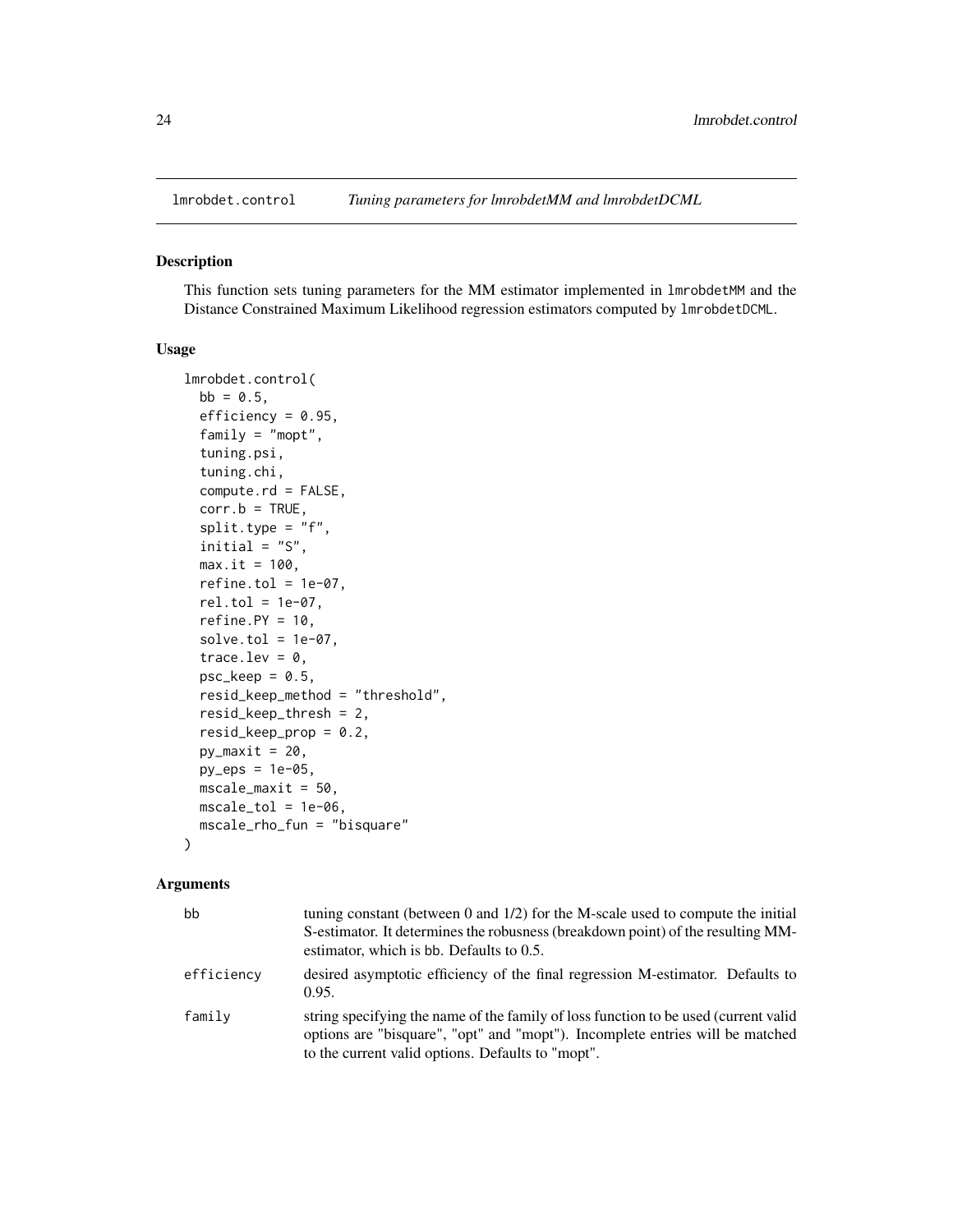<span id="page-24-0"></span>

| tuning.psi             | tuning parameters for the regression M-estimator computed with a rho function<br>as specified with argument family. If missing, it is computed inside lmrobdet.control<br>to match the value of efficiency according to the family of rho functions<br>specified in family. Appropriate values for tuning psi for a given desired<br>efficiency for Gaussian errors can be constructed using the functions bisquare,<br>mopt and opt. |  |
|------------------------|---------------------------------------------------------------------------------------------------------------------------------------------------------------------------------------------------------------------------------------------------------------------------------------------------------------------------------------------------------------------------------------------------------------------------------------|--|
| tuning.chi             | tuning constant for the function used to compute the M-scale used for the initial<br>S-estimator. If missing, it is computed inside 1mrobdet.control to match the<br>value of bb according to the family of rho functions specified in family.                                                                                                                                                                                        |  |
| compute.rd             | logical value indicating whether robust leverage distances need to be computed.                                                                                                                                                                                                                                                                                                                                                       |  |
| corr.b                 | logical value indicating whether a finite-sample correction should be applied to<br>the M-scale parameter bb.                                                                                                                                                                                                                                                                                                                         |  |
| split.type             | determines how categorical and continuous variables are split. See splitFrame.                                                                                                                                                                                                                                                                                                                                                        |  |
| initial                | string specifying the initial value for the M-step of the MM-estimator. Valid<br>options are 'S', for an S-estimator and 'MS' for an M-S estimator which is<br>appropriate when there are categorical explanatory variables in the model.                                                                                                                                                                                             |  |
| max.it                 | maximum number of IRWLS iterations for the MM-estimator                                                                                                                                                                                                                                                                                                                                                                               |  |
| refine.tol             | relative covergence tolerance for the S-estimator                                                                                                                                                                                                                                                                                                                                                                                     |  |
| rel.tol                | relative covergence tolerance for the IRWLS iterations for the MM-estimator                                                                                                                                                                                                                                                                                                                                                           |  |
| refine.PY              | number of refinement steps for the Pen~a-Yohai candidates                                                                                                                                                                                                                                                                                                                                                                             |  |
| solve.tol              | (for the S algorithm): relative tolerance for matrix inversion. Hence, this corre-<br>sponds to solve.default's tol.                                                                                                                                                                                                                                                                                                                  |  |
| trace.lev              | positive values (increasingly) provide details on the progress of the MM-algorithm                                                                                                                                                                                                                                                                                                                                                    |  |
| psc_keep               | For pyinit, proportion of observations to remove based on PSCs. The effective<br>proportion of removed observations is adjusted according to the sample size to<br>be prosac* $(1-p/n)$ . See pyinit.                                                                                                                                                                                                                                 |  |
| resid_keep_method      |                                                                                                                                                                                                                                                                                                                                                                                                                                       |  |
|                        | For pyinit, how to clean the data based on large residuals. If "threshold",<br>all observations with scaled residuals larger than C.res will be removed, if<br>"proportion", observations with the largest prop residuals will be removed.<br>See pyinit.                                                                                                                                                                             |  |
| resid_keep_thresh      |                                                                                                                                                                                                                                                                                                                                                                                                                                       |  |
|                        | See parameter resid_keep_method above. See pyinit.                                                                                                                                                                                                                                                                                                                                                                                    |  |
| resid_keep_prop        | See parameter resid_keep_method above. See pyinit.                                                                                                                                                                                                                                                                                                                                                                                    |  |
| py_maxit               | Maximum number of iterations. See pyinit.                                                                                                                                                                                                                                                                                                                                                                                             |  |
|                        | Relative tolerance for convergence. See pyinit.                                                                                                                                                                                                                                                                                                                                                                                       |  |
| py_eps<br>mscale_maxit | Maximum number of iterations for the M-scale algorithm. See pyinit and                                                                                                                                                                                                                                                                                                                                                                |  |
|                        | mscale.                                                                                                                                                                                                                                                                                                                                                                                                                               |  |
| mscale_tol             | Convergence tolerance for the M-scale algorithm. See mscale and mscale.                                                                                                                                                                                                                                                                                                                                                               |  |
| mscale_rho_fun         | String indicating the loss function used for the M-scale. See pyinit.                                                                                                                                                                                                                                                                                                                                                                 |  |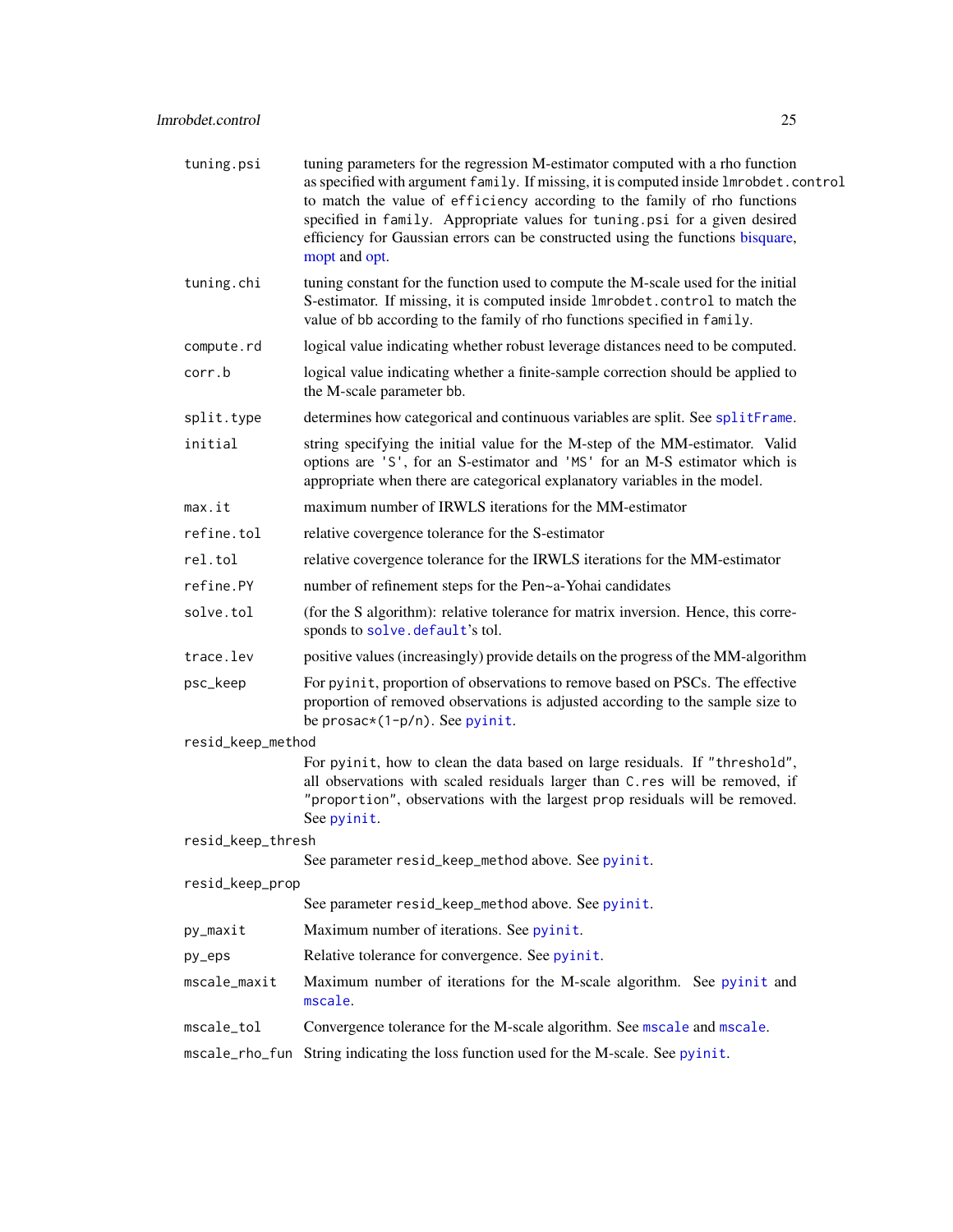# Details

The argument family specifies the name of the family of loss function to be used. Current valid options are "bisquare", "opt" and "mopt"–"opt" refers to the optimal psi function defined in Section 5.8.1. of the book Robust Statistics: Theory and Methods (with R) by Maronna, Martin, Yohai and Salibian-Barrera, "mopt" is a modified version of the optimal psi function to make it strictly increasing close to 0, and to make the corresponding weight function non-increasing near 0.

# Value

A list with the necessary tuning parameters.

#### Author(s)

Matias Salibian-Barrera, <matias@stat.ubc.ca>

# See Also

[pyinit](#page-0-0), [mscale](#page-52-1).

#### Examples

```
data(coleman, package='robustbase')
m2 <- lmrobdetMM(Y ~ ., data=coleman, control=lmrobdet.control(refine.PY=50))
m2
summary(m2)
```
<span id="page-25-1"></span>

| <b>lmrobdetDCML</b> | Robust Distance Constrained Maximum Likelihood estimators for lin- |
|---------------------|--------------------------------------------------------------------|
|                     | ear regression                                                     |

# Description

This function computes robust Distance Constrained Maximum Likelihood estimators for linear models.

#### Usage

```
lmrobdetDCML(
  formula,
  data,
  subset,
  weights,
 na.action,
 model = TRUE,
 x = !control$compute.rd,
  y =FALSE,
  singular.ok = TRUE,
```
<span id="page-25-0"></span>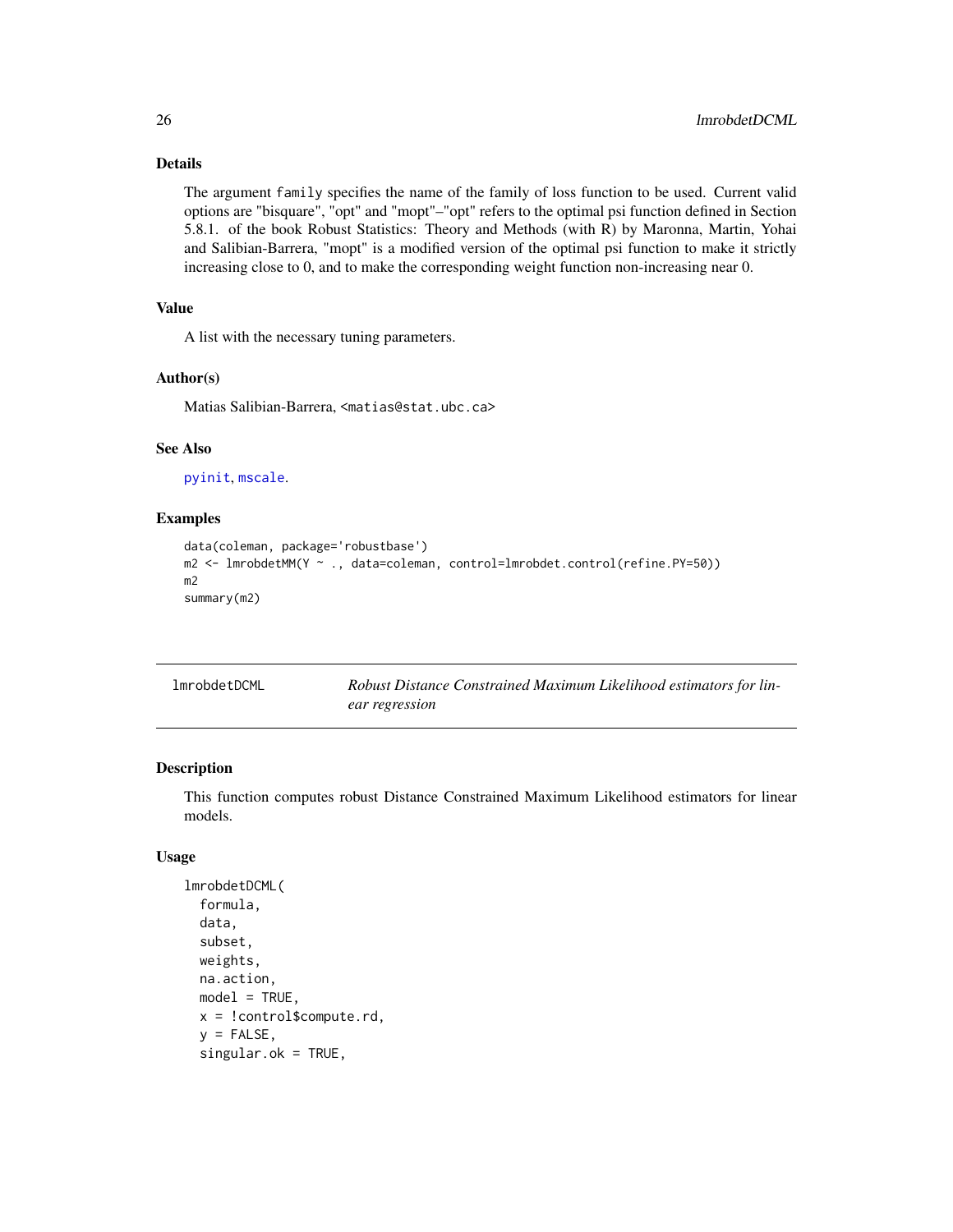# <span id="page-26-0"></span>lmrobdetDCML 27

```
contrasts = NULL,
 offset = NULL,
 control = lmrobdet.control()
)
```
# Arguments

| formula     | a symbolic description of the model to be fit.                                                                                                                                                                                       |
|-------------|--------------------------------------------------------------------------------------------------------------------------------------------------------------------------------------------------------------------------------------|
| data        | an optional data frame, list or environment containing the variables in the model.<br>If not found in data, model variables are taken from environment (formula),<br>which usually is the root environment of the current R session. |
| subset      | an optional vector specifying a subset of observations to be used.                                                                                                                                                                   |
| weights     | an optional vector of weights to be used in the fitting process.                                                                                                                                                                     |
| na.action   | a function to indicates what should happen when the data contain NAs. The<br>default is set by the naluppoint setting of options, and is nalightarily if that is unset.                                                              |
| model       | logical value indicating whether to return the model frame                                                                                                                                                                           |
| x           | logical value indicating whether to return the model matrix                                                                                                                                                                          |
| y           | logical value indicating whether to return the vector of responses                                                                                                                                                                   |
| singular.ok | logical value. If FALSE a singular fit produces an error.                                                                                                                                                                            |
| contrasts   | an optional list. See the contrasts. arg of model.matrix.default.                                                                                                                                                                    |
| offset      | this can be used to specify an a priori known component to be included in the<br>linear predictor during fitting. An offset term can be included in the formula<br>instead or as well, and if both are specified their sum is used.  |
| control     | a list specifying control parameters as returned by the function Imrobdet.control.                                                                                                                                                   |

#### Details

This function computes Distance Constrained Maximum Likelihood regression estimators computed using an MM-regression estimator based on Pen~a-Yohai candidates (instead of subsampling ones). This function makes use of the functions lmrob.fit, lmrob..M..fit, .vcov.avar1, lmrob.S and lmrob.lar, from robustbase, along with utility functions used by these functions, modified so as to include use of the analytic form of the optimal psi and rho functions (for the optimal psi function , see Section 5.8.1 of Maronna, Martin, Yohai and Salibian Barrera, 2019)

#### Value

A list with the following components:

| coefficients | The estimated vector of regression coefficients                                          |
|--------------|------------------------------------------------------------------------------------------|
| scale        | The estimated scale of the residuals                                                     |
| residuals    | The vector of residuals associated with the robust fit.                                  |
| converged    | Logical value indicating whether IRWLS iterations for the MM-estimator have<br>converged |
| iter         | Number of IRWLS iterations for the MM-estimator                                          |
| rweightsMM   | Robustness weights for the MM-estimator                                                  |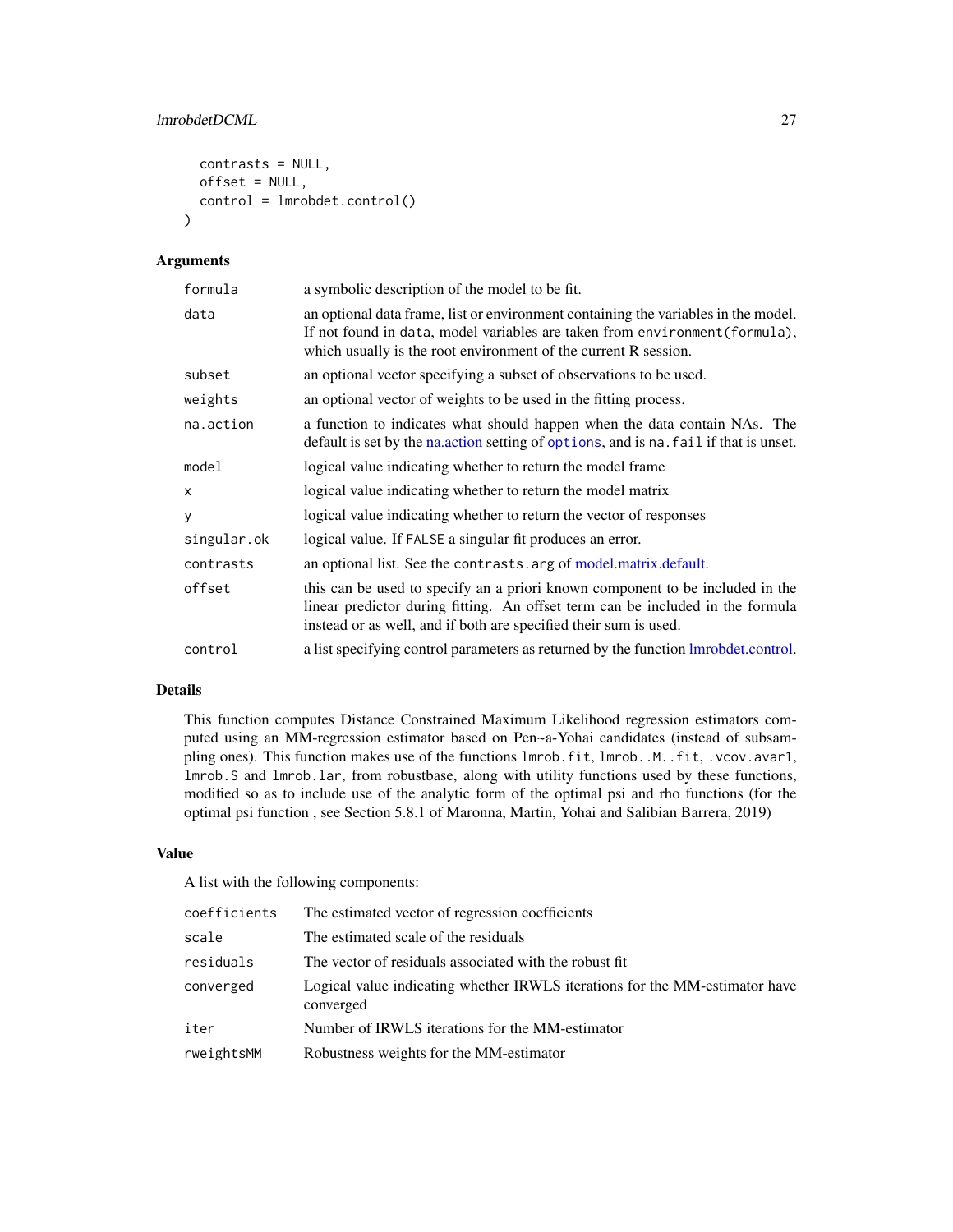<span id="page-27-0"></span>

| fitted.values | Fitted values associated with the robust fit.                                          |
|---------------|----------------------------------------------------------------------------------------|
| rank          | Numeric rank of the fitted linear model                                                |
| COV           | The estimated covariance matrix of the regression estimates                            |
| df.residual   | The residual degrees of freedom                                                        |
| contrasts     | (only where relevant) the contrasts used                                               |
| xlevels       | (only where relevant) a record of the levels of the factors used in fitting            |
| call          | the matched call                                                                       |
| model         | if requested, the model frame used                                                     |
| x             | if requested, the model matrix used                                                    |
| у             | if requested, the response vector used                                                 |
| na.action     | (where relevant) information returned by model.frame on the special handling<br>of NAs |

# Author(s)

Matias Salibian-Barrera, <matias@stat.ubc.ca>, based on lmrob

# References

<http://www.wiley.com/go/maronna/robust>

# See Also

[DCML](#page-13-1), [MMPY](#page-41-1), [SMPY](#page-54-1)

# Examples

```
data(coleman, package='robustbase')
m1 <- lmrobdetDCML(Y ~ ., data=coleman)
m1
summary(m1)
```

| lmrobdetLinTest | Robust likelihood ratio test for linear hypotheses |  |  |
|-----------------|----------------------------------------------------|--|--|
|-----------------|----------------------------------------------------|--|--|

# Description

This function computes a robust likelihood ratio test for linear hypotheses.

# Usage

lmrobdetLinTest(object1, object2)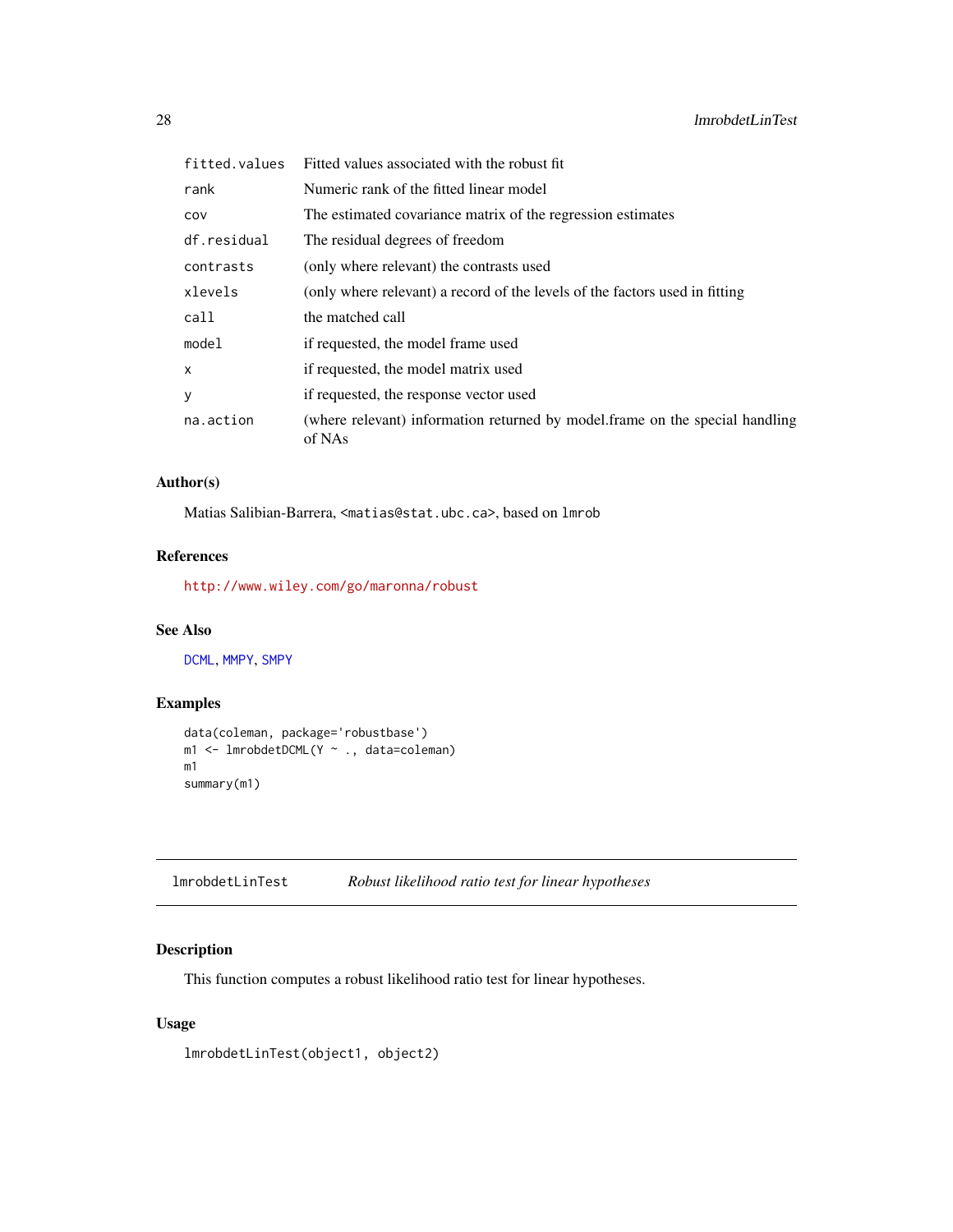#### <span id="page-28-0"></span>lmrobdetMM 29

### Arguments

| object1 | an 1 mrobdet MM or 1 mrob M object with the fit corresponding to the complete<br>model                                       |
|---------|------------------------------------------------------------------------------------------------------------------------------|
| object2 | an 1 mrobdet MM or 1 mrob M object with the fit corresponding to the model re-<br>stricted under the null linear hypothesis. |

# Value

A list with the following components: c("test","chisq.pvalue","f.pvalue","df")

| test         | The value of the F-statistic                  |
|--------------|-----------------------------------------------|
| f.pvalue     | p-value based on the F distribution           |
| chisg.pvalue | p-value based on the chi-squared distribution |
| df           | degrees of freedom                            |

#### Author(s)

Victor Yohai, <vyohai@gmail.com>

#### References

<http://www.wiley.com/go/maronna/robust>

### Examples

```
data(oats)
cont \le 1mrobdet.control(bb = 0.5, efficiency = 0.85, family = "bisquare")
oats1M <- lmrobM(response1 ~ variety+block, control=cont, data=oats)
oats1M_var <- lmrobM(response1 ~ block, control=cont, data=oats)
( anov1M_var <- rob.linear.test(oats1M, oats1M_var) )
```
<span id="page-28-1"></span>lmrobdetMM *Robust linear regression estimators*

# Description

This function computes an MM-regression estimators for linear models using deterministic starting points.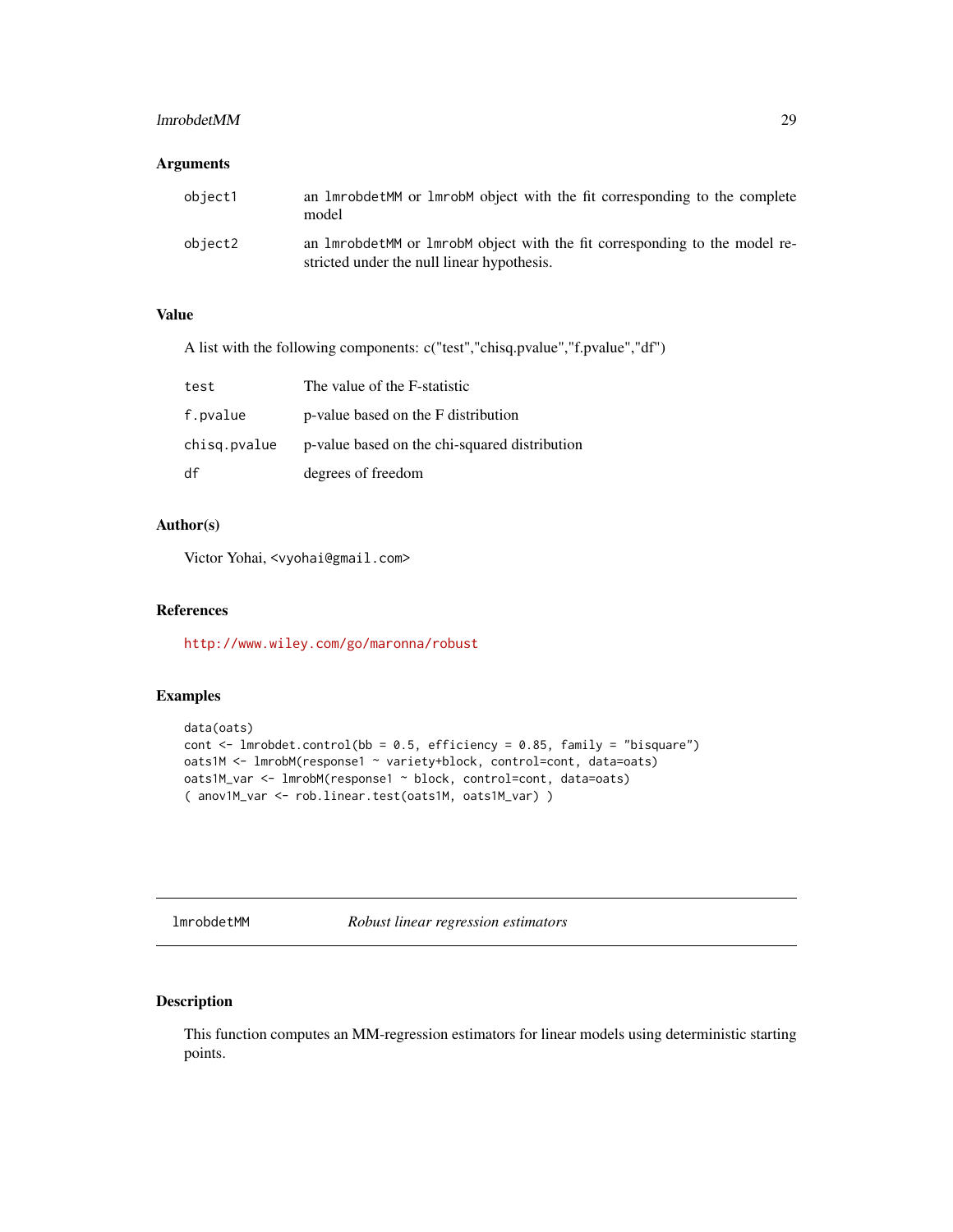# Usage

```
lmrobdetMM(
  formula,
  data,
  subset,
  weights,
  na.action,
 model = TRUE,x = !control$compute.rd,
  y =FALSE,
  singular.ok = TRUE,
  contrasts = NULL,
  offset = NULL,control = lmrobdet.control()
)
```
# Arguments

| formula     | a symbolic description of the model to be fit.                                                                                                                                                                                       |
|-------------|--------------------------------------------------------------------------------------------------------------------------------------------------------------------------------------------------------------------------------------|
| data        | an optional data frame, list or environment containing the variables in the model.<br>If not found in data, model variables are taken from environment (formula),<br>which usually is the root environment of the current R session. |
| subset      | an optional vector specifying a subset of observations to be used.                                                                                                                                                                   |
| weights     | an optional vector of weights to be used in the fitting process.                                                                                                                                                                     |
| na.action   | a function to indicates what should happen when the data contain NAs. The<br>default is set by the nation setting of options, and is national if that is unset.                                                                      |
| model       | logical value indicating whether to return the model frame                                                                                                                                                                           |
| x           | logical value indicating whether to return the model matrix                                                                                                                                                                          |
| У           | logical value indicating whether to return the vector of responses                                                                                                                                                                   |
| singular.ok | logical value. If FALSE a singular fit produces an error.                                                                                                                                                                            |
| contrasts   | an optional list. See the contrasts arg of model matrix default.                                                                                                                                                                     |
| offset      | this can be used to specify an a priori known component to be included in the<br>linear predictor during fitting. An offset term can be included in the formula<br>instead or as well, and if both are specified their sum is used.  |
| control     | a list specifying control parameters as returned by the function lmrobdet.control.                                                                                                                                                   |

# Details

This function computes MM-regression estimators computed using Pen~a-Yohai candidates (instead of subsampling ones). This function makes use of the functions lmrob.fit, lmrob.M.fit, .vcov.avar1, lmrob.S and lmrob.lar, from robustbase, along with utility functions used by these functions, modified so as to include use of the analytic form of the optimal psi and rho functions (for the optimal psi function , see Section 5.8.1 of Maronna, Martin, Yohai and Salibian Barrera, 2019)

<span id="page-29-0"></span>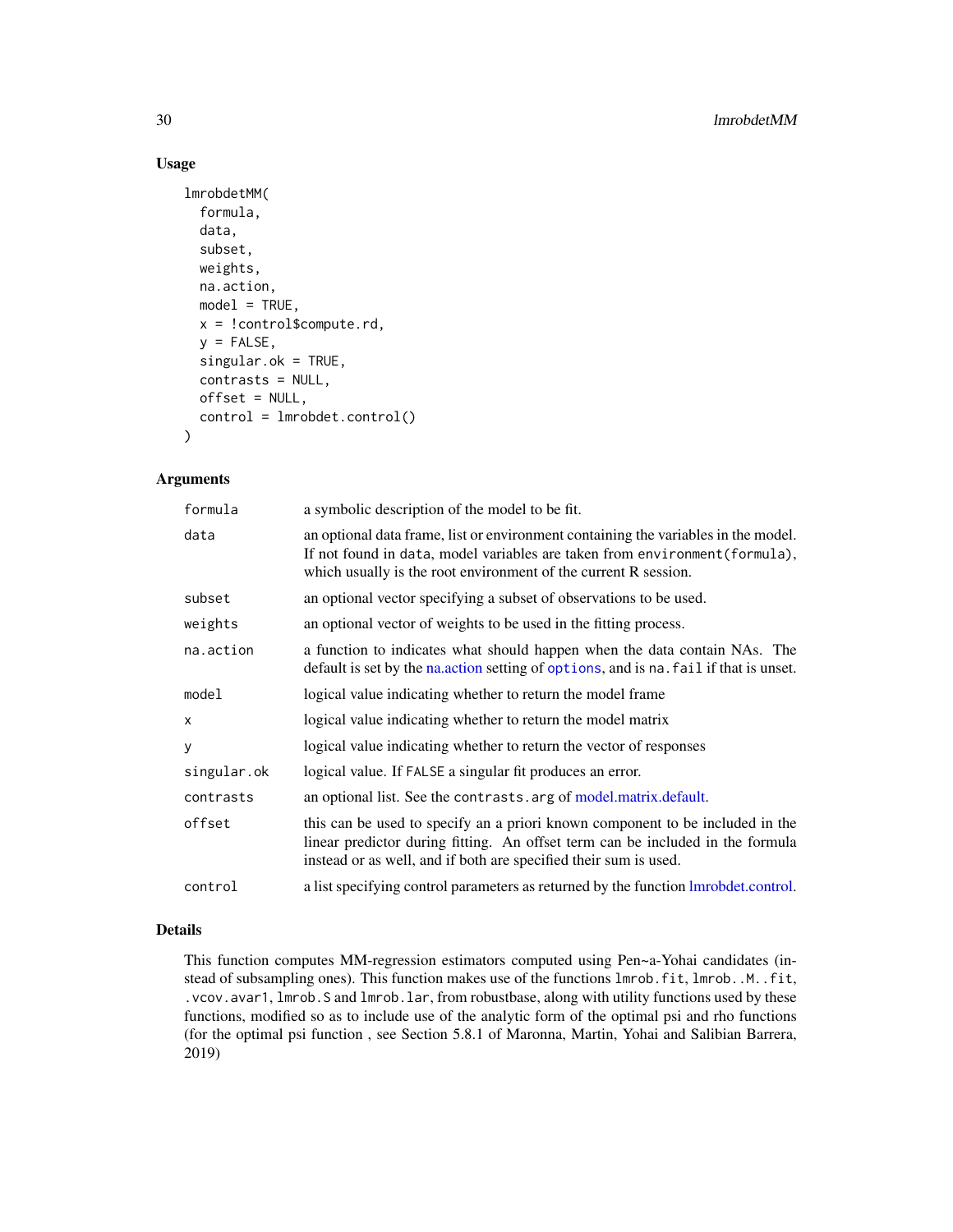# <span id="page-30-0"></span>lmrobdetMM 31

# Value

A list with the following components:

| coefficients   | The estimated vector of regression coefficients                                                                                                        |  |
|----------------|--------------------------------------------------------------------------------------------------------------------------------------------------------|--|
| scale          | The robust residual M-scale estimate using the final residuals from the con-<br>verged iterated weighted least square (IRWLS) algorithm final estimate |  |
| residuals      | The vector of residuals associated with the robust fit.                                                                                                |  |
| loss           | Value of the objective function at the final MM-estimator                                                                                              |  |
| converged      | Logical value indicating whether IRWLS iterations for the MM-estimator have<br>converged                                                               |  |
| iter           | Number of IRWLS iterations for the MM-estimator                                                                                                        |  |
| rweights       | Robustness weights for the MM-estimator                                                                                                                |  |
| fitted.values  | Fitted values associated with the robust fit.                                                                                                          |  |
| rank           | Numeric rank of the fitted linear model                                                                                                                |  |
| COV            | The estimated covariance matrix of the regression estimates                                                                                            |  |
| df.residual    | The residual degrees of freedom                                                                                                                        |  |
| degree.freedom | The residual degrees of freedom                                                                                                                        |  |
| scale.S        | Minimum robust scale associated with the preliminary highly robust but ineffi-<br>cient S-estimator.                                                   |  |
| r.squared      | The robust multiple correlation coefficient                                                                                                            |  |
| adj.r.squared  | The adjusted robust multiple correlation coefficient taking into account the de-<br>grees of freedom of each term                                      |  |
| contrasts      | (only where relevant) the contrasts used                                                                                                               |  |
| xlevels        | (only where relevant) a record of the levels of the factors used in fitting                                                                            |  |
| call           | the matched call                                                                                                                                       |  |
| model          | if requested, the model frame used                                                                                                                     |  |
| X              | if requested, the model matrix used                                                                                                                    |  |
| у              | if requested, the response vector used                                                                                                                 |  |
| terms          | The terms object used.                                                                                                                                 |  |
| assign         | Used to separate continuous from categorical columns in the design matrix                                                                              |  |
| na.action      | (where relevant) information returned by model.frame on the special handling<br>of NAs                                                                 |  |

# Author(s)

Matias Salibian-Barrera, <matias@stat.ubc.ca>, based on lmrob from package robustbase

# References

<http://www.wiley.com/go/maronna/robust>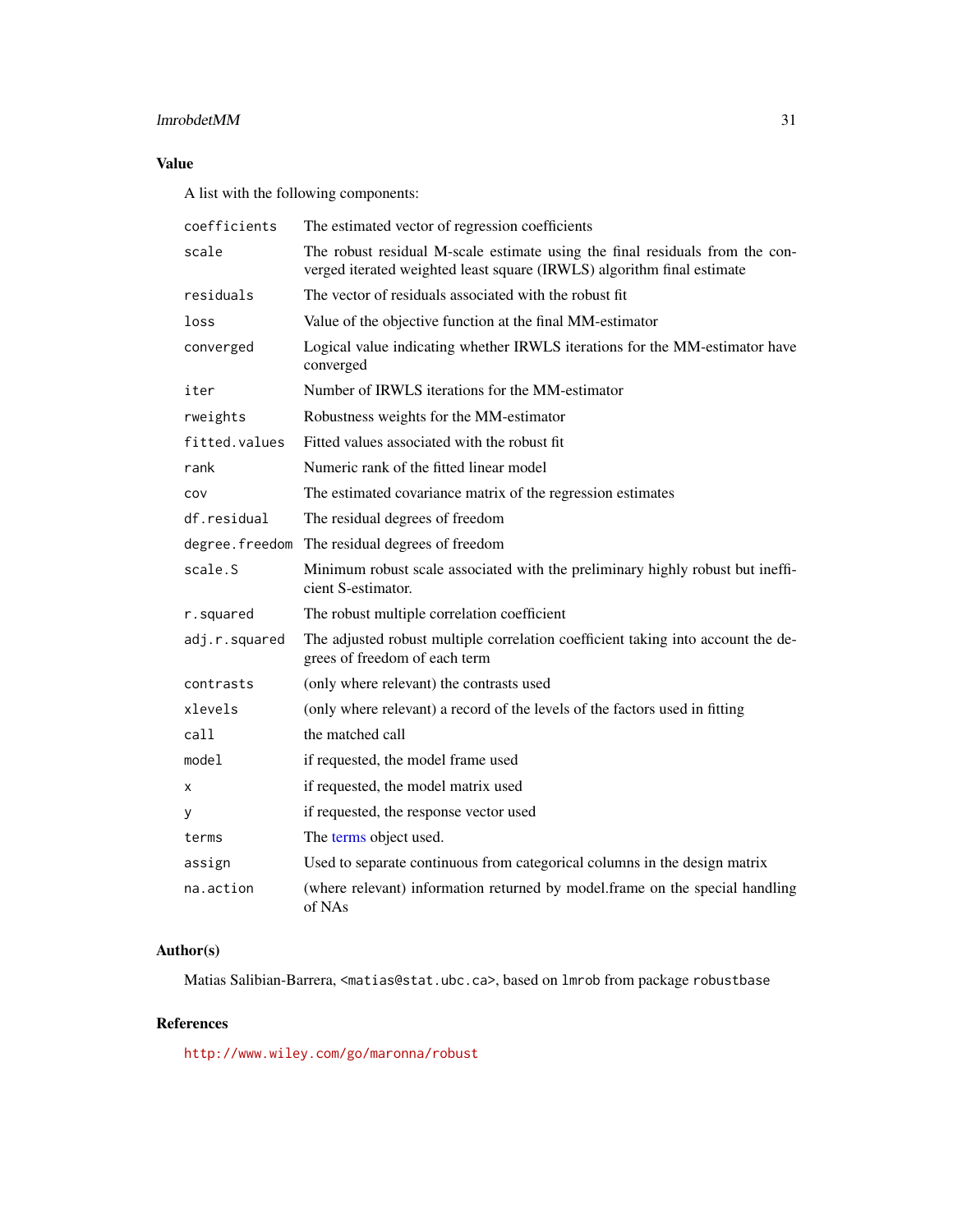# See Also

[DCML,](#page-13-1) [MMPY,](#page-41-1) [SMPY](#page-54-1)

#### Examples

```
data(coleman, package='robustbase')
m2 <- lmrobdetMM(Y ~ ., data=coleman)
m2
summary(m2)
```
lmrobdetMM.RFPE *Robust Final Prediction Error*

#### Description

This function computes the robust Final Prediction Errors (RFPE) for a robust regression fit using M-estimates.

#### Usage

lmrobdetMM.RFPE(object, scale = NULL, bothVals = FALSE)

#### Arguments

| object   | the MM element (of class 1mrob) in an object of class 1mrobdet MM.                                                                                                                                   |
|----------|------------------------------------------------------------------------------------------------------------------------------------------------------------------------------------------------------|
| scale    | a numeric value specifying the scale estimate used to compute the RFPE. Usu-<br>ally this should be the scale estimate from an encompassing model. If NULL, the<br>scale estimate in object is used. |
| bothVals | a logical value: if TRUE the function returns the two terms of the RFPE expres-<br>sion separately (equation $(5.39)$ ) in the reference book); otherwise, the value of<br>RFPE is returned.         |

#### Value

If the argument bothVals is FALSE, the robust final prediction error (numeric). Otherwise, the two terms of the RFPE expression in equation (5.39), Section 5.6.2 of Maronna et al. (2019), <http://www.wiley.com/go/maronna/robust>, are returned separately in a list with components named minRhoMM.C and penaltyRFPE

# Author(s)

Victor Yohai, <victoryohai@gmail.com>, Matias Salibian-Barrera, <matias@stat.ubc.ca>

### References

<http://www.wiley.com/go/maronna/robust>

<span id="page-31-0"></span>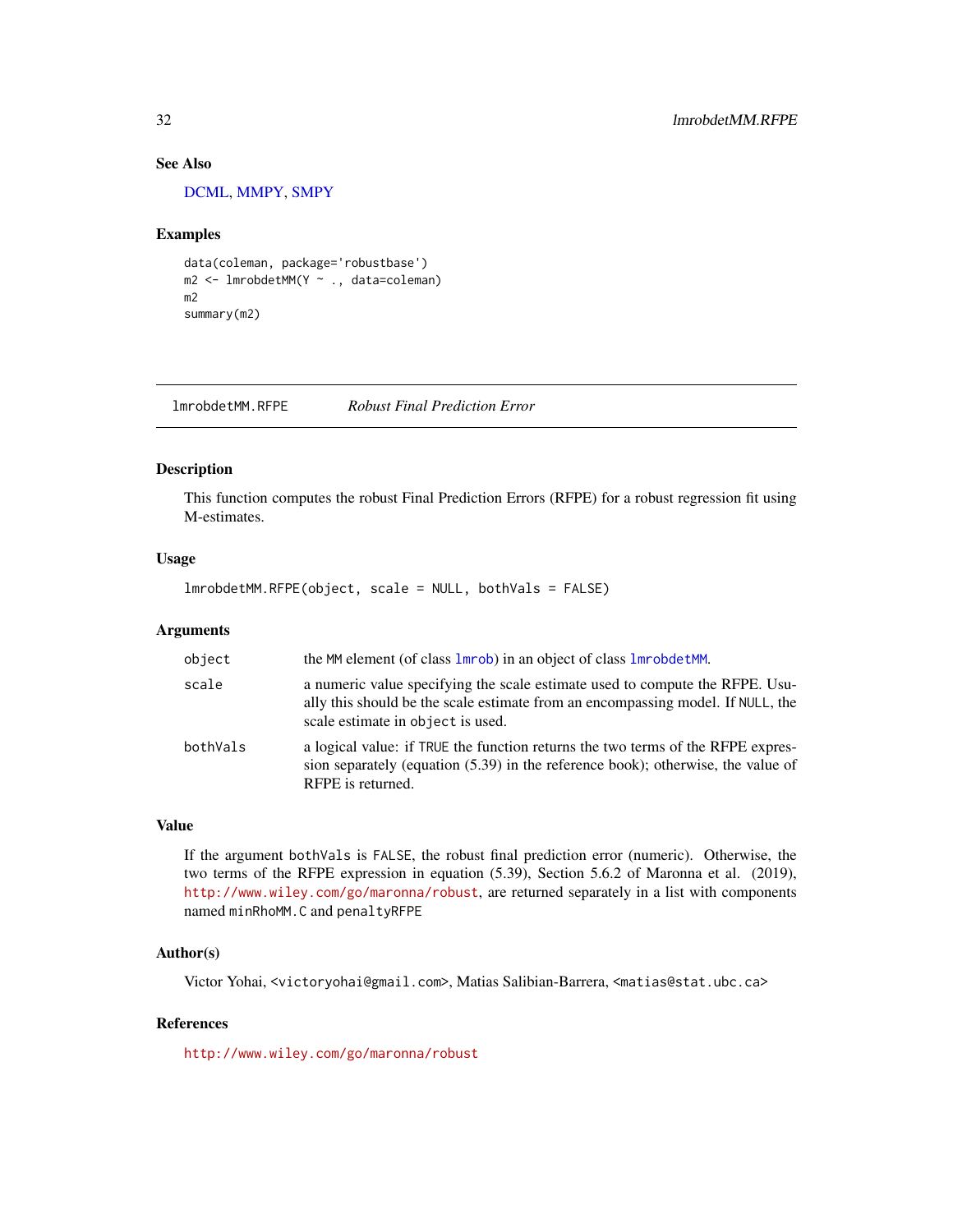#### <span id="page-32-0"></span> $lmrobM$  33

# See Also

[lmrobdetMM](#page-28-1)

# Examples

data(coleman, package='robustbase') m2 <- lmrobdetMM(Y ~ ., data=coleman) lmrobdetMM.RFPE(m2)

<span id="page-32-1"></span>lmrobM *Robust estimators for linear regression with fixed designs*

# Description

This function computes a robust regression estimator for a linear models with fixed designs.

# Usage

```
lmrobM(
  formula,
  data,
  subset,
 weights,
 na.action,
 model = TRUE,x =FALSE,
 y =FALSE,
  singular.ok = TRUE,
 contrasts = NULL,
 offset = NULL,
  control = lmrobM.control()
)
```
# Arguments

| formula   | a symbolic description of the model to be fit.                                                                                                                                                                                       |
|-----------|--------------------------------------------------------------------------------------------------------------------------------------------------------------------------------------------------------------------------------------|
| data      | an optional data frame, list or environment containing the variables in the model.<br>If not found in data, model variables are taken from environment (formula),<br>which usually is the root environment of the current R session. |
| subset    | an optional vector specifying a subset of observations to be used.                                                                                                                                                                   |
| weights   | an optional vector of weights to be used in the fitting process.                                                                                                                                                                     |
| na.action | a function to indicates what should happen when the data contain NAs. The<br>default is set by the nation setting of options, and is national if that is unset.                                                                      |
| model     | logical value indicating whether to return the model frame                                                                                                                                                                           |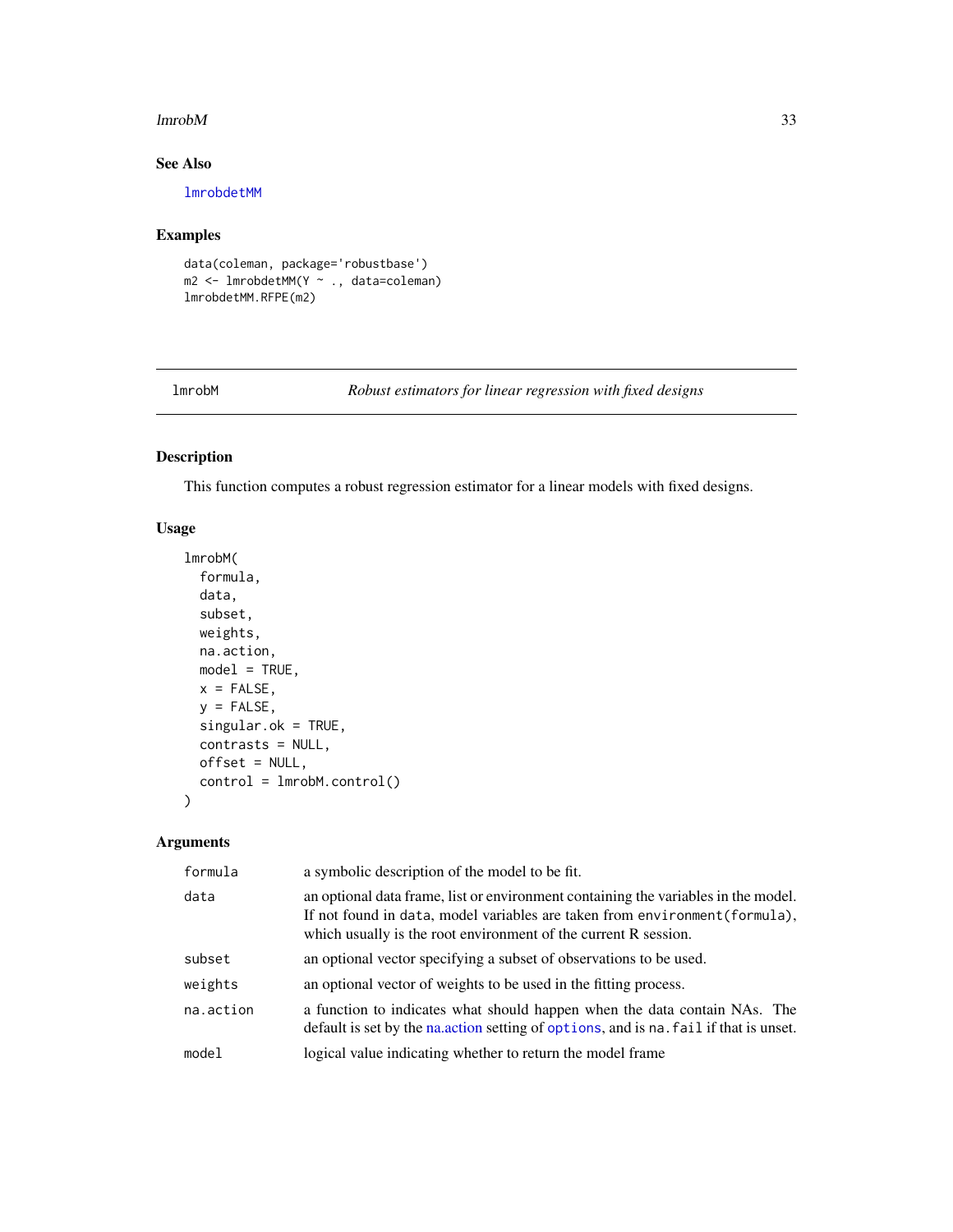<span id="page-33-0"></span>

| X           | logical value indicating whether to return the model matrix                                                                                                                                                                         |
|-------------|-------------------------------------------------------------------------------------------------------------------------------------------------------------------------------------------------------------------------------------|
| V           | logical value indicating whether to return the vector of responses                                                                                                                                                                  |
| singular.ok | logical value. If FALSE a singular fit produces an error.                                                                                                                                                                           |
| contrasts   | an optional list. See the contrasts arg of model matrix default.                                                                                                                                                                    |
| offset      | this can be used to specify an a priori known component to be included in the<br>linear predictor during fitting. An offset term can be included in the formula<br>instead or as well, and if both are specified their sum is used. |
| control     | a list specifying control parameters as returned by the function lmrobM.control.                                                                                                                                                    |

# Details

This function computes robust regression estimators for linear models with fixed designs. It computes an L1 estimator, and uses it as a starting point to find a minimum of a re-descending M estimator. The scale is set to a quantile of the absolute residuals from the L1 estimator. This function makes use of the functions lmrob.fit, lmrob..M..fit, .vcov.avar1, lmrob.S and lmrob.lar, from robustbase, along with utility functions used by these functions, modified so as to include use of the analytic form of the optimal psi and rho functions (for the optimal psi function , see Section 5.8.1 of Maronna, Martin, Yohai and Salibian Barrera, 2019)

### Value

A list with the following components:

| coefficients  | The estimated vector of regression coefficients                                          |
|---------------|------------------------------------------------------------------------------------------|
| scale         | The estimated scale of the residuals                                                     |
| residuals     | The vector of residuals associated with the robust fit.                                  |
| converged     | Logical value indicating whether IRWLS iterations for the MM-estimator have<br>converged |
| iter          | Number of IRWLS iterations for the MM-estimator                                          |
| rweights      | Robustness weights for the MM-estimator                                                  |
| fitted.values | Fitted values associated with the robust fit.                                            |
| rank          | Numeric rank of the fitted linear model                                                  |
| COV           | The estimated covariance matrix of the regression estimates                              |
| df.residual   | The residual degrees of freedom                                                          |
| contrasts     | (only where relevant) the contrasts used                                                 |
| xlevels       | (only where relevant) a record of the levels of the factors used in fitting              |
| call          | the matched call                                                                         |
| model         | if requested, the model frame used                                                       |
| X             | if requested, the model matrix used                                                      |
| у             | if requested, the response vector used                                                   |
| na.action     | (where relevant) information returned by model.frame on the special handling<br>of NAs   |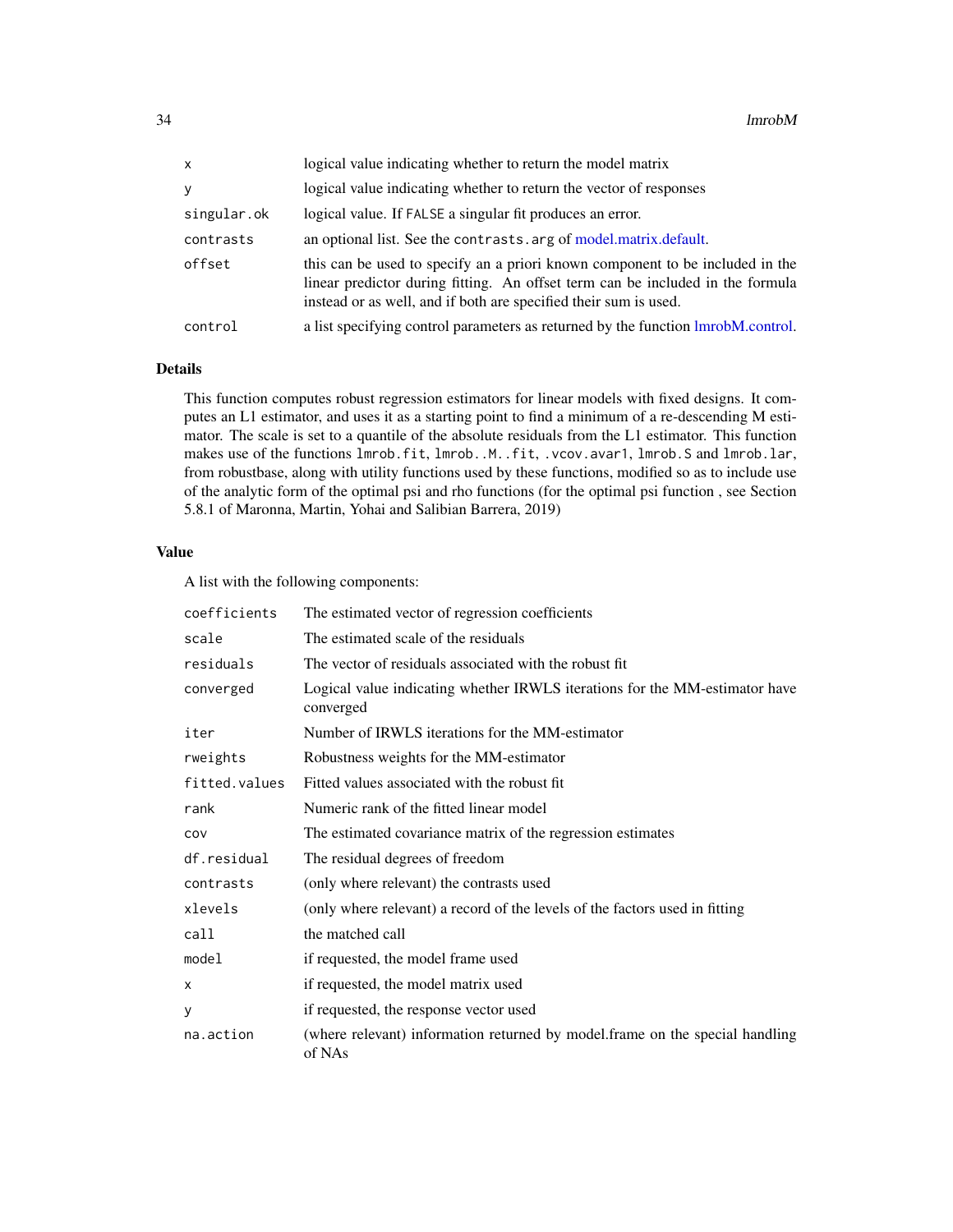# <span id="page-34-0"></span>lmrobM.control 35

# Author(s)

Victor Yohai, <vyohai@gmail.com>, based on lmrob

#### References

<http://www.wiley.com/go/maronna/robust>

# Examples

```
data(shock)
cont \le 1mrobM.control(bb = 0.5, efficiency = 0.85, family = "bisquare")
shockrob <- lmrobM(time ~ n.shocks, data = shock, control=cont)
shockrob
summary(shockrob)
```
<span id="page-34-1"></span>lmrobM.control *Tuning parameters for lmrobM*

# Description

This function sets tuning parameters for the M estimators of regression implemented in [lmrobM](#page-32-1).

# Usage

```
lmrobM.control(
 bb = 0.5,
  efficiency = 0.99,
  family = "opt",
  tuning.chi,
  tuning.psi,
  max.it = 100,rel.tol = 1e-07,mscale_tol = 1e-06,
 mscale_maxit = 50,trace.lev = \theta)
```
# Arguments

| hh         | tuning constant (between 0 and $1/2$ ) for the M-scale used to compute the residual<br>scale estimator. Defaults to 0.5.                                                                              |
|------------|-------------------------------------------------------------------------------------------------------------------------------------------------------------------------------------------------------|
| efficiencv | desired asymptotic efficiency of the final regression M-estimator. Defaults to<br>0.85.                                                                                                               |
| family     | string specifying the name of the family of loss function to be used (current valid<br>options are "bisquare", "opt" and "mopt"). Incomplete entries will be matched<br>to the current valid options. |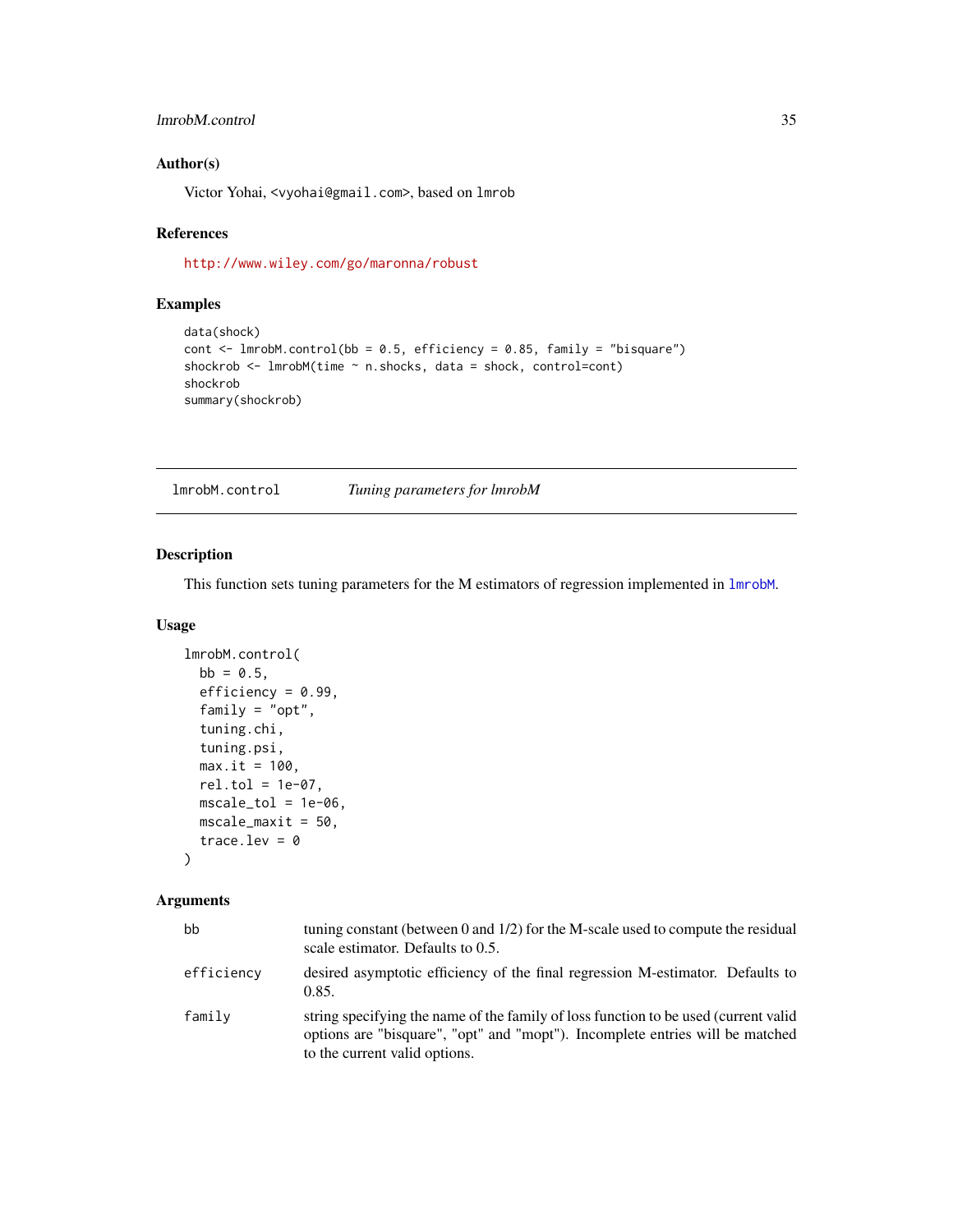<span id="page-35-0"></span>

| tuning.chi   | tuning constant for the function used to compute the M-scale used for the resid-<br>ual scale estimator. If missing, it is computed inside 1mrobdet.control to<br>match the value of bb according to the family of rho functions specified in<br>family.                                                                                                                                                                              |
|--------------|---------------------------------------------------------------------------------------------------------------------------------------------------------------------------------------------------------------------------------------------------------------------------------------------------------------------------------------------------------------------------------------------------------------------------------------|
| tuning.psi   | tuning parameters for the regression M-estimator computed with a rho function<br>as specified with argument family. If missing, it is computed inside lmrobdet.control<br>to match the value of efficiency according to the family of rho functions<br>specified in family. Appropriate values for tuning psi for a given desired<br>efficiency for Gaussian errors can be constructed using the functions bisquare,<br>mopt and opt. |
| max.it       | maximum number of IRWLS iterations for the M-estimator                                                                                                                                                                                                                                                                                                                                                                                |
| rel.tol      | relative covergence tolerance for the IRWLS iterations for the M-estimator                                                                                                                                                                                                                                                                                                                                                            |
| mscale_tol   | Convergence tolerance for the M-scale algorithm. See mscale.                                                                                                                                                                                                                                                                                                                                                                          |
| mscale_maxit | Maximum number of iterations for the M-scale algorithm. See mscale.                                                                                                                                                                                                                                                                                                                                                                   |
| trace.lev    | positive values (increasingly) provide details on the progress of the M-algorithm                                                                                                                                                                                                                                                                                                                                                     |

# Value

A list with the necessary tuning parameters.

# Author(s)

Matias Salibian-Barrera, <matias@stat.ubc.ca>

#### Examples

```
data(coleman, package='robustbase')
m2 <- lmrobM(Y ~ ., data=coleman, control=lmrobM.control())
m2
summary(m2)
```

| locScaleM |  |
|-----------|--|
|-----------|--|

```
Robust univariate location and scale M-estimators
```
#### Description

This function computes M-estimators for location and scale.

# Usage

```
locScaleM(x, psi = "mopt", eff = 0.95, maxit = 50, tol = 1e-04, na.rm = FALSE)
```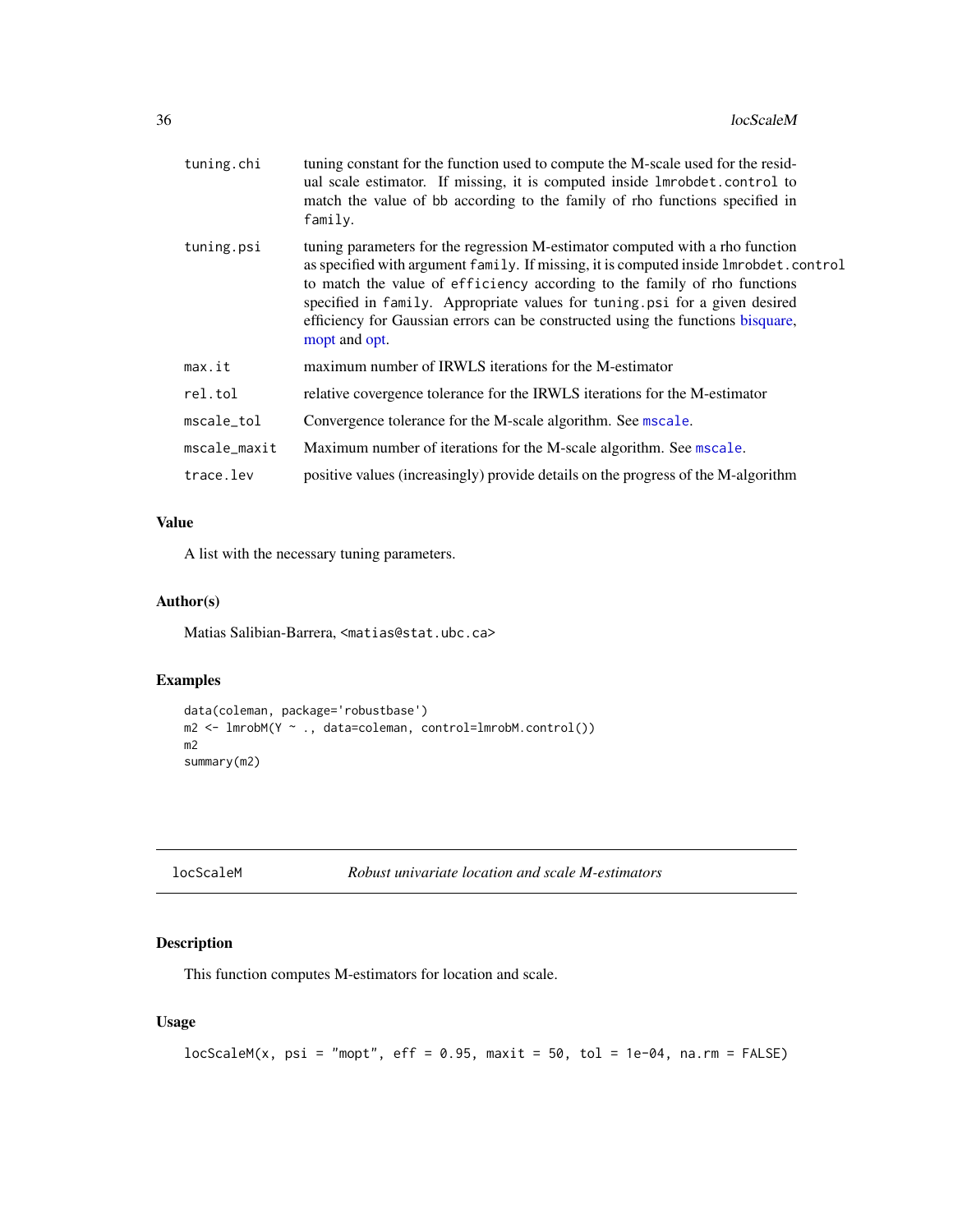#### locScaleM 37

# Arguments

| $\mathsf{x}$ | a vector of univariate observations                                                                                                                                                          |
|--------------|----------------------------------------------------------------------------------------------------------------------------------------------------------------------------------------------|
| psi          | a string indicating which score function to use. Valid options are "bisquare",<br>"huber", "opt" and "mopt".                                                                                 |
| eff          | desired asymptotic efficiency. Valid options are 0.85, 0.9 and 0.95 (default)<br>when $psi =$ "bisquare" or "huber", and 0.85, 0.9, 0.95 (default) and 0.99 when<br>$psi = "opt"$ or "mopt". |
| maxit        | maximum number of iterations allowed.                                                                                                                                                        |
| tol          | tolerance to decide convergence of the iterative algorithm.                                                                                                                                  |
| na.rm        | a logical value indicating whether NA values should be stripped before the com-<br>putation proceeds. Defaults to FALSE                                                                      |

# Details

This function computes M-estimators for location and scale.

# Value

A list with the following components:

| mu     | The location estimate                                     |
|--------|-----------------------------------------------------------|
| std.mu | Estimated standard deviation of the location estimator mu |
| disper | M-scale/dispersion estimate                               |

# Author(s)

Ricardo Maronna, <rmaronna@retina.ar>

# References

<http://www.wiley.com/go/maronna/robust>

```
set.seed(123)
r <- rnorm(150, sd=1.5)
locScaleM(r)
# 10% of outliers, sd of good points is 1.5
set.seed(123)
r2 \leq c(\text{rnorm}(135, \text{ sd=1.5}), \text{rnorm}(15, \text{mean=10}, \text{ sd=}.5))locScaleM(r2)
```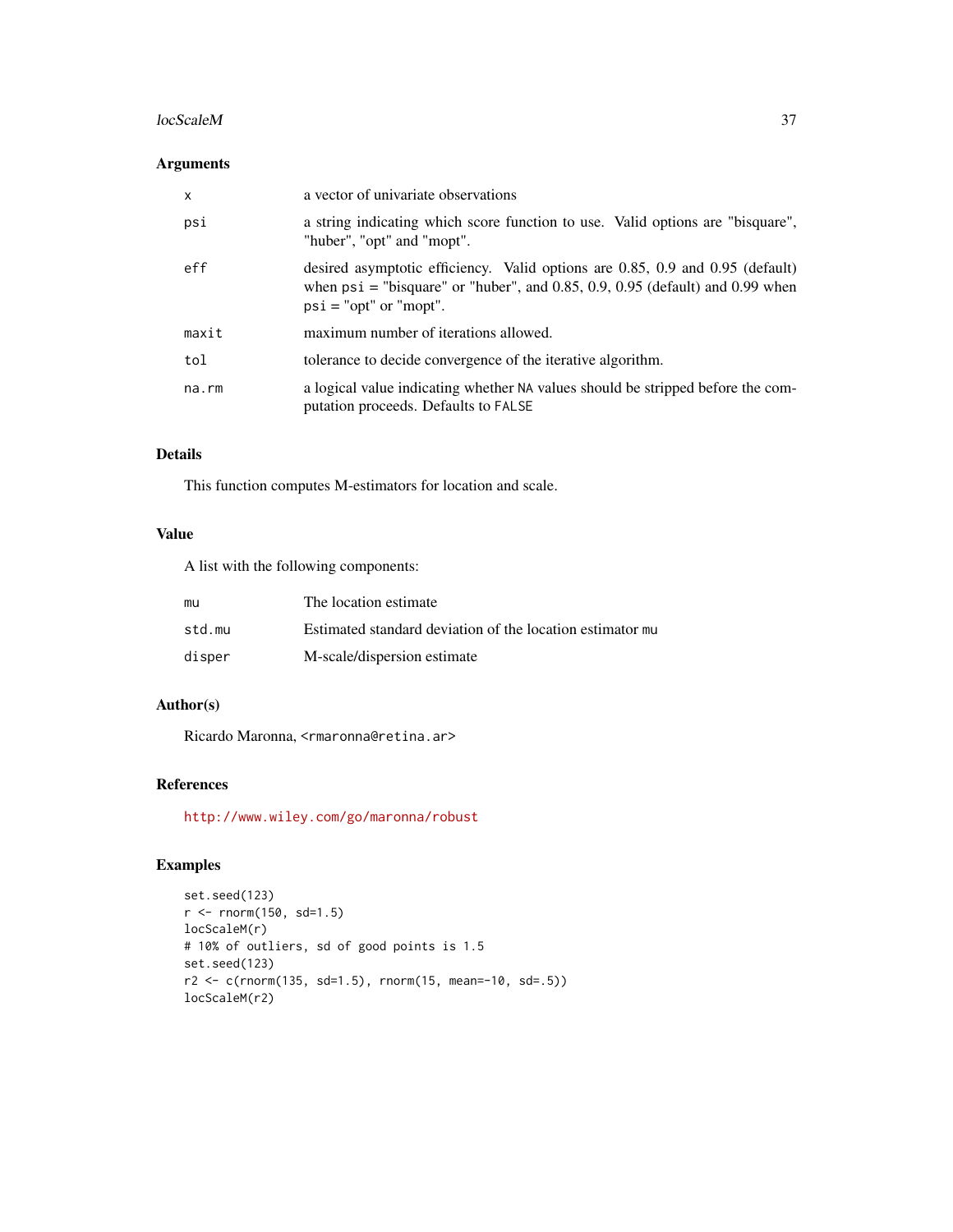<span id="page-37-0"></span>

This function computes the M-estimator proposed by Bianco and Yohai for logistic regression. By default, an intercept term is included and p parameters are estimated. Modified by Yohai (2018) to take as initial estimator a weighted ML estimator with weights derived from the MCD estimator. For more details we refer to Croux, C., and Haesbroeck, G. (2002), "Implementing the Bianco and Yohai estimator for Logistic Regression"

### Usage

```
logregBY(x0, y, intercept = 1, const = 0.5, kmax = 1000, maxhalf = 10)
```
# Arguments

| x0        | matrix of explanatory variables;                                            |
|-----------|-----------------------------------------------------------------------------|
| У         | vector of binomial responses $(0 \text{ or } 1)$ ;                          |
| intercept | 1 or 0 indicating if an intercept is included or or not                     |
| const     | tuning constant used in the computation of the estimator (default= $0.5$ ); |
| kmax      | maximum number of iterations before convergence (default=1000);             |
| maxhalf   | max number of step-halving (default= $10$ ).                                |

#### Value

A list with the following components:

| coefficients                                      | estimates for the regression coefficients                 |
|---------------------------------------------------|-----------------------------------------------------------|
| standard.deviation                                |                                                           |
|                                                   | standard deviations of the coefficients                   |
| fitted.values fitted values<br>residual.deviances |                                                           |
|                                                   | residual deviances                                        |
| components                                        | logical value indicating whether convergence was achieved |
| objective                                         | value of the objective function at the minimum            |

#### Author(s)

Christophe Croux, Gentiane Haesbroeck, Victor Yohai

### References

<http://www.wiley.com/go/maronna/robust>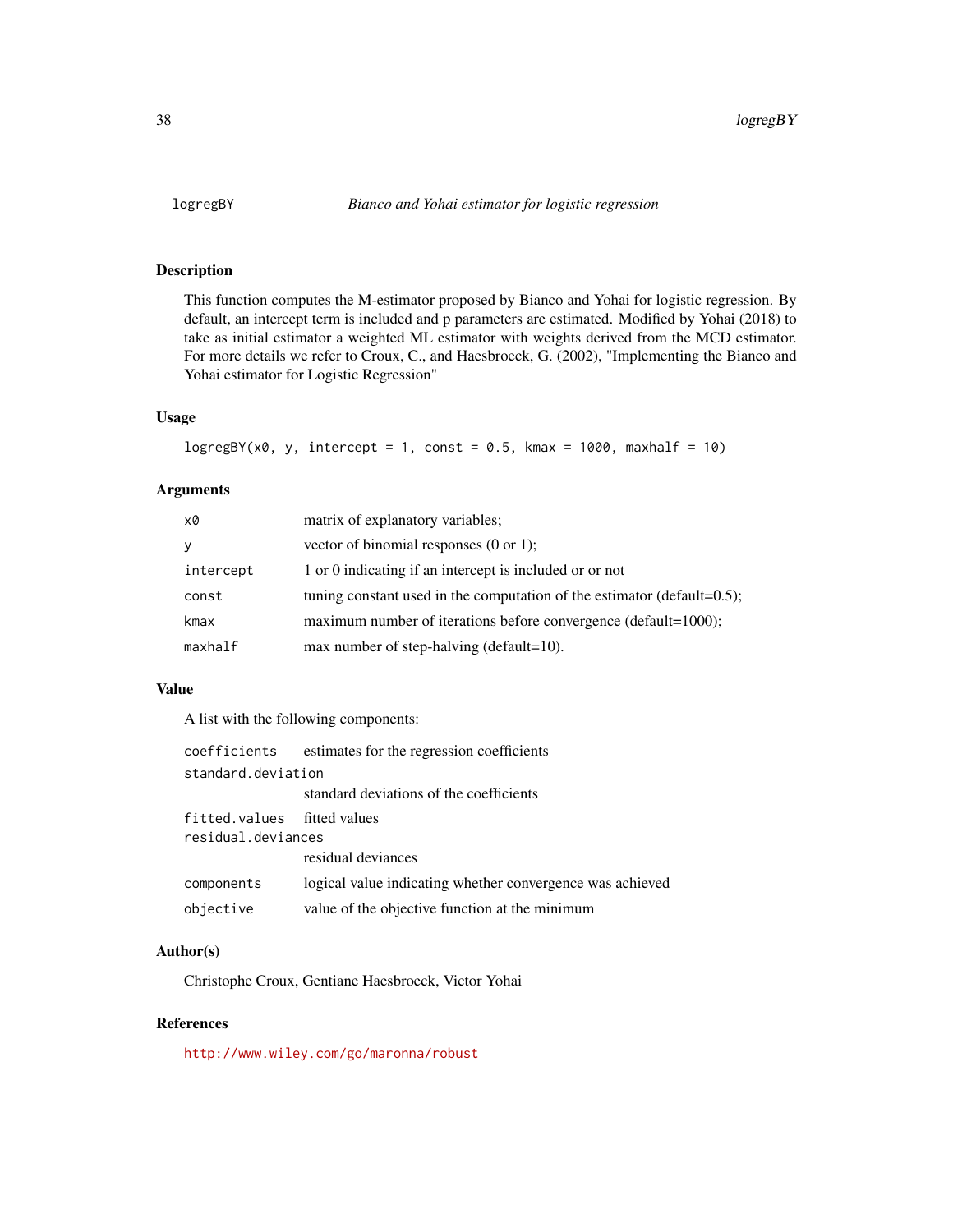# <span id="page-38-0"></span>logregWBY 39

# Examples

```
data(skin)
Xskin <- as.matrix( skin[, 1:2] )
yskin <- skin$vasoconst
skinBY <- logregBY(Xskin, yskin, intercept=1)
skinBY$coeff
skinBY$standard.deviation
```
logregWBY *Bianco and Yohai estimator for logistic regression*

# Description

This function computes the weighted M-estimator of Bianco and Yohai in logistic regression. By default, an intercept term is included and p parameters are estimated. Modified by Yohai (2018) to take as initial estimator a weighted ML estimator computed with weights derived from the MCD estimator of the continuous explanatory variables. The same weights are used to compute the final weighted M-estimator. For more details we refer to Croux, C., and Haesbroeck, G. (2002), "Implementing the Bianco and Yohai estimator for Logistic Regression"

#### Usage

```
logregWBY(x0, y, intercept = 1, const = 0.5, kmax = 1000, maxhalf = 10)
```
#### Arguments

| x0        | matrix of explanatory variables;                                            |
|-----------|-----------------------------------------------------------------------------|
| <b>y</b>  | vector of binomial responses $(0 \text{ or } 1)$ ;                          |
| intercept | 1 or 0 indicating if an intercept is included or or not                     |
| const     | tuning constant used in the computation of the estimator (default= $0.5$ ); |
| kmax      | maximum number of iterations before convergence (default= $1000$ );         |
| maxhalf   | max number of step-halving (default= $10$ ).                                |

#### Value

A list with the following components:

| coefficients                | estimates for the regression coefficients                 |  |
|-----------------------------|-----------------------------------------------------------|--|
| standard.deviation          |                                                           |  |
|                             | standard deviations of the coefficients                   |  |
| fitted.values fitted values |                                                           |  |
| residual.deviances          |                                                           |  |
|                             | residual deviances                                        |  |
| components                  | logical value indicating whether convergence was achieved |  |
| objective                   | value of the objective function at the minimum            |  |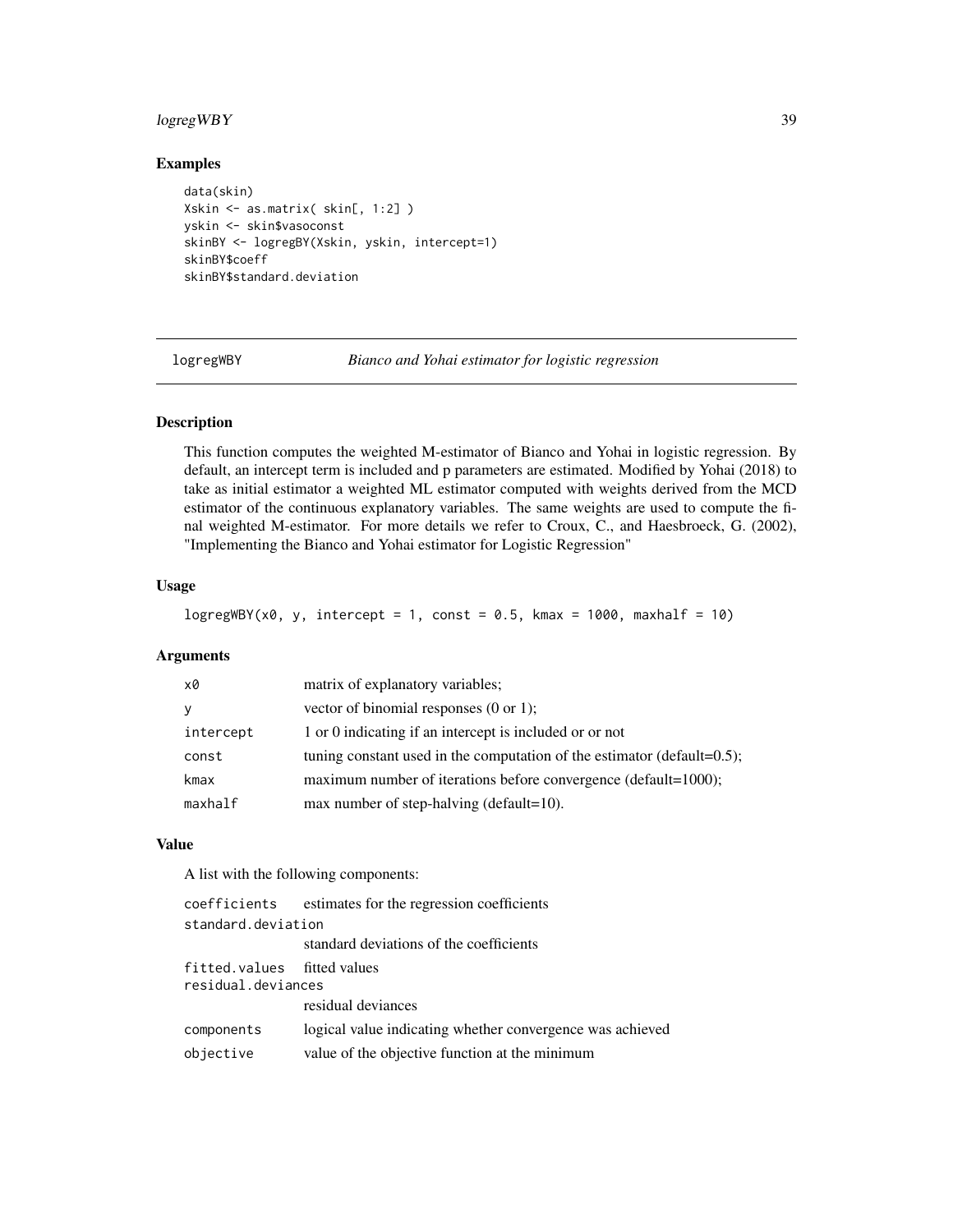#### <span id="page-39-0"></span>Author(s)

Christophe Croux, Gentiane Haesbroeck, Victor Yohai

#### References

<http://www.wiley.com/go/maronna/robust>

# Examples

```
data(skin)
Xskin <- as.matrix( skin[, 1:2] )
yskin <- skin$vasoconst
skinWBY <- logregWBY(Xskin, yskin, intercept=1)
skinWBY$coeff
skinWBY$standard.deviation
```
logregWML *Weighted likelihood estimator for the logistic model*

# Description

This function computes a weighted likelihood estimator for the logistic model, where the weights penalize high leverage observations. In this version the weights are zero or one.

#### Usage

```
logregWML(x0, y, intercept = 1)
```
#### Arguments

| x0        | p x n matrix of explanatory variables, p is the number of explanatory variables,<br>n is the number of observations |
|-----------|---------------------------------------------------------------------------------------------------------------------|
|           | response vector                                                                                                     |
| intercept | 1 or 0 indicating if an intercept is included or or not                                                             |

# Value

A list with the following components:

|                    | coefficients vector of regression coefficients               |
|--------------------|--------------------------------------------------------------|
| standard.deviation |                                                              |
|                    | standard deviations of the regression coefficient estimators |
|                    | fitted values vector with the probabilities of success       |
| residual.deviances |                                                              |
|                    | residual deviances                                           |
| COV                | covariance matrix of the regression estimates                |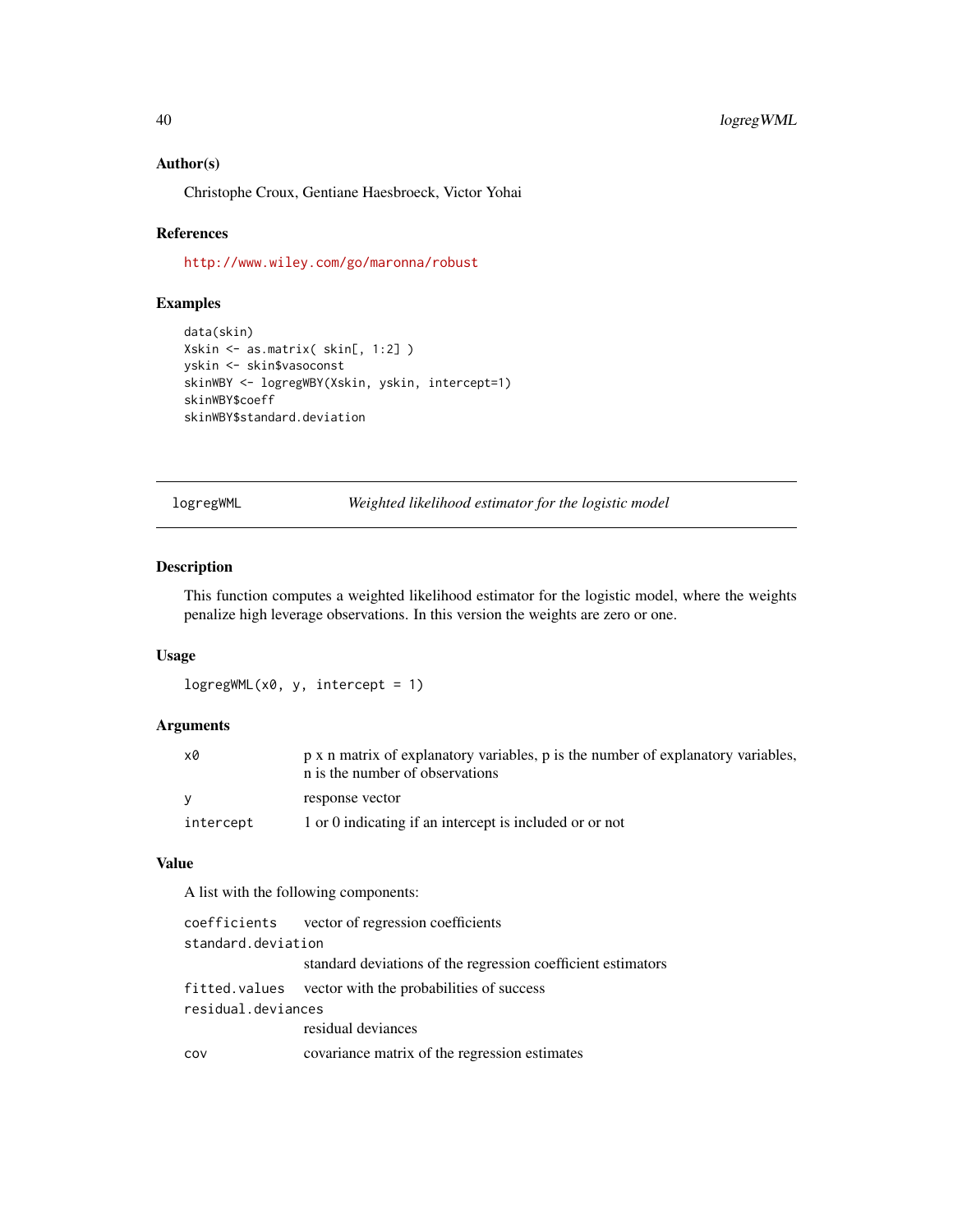#### <span id="page-40-0"></span>mineral and the contract of the contract of the contract of the contract of the contract of the contract of the contract of the contract of the contract of the contract of the contract of the contract of the contract of th

| objective | value of the objective function at the minimum                                |
|-----------|-------------------------------------------------------------------------------|
| xweights  | vector of zeros and ones used to compute the weighted maimum likelihood esti- |
|           | mator                                                                         |

# Author(s)

Victor Yohai

# References

<http://www.wiley.com/go/maronna/robust>

#### Examples

```
data(skin)
Xskin <- as.matrix( skin[, 1:2] )
yskin <- skin$vasoconst
skinWML <- logregWML(Xskin, yskin, intercept=1)
skinWML$coeff
skinWML$standard.deviation
```
mineral *Mineral data*

#### Description

Contents (in parts per million) of 22 chemical elements in 53 samples of rocks in Western Australia. Two columns (8 and 9) were selected for use in this book.

# Usage

data(mineral)

#### Format

An object of class "data.frame".

# Details

Format: Numeric with 53 rows and 2 columns:

## Source

Smith, R.E., Campbell, N.A. and Lichfield, A. (1984), Multivariate statistical techniques applied to pisolitic laterite geochemistry at Golden Grove, Western Australia, Journal of Geochemical Exploration, 22, 193-216.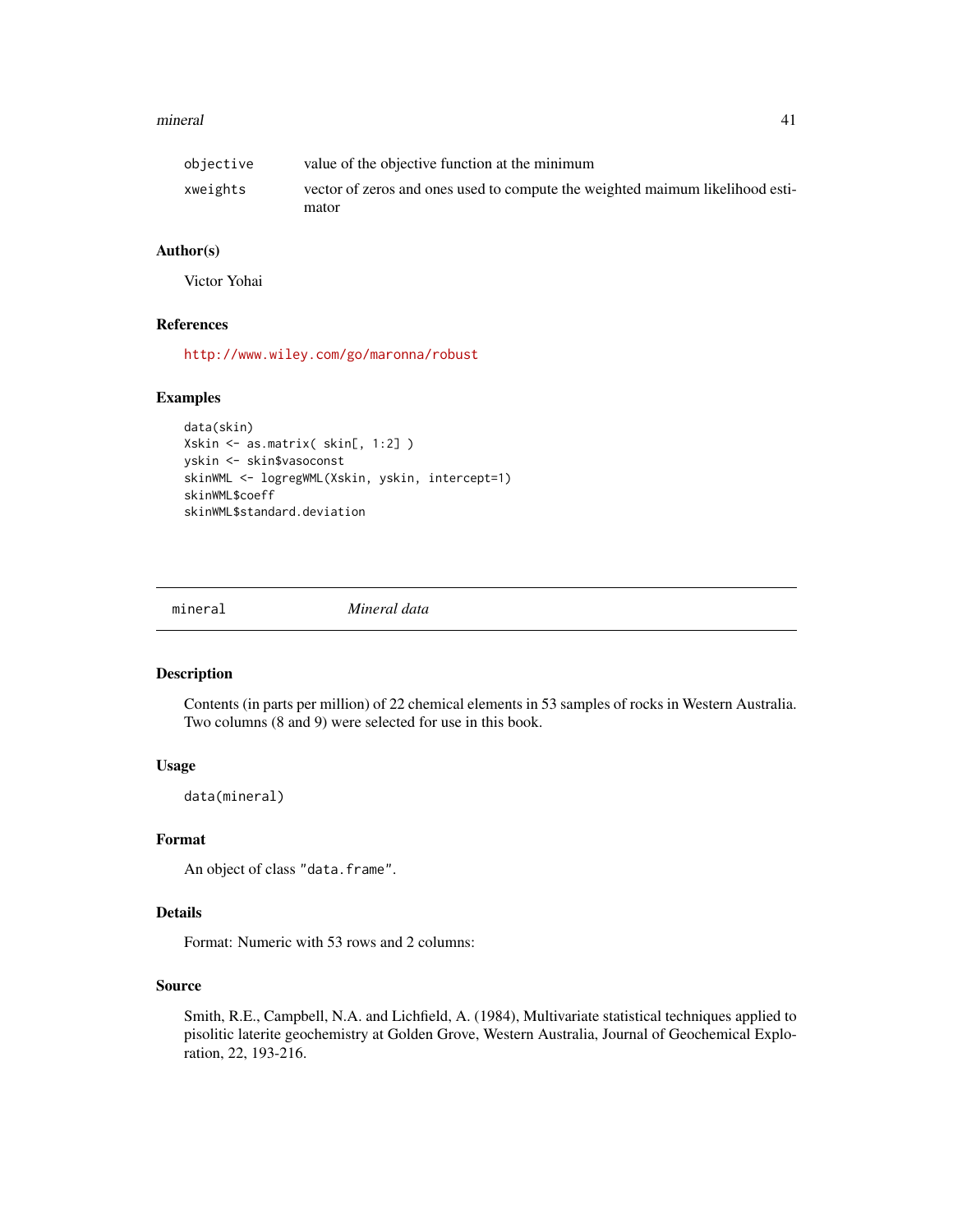# <span id="page-41-0"></span>Examples

data(mineral)

<span id="page-41-1"></span>MMPY *MM regression estimator using Pen~a-Yohai candidates*

# Description

This function computes MM-regression estimator using Pen~a-Yohai candidates for the initial Sestimator. This function is used internally by [lmrobdetMM](#page-28-1), and not meant to be used directly.

#### Usage

MMPY(X, y, control, mf)

# Arguments

| X       | design matrix                                                |
|---------|--------------------------------------------------------------|
| y       | response vector                                              |
| control | a list of control parameters as returned by lmrobdet.control |
| mf      | model frame                                                  |

# Value

an [lmrob](#page-0-0) object witht the M-estimator obtained starting from the S-estimator computed with the Pen~a-Yohai initial candidates. The properties of the final estimator (efficiency, etc.) are determined by the tuning constants in the argument control.

# Author(s)

Victor Yohai, <victoryohai@gmail.com>, Matias Salibian-Barrera, <matias@stat.ubc.ca>

# References

<http://www.wiley.com/go/maronna/robust>

#### See Also

[DCML](#page-13-1), [MMPY](#page-41-1), [SMPY](#page-54-1)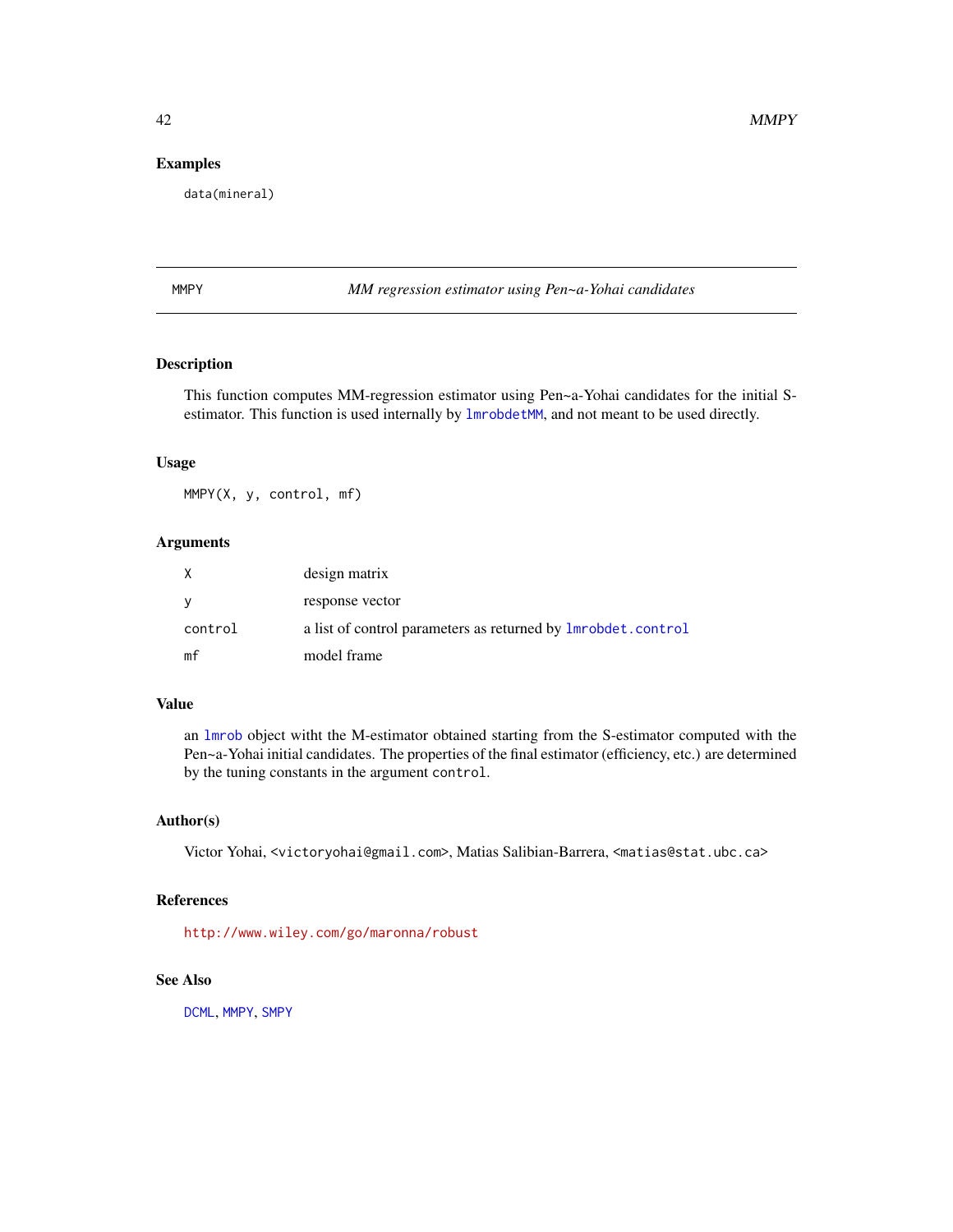<span id="page-42-1"></span><span id="page-42-0"></span>mopt *Tuning parameter for a rho function in the modified (asymptotic bias-) optimal family*

#### Description

This function computes the tuning constant that yields an MM-regression estimator with a desired asymptotic efficiency when computed with a rho function in the corresponding family. The output of this function can be passed to the functions [lmrobdet.control,](#page-23-1) [mscale](#page-52-1) and [rho.](#page-49-1)

#### Usage

mopt(e)

# Arguments

e the desired efficiency of the corresponding regression estimator for Gaussian errors

# Value

A vector with named elements containing the corresponding tuning parameters.

#### Author(s)

Kjell Konis

#### Examples

```
# Tuning parameters for an 85%-efficient M-estimator at a Gaussian model
mopt(.85)
```
neuralgia *Neuralgia data*

# Description

Neuralgia data. More details here.

#### Usage

```
data(neuralgia)
```
### Format

An object of class "data.frame".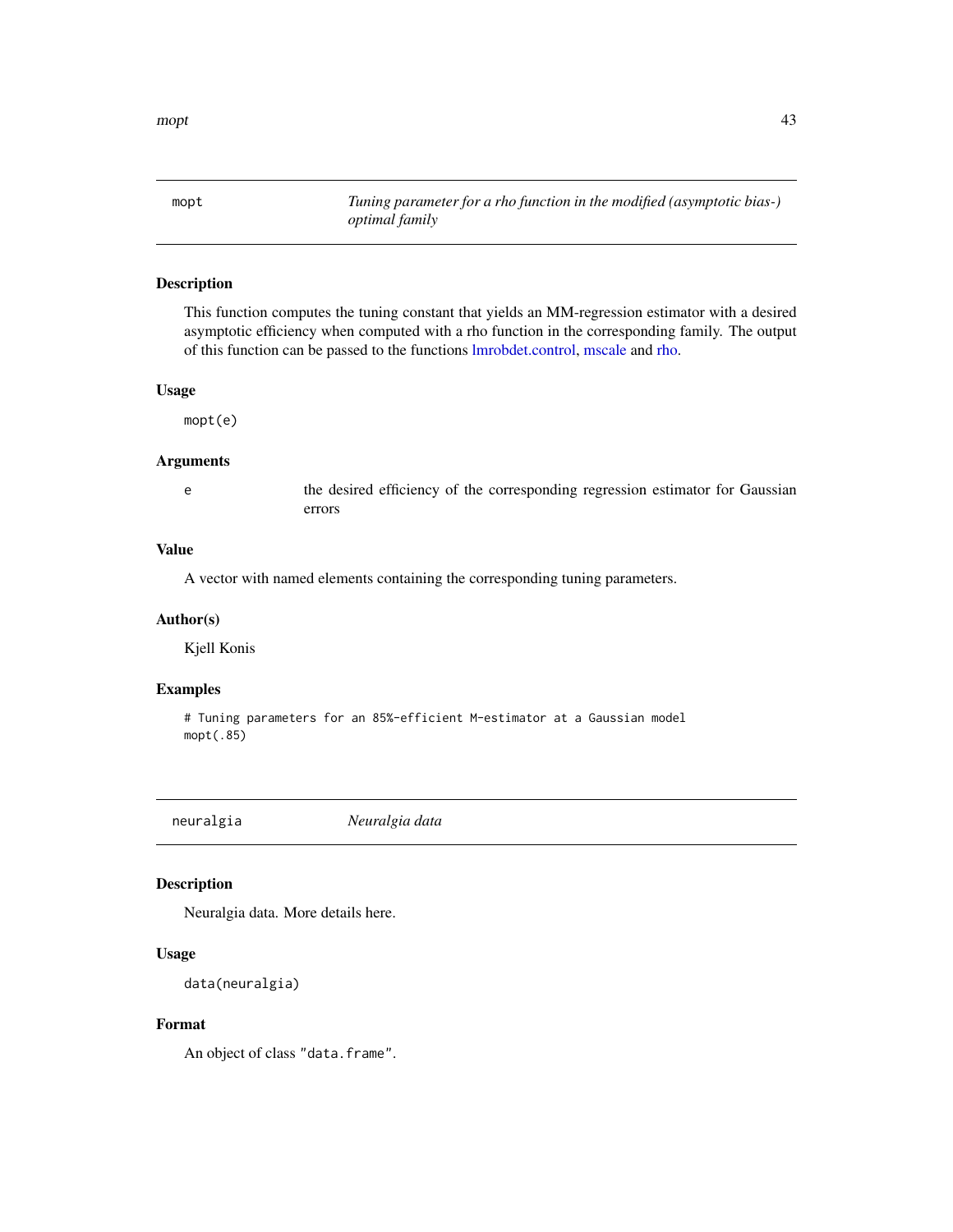# <span id="page-43-0"></span>Source

Source goes here.

# References

References go here.

# Examples

data(neuralgia)

oats *Oats data*

# Description

Yield of grain for eight varieties of oats in five replications of a randomized-block experiment

# Usage

data(oats)

# Format

An object of class "data.frame".

# Details

Format: Two-way ANOVA table with 8 rows and 5 columns.

#### Source

Scheffe, H. (1959), Analysis of Variance. New York: John Wiley.

# References

References go here.

# Examples

data(oats)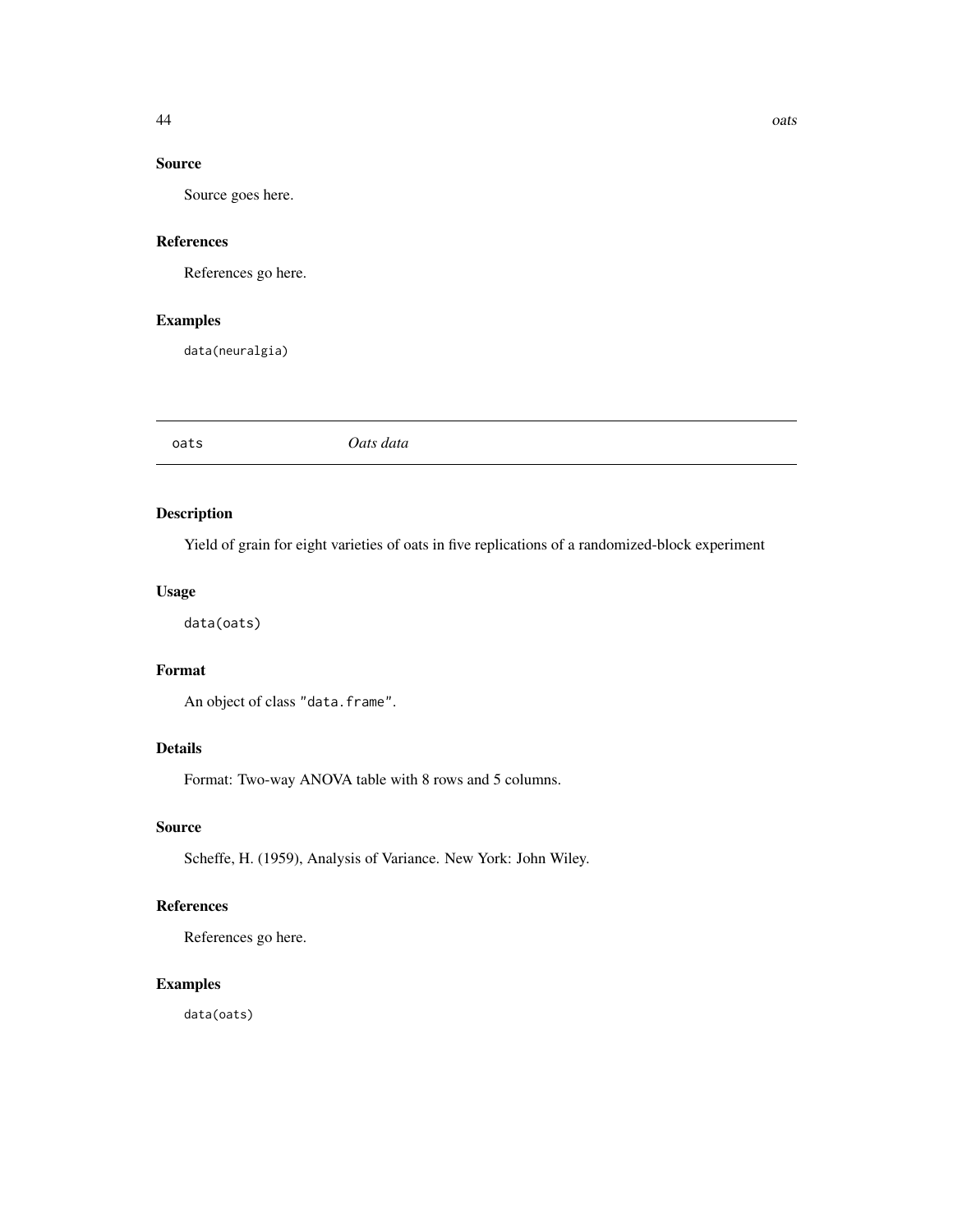<span id="page-44-1"></span><span id="page-44-0"></span>opt *Tuning parameter for a rho function in the (asymptotic bias-) optimal family*

# Description

This function computes the tuning constant that yields an MM-regression estimator with a desired asymptotic efficiency when computed with a rho function in the corresponding family. The output of this function can be passed to the functions [lmrobdet.control,](#page-23-1) [mscale](#page-52-1) and [rho.](#page-49-1)

#### Usage

opt(e)

# Arguments

e the desired efficiency of the corresponding regression estimator for Gaussian errors

# Value

A vector with named elements containing the corresponding tuning parameters.

#### Author(s)

Kjell Konis

# Examples

# Tuning parameters for an 85%-efficient M-estimator at a Gaussian model opt(.85)

pcaRobS *Robust principal components*

#### Description

This function computes robust principal components based on the minimization of the "residual" M-scale.

### Usage

```
pcaRobS(X, ncomp, desprop = 0.9, deltasca = 0.5, maxit = 100)
```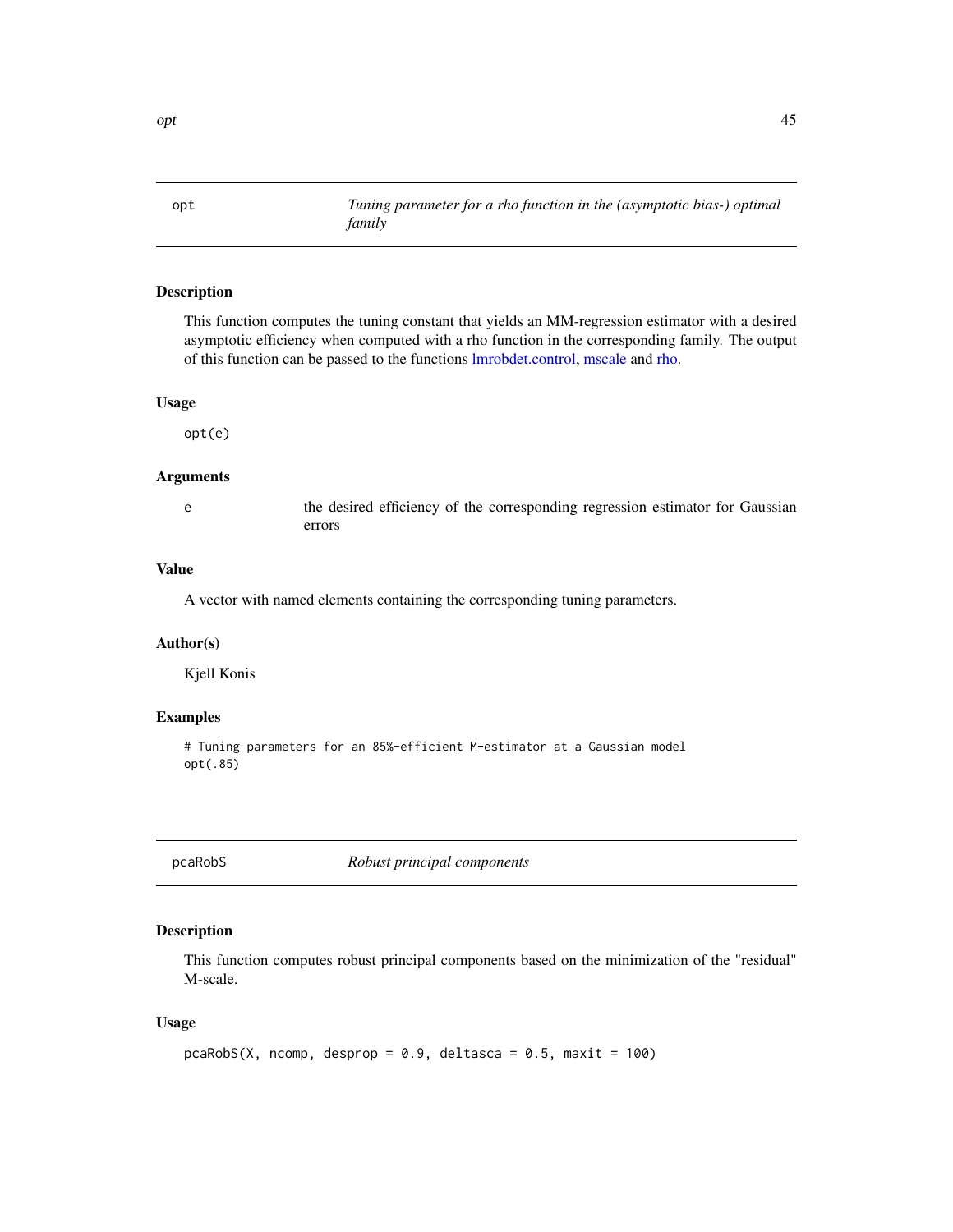# Arguments

| X        | a data matrix with observations in rows.                                 |
|----------|--------------------------------------------------------------------------|
| ncomp    | desired (maximum) number of components                                   |
| desprop  | desired (minimum) proportion of explained variability (default $= 0.9$ ) |
| deltasca | "delta" parameter of the scale M-estimator (default=0.5)                 |
| maxit    | maximum number of iterations (default= $100$ )                           |

# Value

A list with the following components:

| q       | The actual number of principal components                                    |
|---------|------------------------------------------------------------------------------|
| propex  | The actual proportion of unexplained variability                             |
| eigvec  | Eigenvectors, in a p x q matrix                                              |
| fit     | an $n \times p$ matrix with the rank-q approximation to $X$                  |
| repre   | An $n \times q$ matrix with representation of data in $R^q$ (scores)         |
| propSPC | A vector of length p with the cumulative explained variance from initial SPC |
|         |                                                                              |

# Author(s)

Ricardo Maronna, <rmaronna@retina.ar>, based on original code by D. Pen~a and J. Prieto

# References

<http://www.wiley.com/go/maronna/robust>

```
data(bus)
X0 <- as.matrix(bus)
X1 < - X0[,-9]ss \leq apply(X1, 2, mad)
mu <- apply(X1, 2, median)
X <- scale(X1, center=mu, scale=ss)
q <- 3 #compute three components
rr <- pcaRobS(X, q, 0.99)
round(rr$eigvec, 3)
```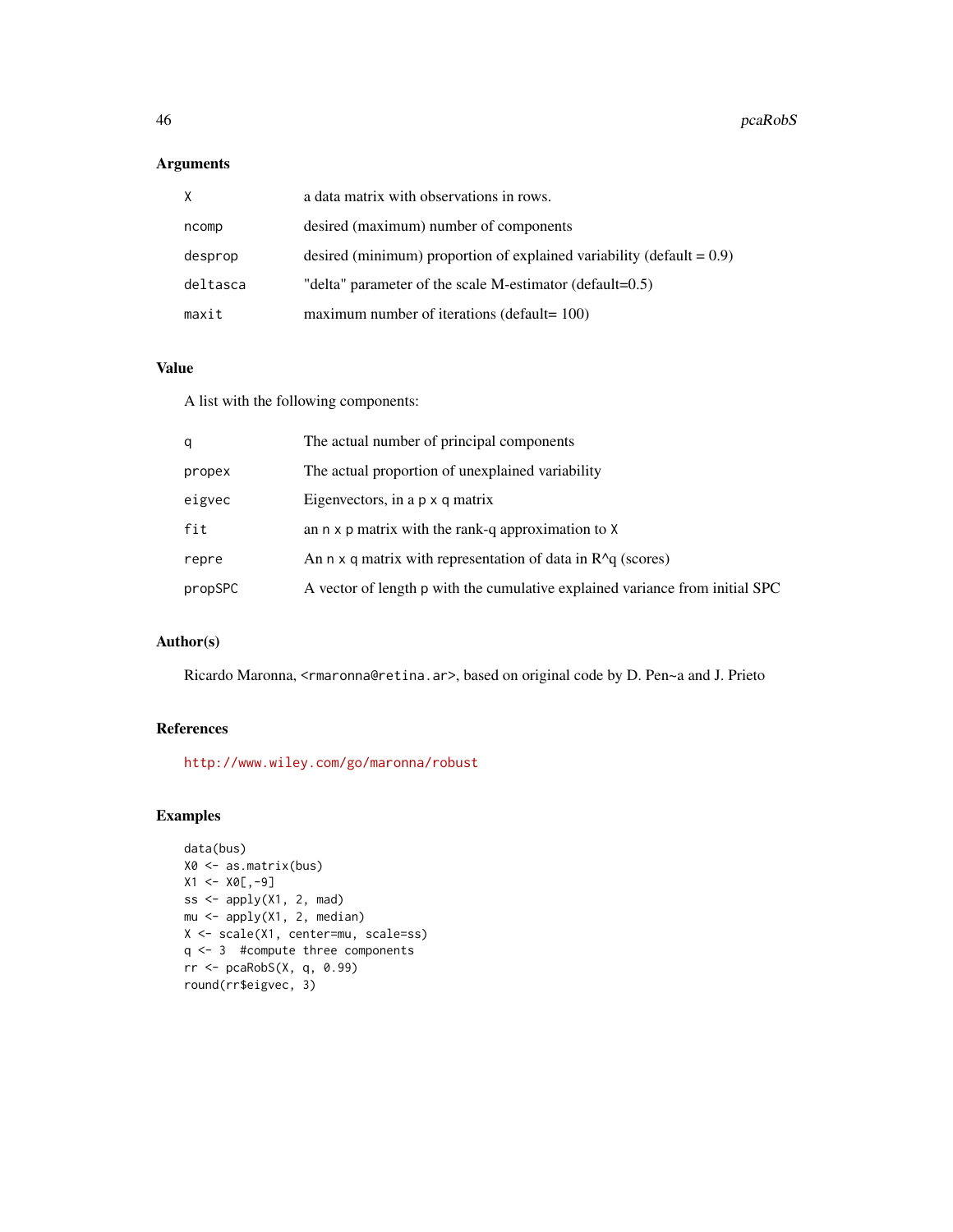<span id="page-46-0"></span>

This function uses the pcaRobS function to compute all principal components while behaving similarly to the prcomp function

# Usage

```
proompRob(x, rank. = NULL, delta.scale = 0.5, max.iter = 100L)
```
# Arguments

| x           | data matrix with observations in rows                         |
|-------------|---------------------------------------------------------------|
| rank.       | Maximal number of principal components to be used (optional)  |
| delta.scale | "delta" parametor of the scale M-estimator (default = $0.5$ ) |
| max.iter    | maximum number of iterations (default $= 100$ )               |

# Value

| sdev         | the standard deviation of the principal components |
|--------------|----------------------------------------------------|
| rotation     | matrix containing the factor loadings              |
| $\mathsf{x}$ | matrix containing the rotated data                 |
| center       | the centering used                                 |

# Author(s)

Gregory Brownson, <gregory.brownson@gmail.com>

# Examples

```
data(wine)
```
p.wine <- prcompRob(wine) summary(p.wine)

## Choose only 5 p5.wine <- prcompRob(wine, rank. = 5) summary(p5.wine)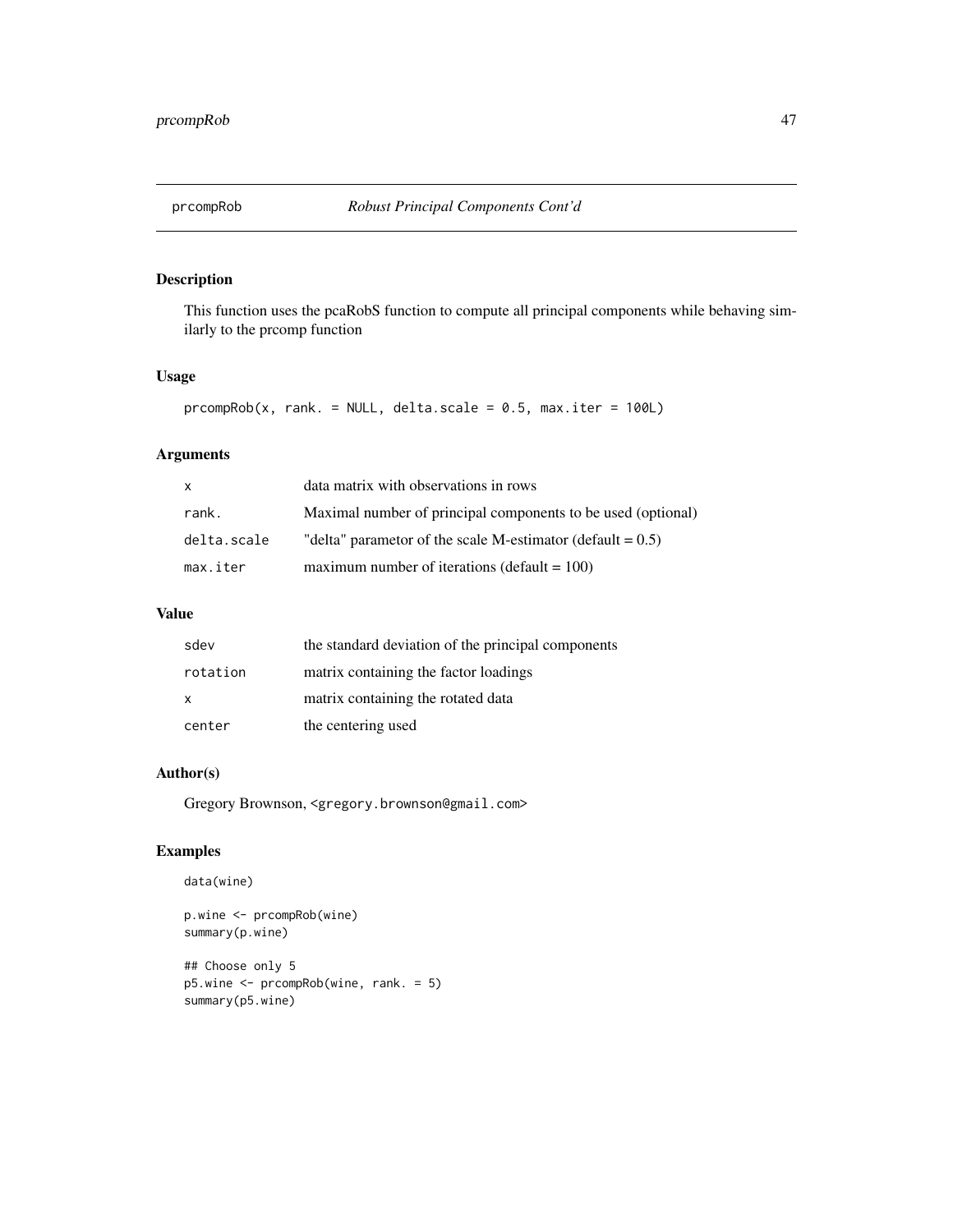<span id="page-47-0"></span>

This function performs iterative improvements for S- or M-estimators.

# Usage

```
refine.sm(
 x,
 y,
 initial.beta,
  initial.scale,
 k = 50,
  conv = 1,
 b,
  cc,
  family,
  step = M'')
```
# Arguments

| $\mathsf{x}$  | design matrix                                                                                                                    |
|---------------|----------------------------------------------------------------------------------------------------------------------------------|
| У             | vector of responses                                                                                                              |
| initial.beta  | vector of initial regression estimates                                                                                           |
| initial.scale | initial residual scale estimate. If missing the (scaled) median of the absolute<br>residuals is used.                            |
| k             | maximum number of refining steps to be performed                                                                                 |
| conv          | an integer indicating whether to check for convergence (1) at each step, or to<br>force running $k$ steps $(0)$                  |
| b             | tuning constant for the M-scale estimator, used if iterations are for an S-estimator.                                            |
| <sub>CC</sub> | tuning constant for the rho function.                                                                                            |
| family        | string specifying the name of the family of loss function to be used (current valid<br>options are "bisquare", "opt" and "mopt") |
| step          | a string indicating whether the iterations are to compute an S-estiamator $('S')$ or<br>an M-estimator $('M')$                   |

# Details

This function performs iterative improvements for S- or M-estimators. Both iterations are formally the same, the only difference is that for M-iterations the residual scale estimate remains fixed, while for S-iterations it is updated at each step. In this case, we follow the Fast-S algorithm of Salibian-Barrera and Yohai an use one step updates for the M-scale, as opposed to a full computation. This as internal function.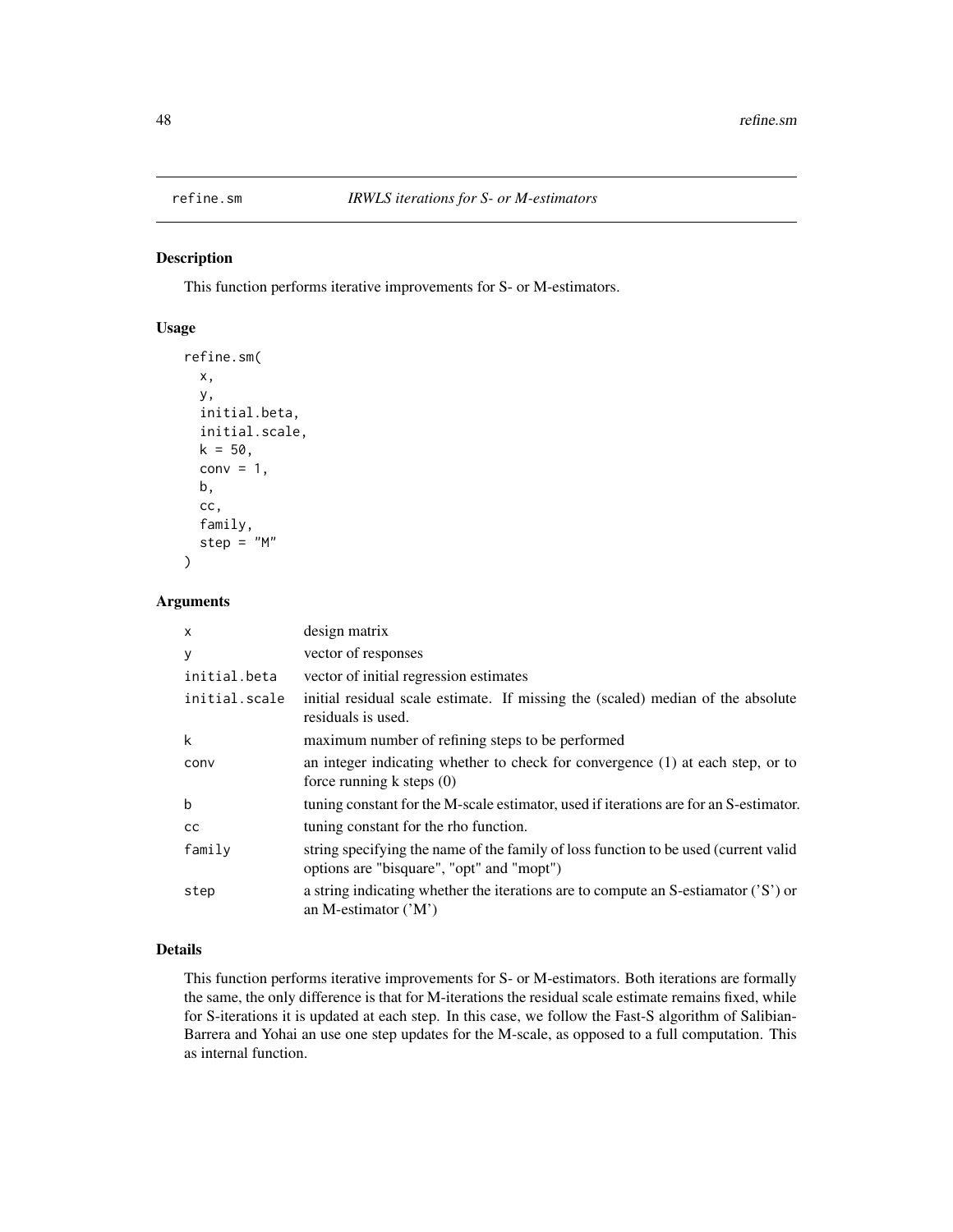#### <span id="page-48-0"></span>resex and the set of the set of the set of the set of the set of the set of the set of the set of the set of the set of the set of the set of the set of the set of the set of the set of the set of the set of the set of the

# Value

A list with the following components:

| beta.rw   | The updated vector of regression coefficients              |
|-----------|------------------------------------------------------------|
| scale.rw  | The corresponding estimated residual scale                 |
| converged | A logical value indicating whether the algorithm converged |

# Author(s)

Matias Salibian-Barrera, <matias@stat.ubc.ca>.

| resex | Resex data |
|-------|------------|
|       |            |

# Description

A monthly series of inward movement of residential telephone extensions in a fixed geographic area from January 1966 to May 1973.

# Usage

data(resex)

#### Format

An object of class "data.frame".

# Details

Format: numeric vector of size 89.

# Source

Source Engineering, 2nd. Edition, New York, John Wiley.

# References

Brubacher. S.R. (1974), Time series outlier detection and modeling with interpolation, Bell Laboratories Technical Memo.

# Examples

data(resex)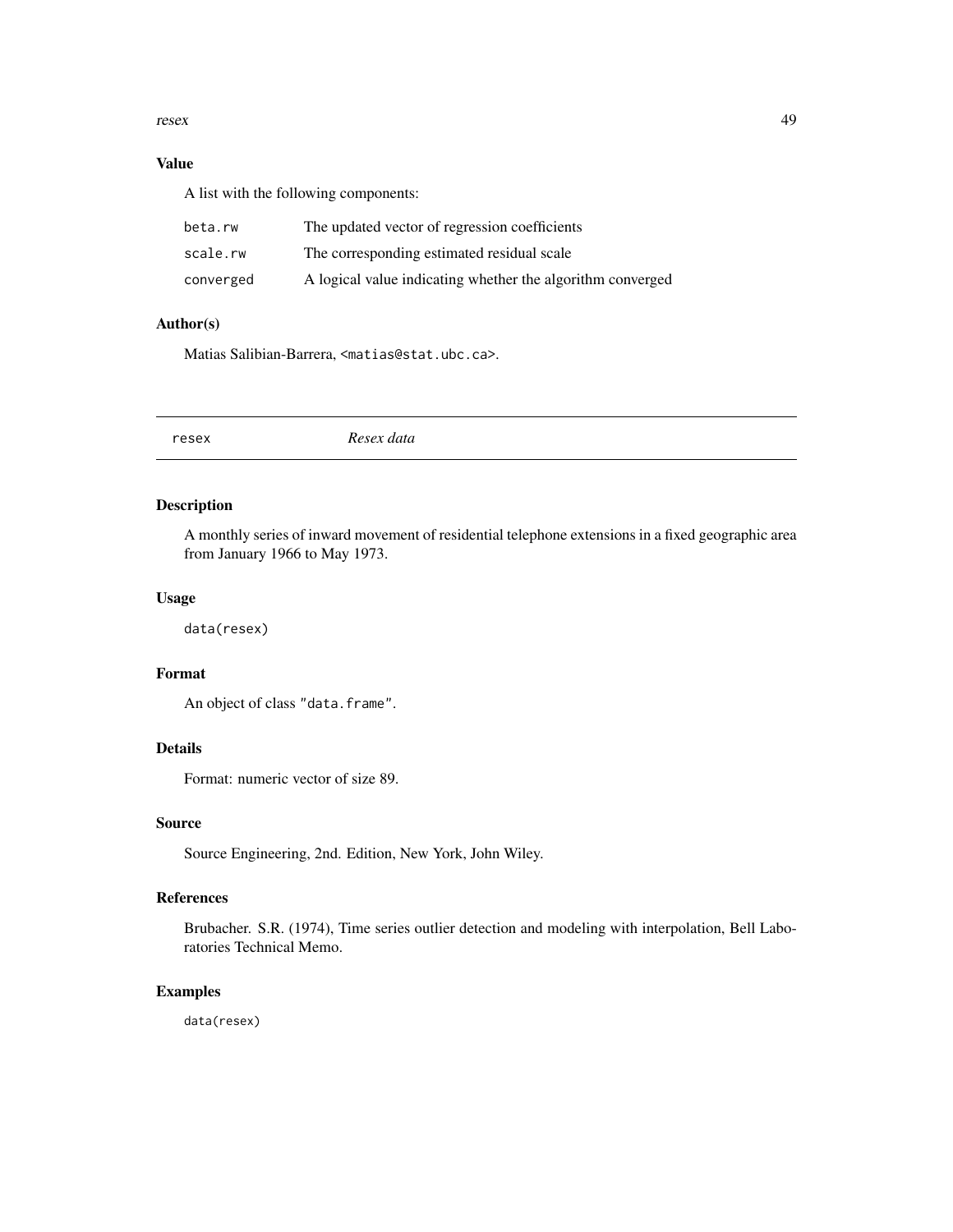This function returns the value of the "rho" loss function used to compute either an M-scale estimator or a robust regression estimator. It currently can be used to compute the bisquare, optimal and modified optimal loss functions.

#### Usage

 $rho(u, family = " bisquare", cc, standardize = TRUE)$ 

#### Arguments

| u           | point or vector at which rho is to be evaluated                                                                                              |
|-------------|----------------------------------------------------------------------------------------------------------------------------------------------|
| family      | family string specifying the name of the family of loss function to be used (cur-<br>rent valid options are "bisquare", "opt" and "mopt").   |
| cс          | tuning parameters to be computed according to efficiency and / or breakdown<br>considerations. See Imrobdet.control, bisquare, mopt and opt. |
| standardize | logical value determining whether the rho function is to be standardized so that<br>its maximum value is 1. See Mpsi.                        |

# Value

The value(s) of rho at u

#### Author(s)

Matias Salibian-Barrera, <matias@stat.ubc.ca>

```
# Evaluate rho tuned for 85% efficiency
rho(u=1.1, family='bisquare', cc=bisquare(.85))
# Evaluate rho tuned for 50% breakdown
rho(u=1.1, family='opt', cc=lmrobdet.control(bb=.5, family='opt')$tuning.chi)
```
<span id="page-49-1"></span><span id="page-49-0"></span>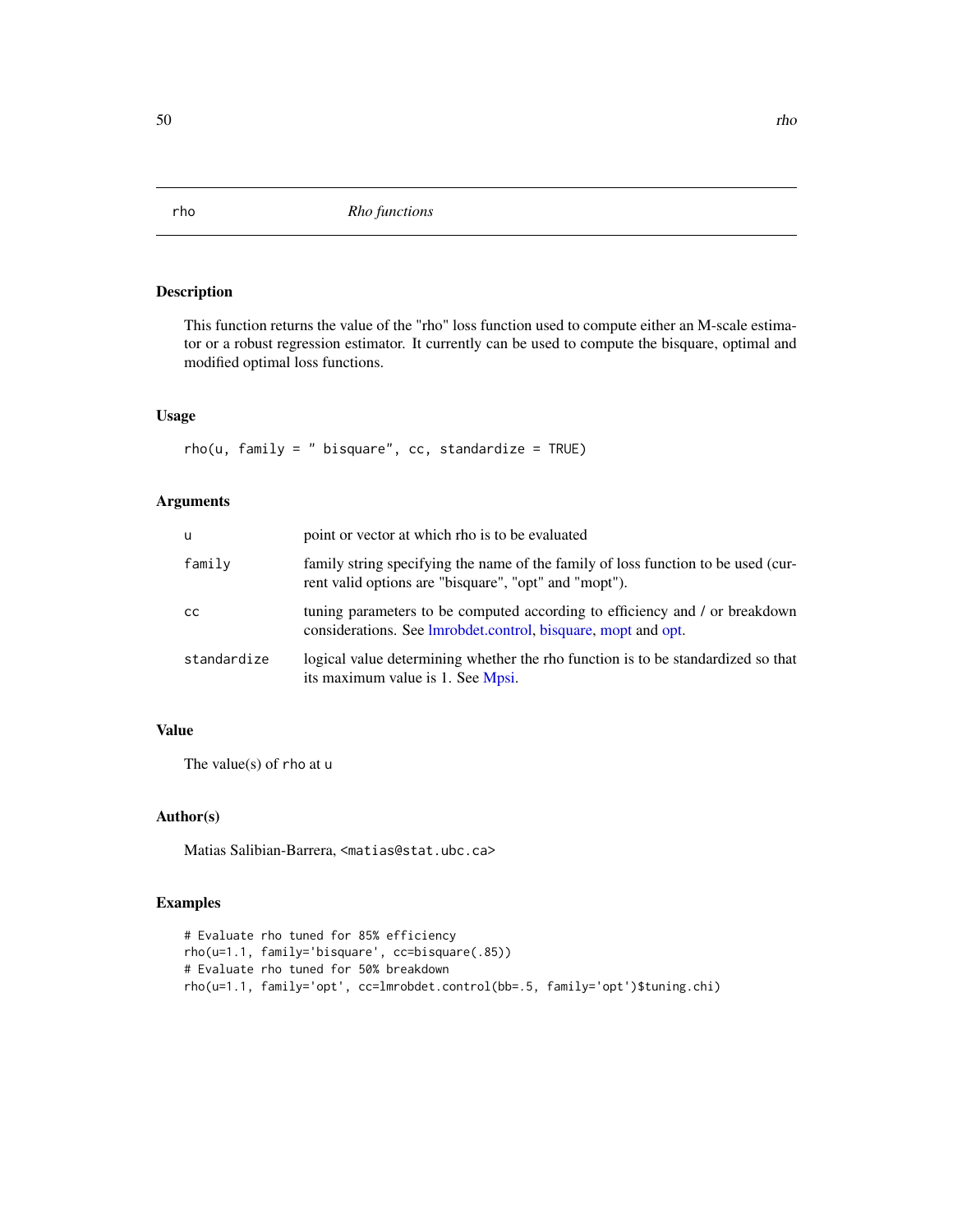<span id="page-50-0"></span>

The first derivative of the rho function

### Usage

rhoprime(u, family, cc, standardize = FALSE)

# Arguments

| $\mathbf{u}$ | point or vector at which rho is to be evaluated                                                                                              |
|--------------|----------------------------------------------------------------------------------------------------------------------------------------------|
| family       | family string specifying the name of the family of loss function to be used (cur-<br>rent valid options are "bisquare", "opt" and "mopt").   |
| CC.          | tuning parameters to be computed according to efficiency and / or breakdown<br>considerations. See Imrobdet.control, bisquare, mopt and opt. |
| standardize  | logical value determining whether the rho function is to be standardized so that<br>its maximum value is 1. See Mpsi.                        |

# Value

The value of the first derivative rho evaluated at u

# Author(s)

Matias Salibian-Barrera, <matias@stat.ubc.ca>

```
# Evaluate the derivative of a rho function tuned for 85% efficiency
rhoprime(u=1.1, family='bisquare', cc=bisquare(.85))
# Evaluate the derivative of a rho function tuned for 50% breakdown
rhoprime(u=1.1, family='opt', cc=lmrobdet.control(bb=.5, family='opt')$tuning.chi)
```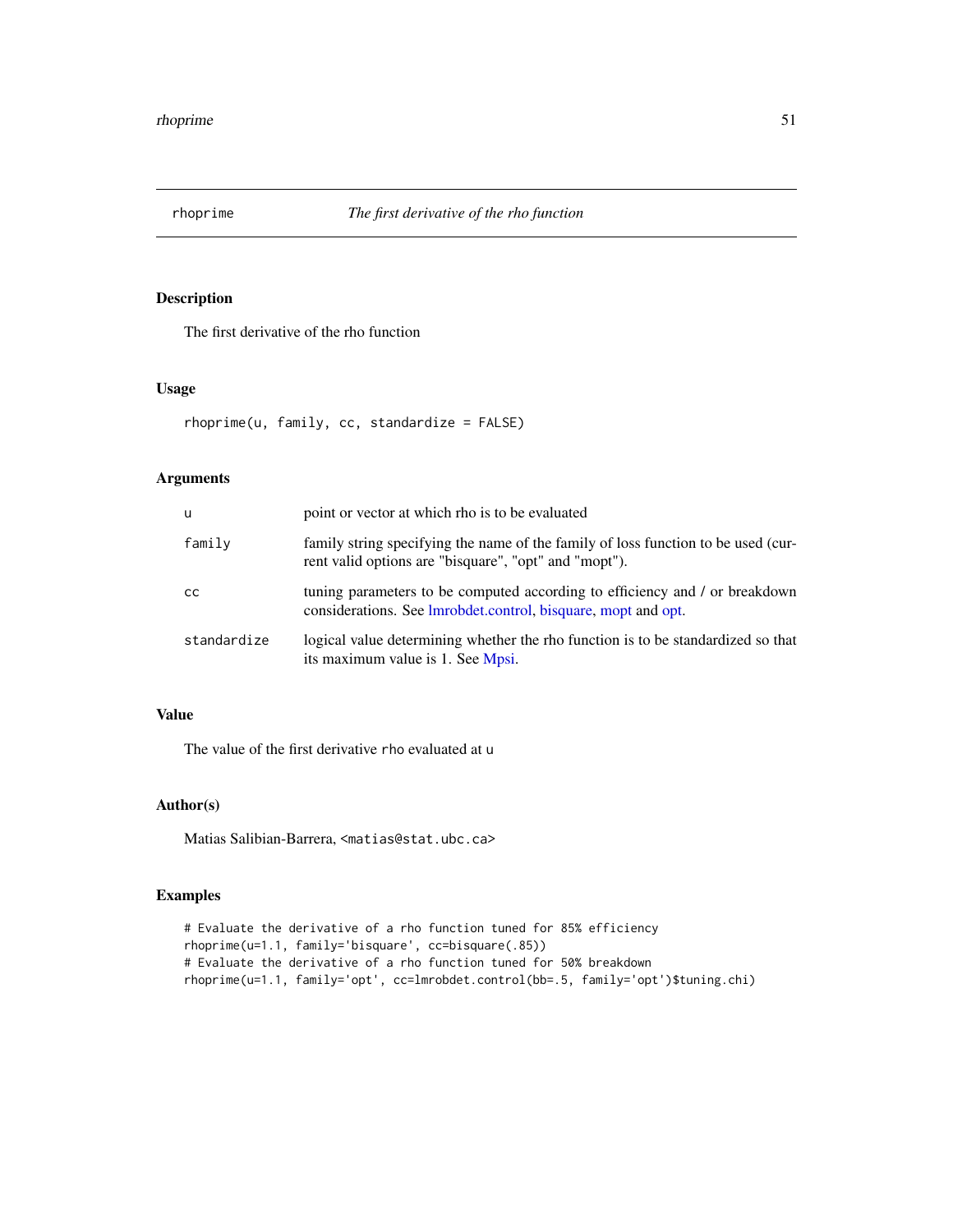<span id="page-51-0"></span>

The second derivative of the rho function

### Usage

```
rhoprime2(u, family, cc, standardize = FALSE)
```
# Arguments

| <b>u</b>    | point or vector at which rho is to be evaluated                                                                                                      |
|-------------|------------------------------------------------------------------------------------------------------------------------------------------------------|
| family      | family string specifying the name of the family of loss function to be used (cur-<br>rent valid options are "bisquare", "opt" and "mopt").           |
| <b>CC</b>   | tuning parameters to be computed according to efficiency and / or breakdown<br>considerations. See <i>Imrobdet.control</i> , bisquare, mopt and opt. |
| standardize | logical value determining whether the rho function is to be standardized so that<br>its maximum value is 1. See Mpsi.                                |

#### Value

The value of the second derivative of rho evaluated at u

# Author(s)

Matias Salibian-Barrera, <matias@stat.ubc.ca>

```
# Evaluate the 2nd derivative of a rho function tuned for 85% efficiency
rhoprime2(u=1.1, family='bisquare', cc=bisquare(.85))
# Evaluate the 2nd derivative of a rho function tuned for 50% breakdown
rhoprime2(u=1.1, family='opt', cc=lmrobdet.control(bb=.5, family='opt')$tuning.chi)
```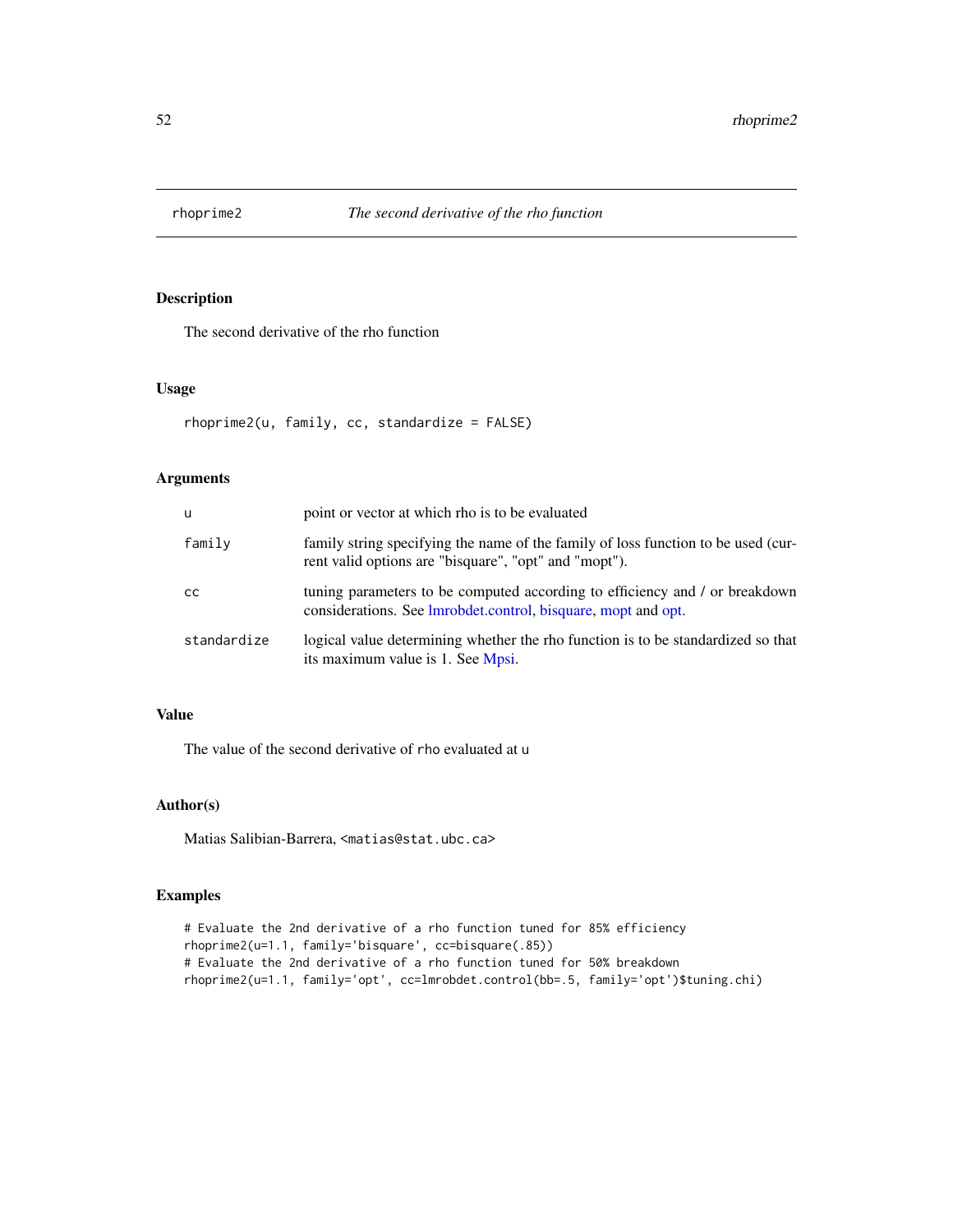<span id="page-52-1"></span><span id="page-52-0"></span>This function computes an M-scale, which is a robust scale (spread) estimator. M-estimators of scale are a robust alternative to the sample standard deviation. Given a vector of residuals r, the M-scale estimator s solves the non-linear equation mean( $rho(r/s, cc)$ )=b, where b and cc are user-chosen tuning constants. In this package the function rho is one of Tukey's bisquare family. The breakdown point of the estimator is  $min(b, 1-b)$ , so the optimal choice for b is 0.5. To obtain a consistent estimator the constant cc should be chosen such that  $E(\text{rho}(Z, cc)) = b$ , where Z is a standard normal random variable.

# Usage

```
scaleM(
  u,
  delta = 0.5,
  tuning.chi = 1.547645,
  family = "bisquare",
 max.it = 100,
  tol = 1e-06,
  tolerancezero = .Machine$double.eps
)
```
# Arguments

| u             | vector of residuals                                                                                                                                                                        |  |
|---------------|--------------------------------------------------------------------------------------------------------------------------------------------------------------------------------------------|--|
| delta         | the right hand side of the M-scale equation                                                                                                                                                |  |
| tuning.chi    | the tuning object for the rho function as returned by lmrobdet.control, bisquare,<br>mopt or opt. It should correspond to the family of rho functions specified in the<br>argument family. |  |
| family        | string specifying the name of the family of loss function to be used (current valid<br>options are "bisquare", "opt" and "mopt").                                                          |  |
| max.it        | maximum number of iterations allowed                                                                                                                                                       |  |
| tol           | relative tolerance for convergence                                                                                                                                                         |  |
| tolerancezero | smallest (in absolute value) non-zero value accepted as a scale. Defaults to<br>.Machine\$double.eps                                                                                       |  |

#### Details

The iterative algorithm starts from the scaled median of the absolute values of the input vector, and then cycles through the equation  $s^2 = s^2 * \text{mean}(\text{rho}(r/s, cc)) / b$ .

# Value

The scale estimate value at the last iteration or at convergence.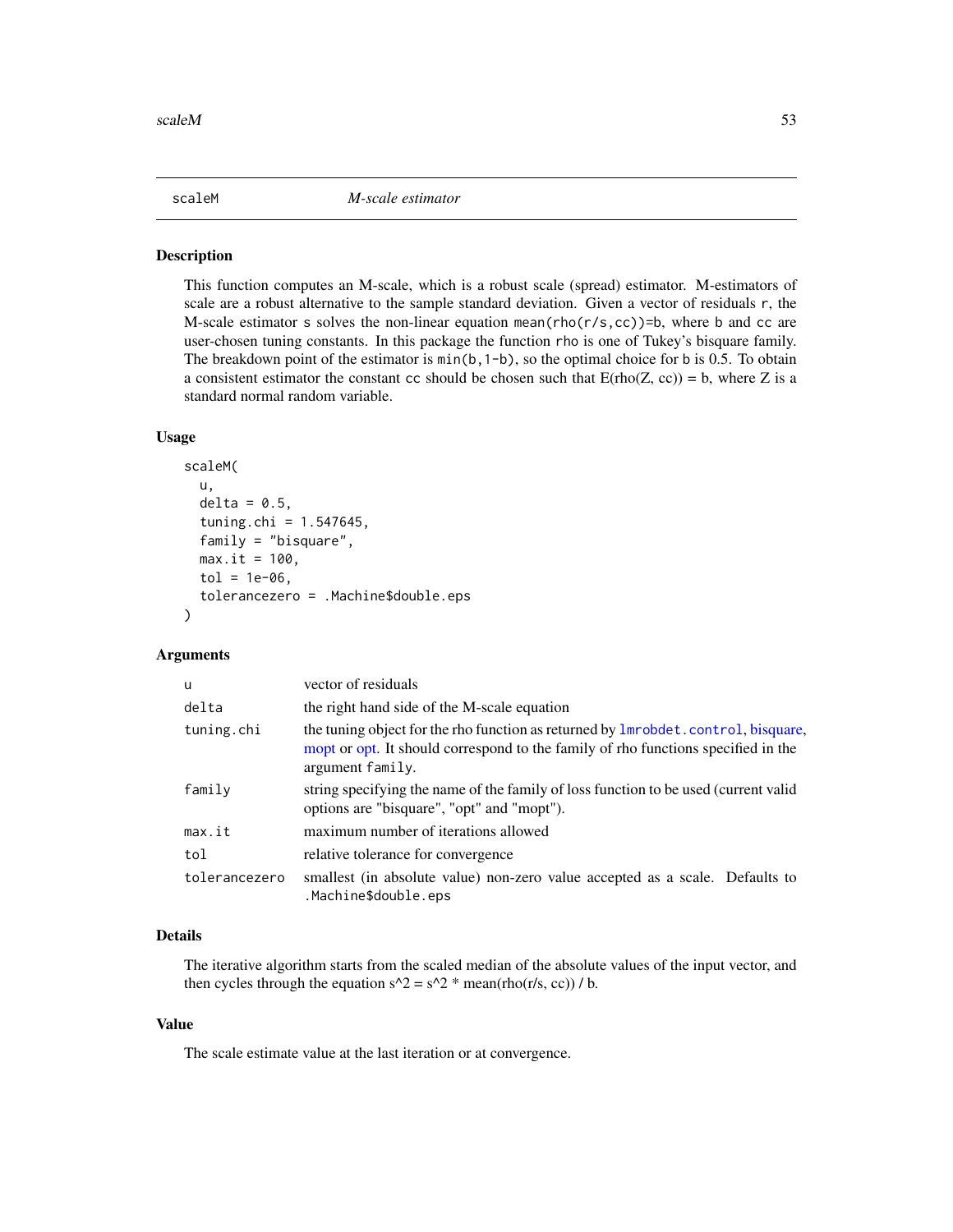54 shock shock shock shock shock shock shock

#### Author(s)

Matias Salibian-Barrera, <matias@stat.ubc.ca>

#### Examples

```
set.seed(123)
r <- rnorm(150, sd=1.5)
mscale(r)
sd(r)
# 10% of outliers, sd of good points is 1.5
set.seed(123)
r2 \leq c (rnorm(135, sd=1.5), rnorm(15, mean=-5, sd=.5))
mscale(r2)
sd(r2)
```
shock *Shock data*

#### Description

Times recorded for a rat to go through a shuttlebox in successive attempts. If the time exceeded 5 seconds, the rat received an electric shock for the duration of the next attempt. The data are the number of shocks received and the average time for all attempts between shocks.

#### Usage

data(shock)

#### Format

An object of class "data.frame".

#### Details

Format: Numeric matrix with 16 rows and 2 columns

#### Source

Bond, N.W. (1979), Impairment of shuttlebox avoidance-learning following repeated alcohol withdrawal episodes in rats, Pharmacology, Biochemistry and Behavior, 11, 589-591.

# References

References go here.

# Examples

data(shock)

<span id="page-53-0"></span>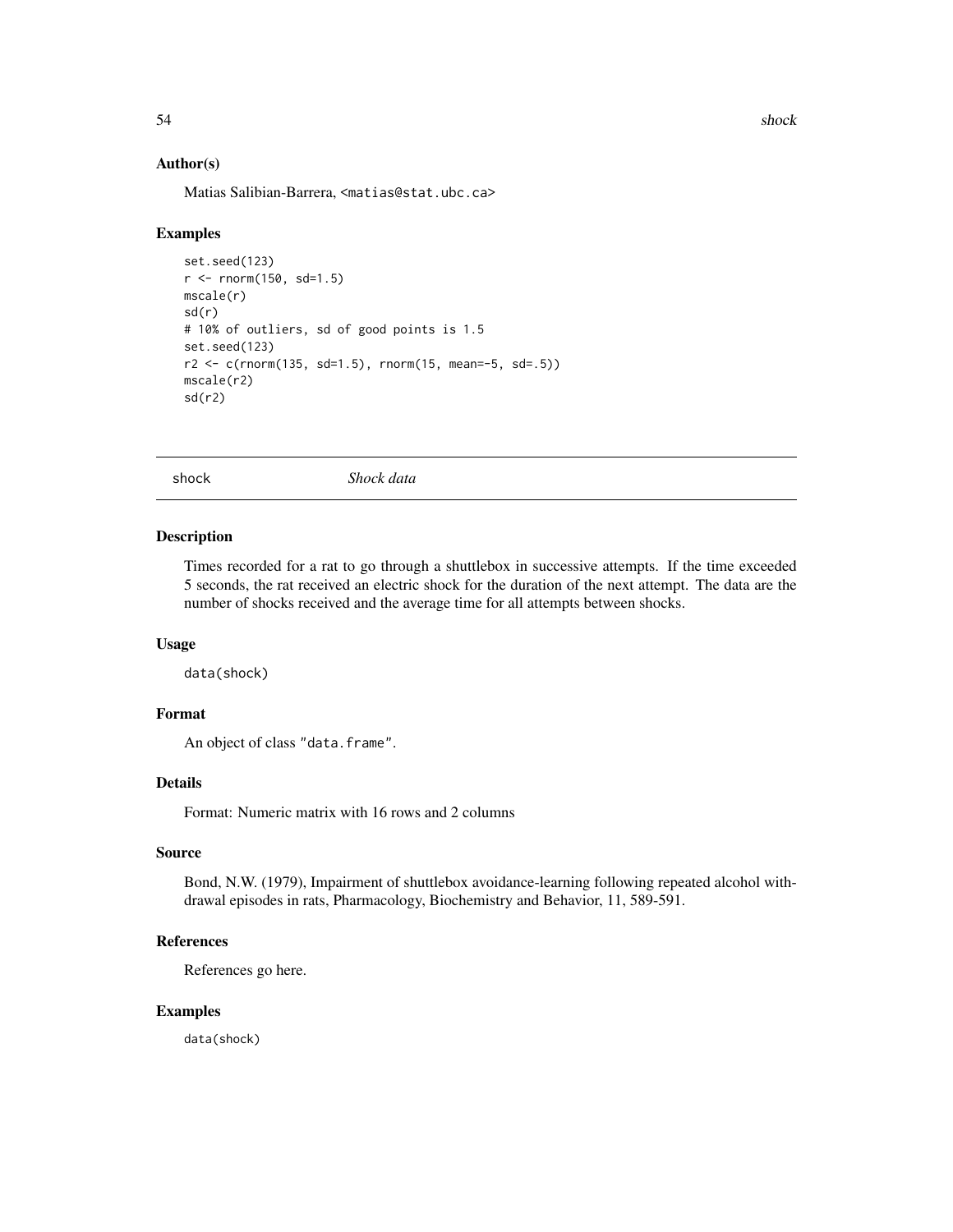<span id="page-54-0"></span>

These data correspond to a study of the relationship between air inspiration and blood circulation in the skin.

# Usage

data(skin)

#### Format

An object of class "data.frame".

#### Details

Description: The covariates are the logarithms of the volume of air inspired (log VOL) and of the inspiration rate (log RATE). The response (column 3) is the presence or absence of vasoconstriction of the skin of the digits after air inspiration. Format Numeric, 23 rows and 3 columns.

#### Source

Finney, D.J. (1947), The estimation from individual records of the relationship between dose and quantal response, Biometrika, 34, 320-334.

#### Examples

data(skin)

<span id="page-54-1"></span>

SMPY *SM regression estimator using Pen~a-Yohai candidates*

#### Description

This function computes a robust regression estimator when there are categorical / dummy explanatory variables. It uses Pen~a-Yohai candidates for the S-estimator. This function is used internally by [lmrobdetMM](#page-28-1), and not meant to be used directly.

#### Usage

SMPY(mf, y, control, split)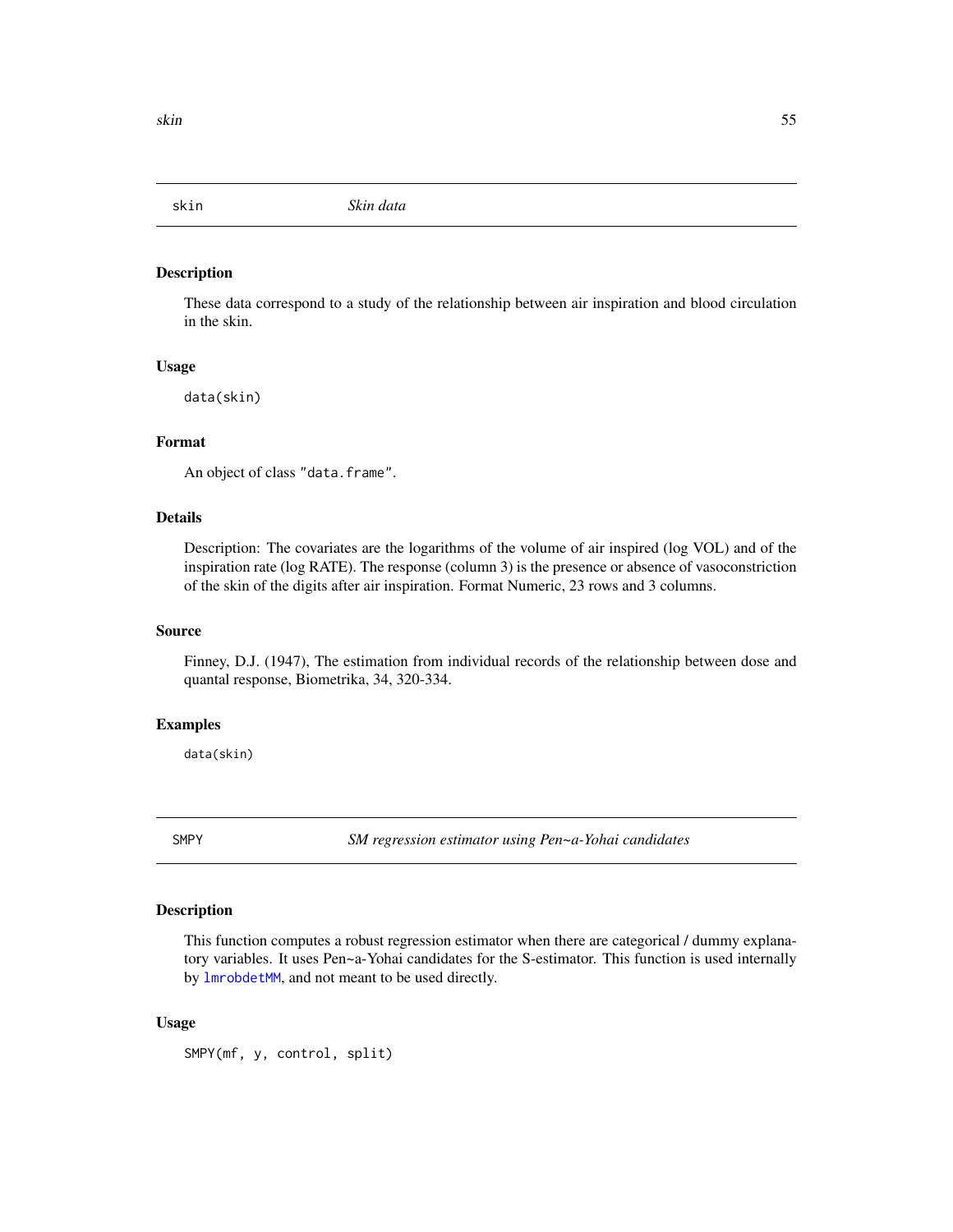<span id="page-55-0"></span>56 stackloss and the stackloss stackloss stackloss stackloss stackloss stackloss stackloss stackloss stackloss

#### Arguments

| mf      | model frame                                                                                               |
|---------|-----------------------------------------------------------------------------------------------------------|
| v       | response vector                                                                                           |
| control | a list of control parameters as returned by <b>lmrobdet</b> .control                                      |
| split   | a list as returned by splitFrame containing the continuous and dummy compo-<br>nents of the design matrix |

# Value

an [lmrob](#page-0-0) object witht the M-estimator obtained starting from the MS-estimator computed with the Pen~a-Yohai initial candidates. The properties of the final estimator (efficiency, etc.) are determined by the tuning constants in the argument control.

#### Author(s)

Victor Yohai, <victoryohai@gmail.com>, Matias Salibian-Barrera, <matias@stat.ubc.ca>

# References

<http://www.wiley.com/go/maronna/robust>

#### See Also

[DCML](#page-13-1), [MMPY](#page-41-1), [SMPY](#page-54-1)

stackloss *Stackloss data*

# Description

Observations from 21 days operation of a plant for the oxidation of ammonia as a stage in the production of nitric acid.

#### Usage

data(stackloss)

# Format

An object of class "data.frame".

# Details

Format: 21 cases and 4 continuous variables. Description: The columns are: 1. air flow 2. cooling water inlet temperature (C) 3. acid concentration (4. Stack loss, defined as the percentage of ingoing ammonia that escapes unabsorbed (response)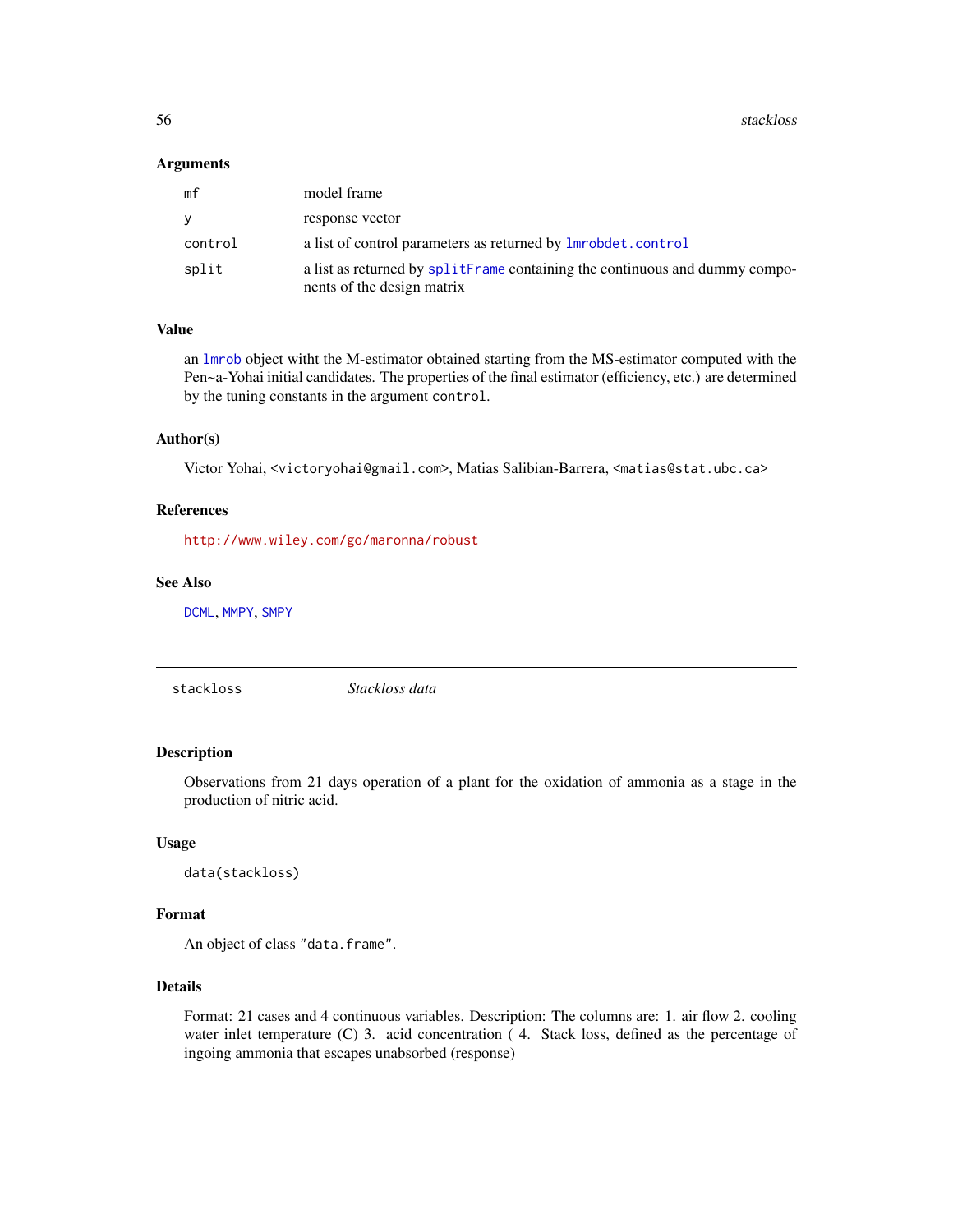# <span id="page-56-0"></span>step.lmrobdetMM 57

# Source

Brownlee, K.A. (1965), Statistical Theory and Methodology in Science and Engineering, 2nd Edition, New York: John Wiley & Sons, Inc.

# Examples

data(stackloss)

<span id="page-56-1"></span>step.lmrobdetMM *Robust stepwise using RFPE*

# Description

This function performs stepwise model selection on a robustly fitted linear model using the RFPE criterion and the robust regression estimators computed with [lmrobdetMM](#page-28-1). Only backwards stepwise is currently implemented.

#### Usage

```
step.lmrobdetMM(
  object,
  scope,
  direction = c("both", "backward", "forward"),
  trace = TRUE,keep = NULL,
  steps = 1000,
  whole.path = FALSE
)
```
# Arguments

| object    | a robust fit as returned by <b>lmrobdetMM</b>                                                                                                                                                                                                                                                                                                                                                                                                                         |
|-----------|-----------------------------------------------------------------------------------------------------------------------------------------------------------------------------------------------------------------------------------------------------------------------------------------------------------------------------------------------------------------------------------------------------------------------------------------------------------------------|
| scope     | either a formula or a list with elements lower and upper each of which is a<br>formula. The terms in the right-hand-side of lower are always included in the<br>model and the additional terms in the right-hand-side of upper are the candidates<br>for inclusion/exclusion from the model. If a single formula is given, it is taken<br>to be upper, and lower is set to the empty model. The . operator is interpreted<br>in the context of the formula in object. |
| direction | the direction of stepwise search. Currenly only backward stepwise searches are<br>implemented.                                                                                                                                                                                                                                                                                                                                                                        |
| trace     | logical. If TRUE information about each step is printed on the screen.                                                                                                                                                                                                                                                                                                                                                                                                |
| keep      | a filter function whose input is a fitted model object and the associated AIC<br>statistic, and whose output is arbitrary. Typically keep will select a subset of the<br>components of the object and return them. The default is not to keep anything.                                                                                                                                                                                                               |
| steps     | maximum number of steps to be performed. Defaults to 1000, which should<br>mean as many as needed.                                                                                                                                                                                                                                                                                                                                                                    |
|           |                                                                                                                                                                                                                                                                                                                                                                                                                                                                       |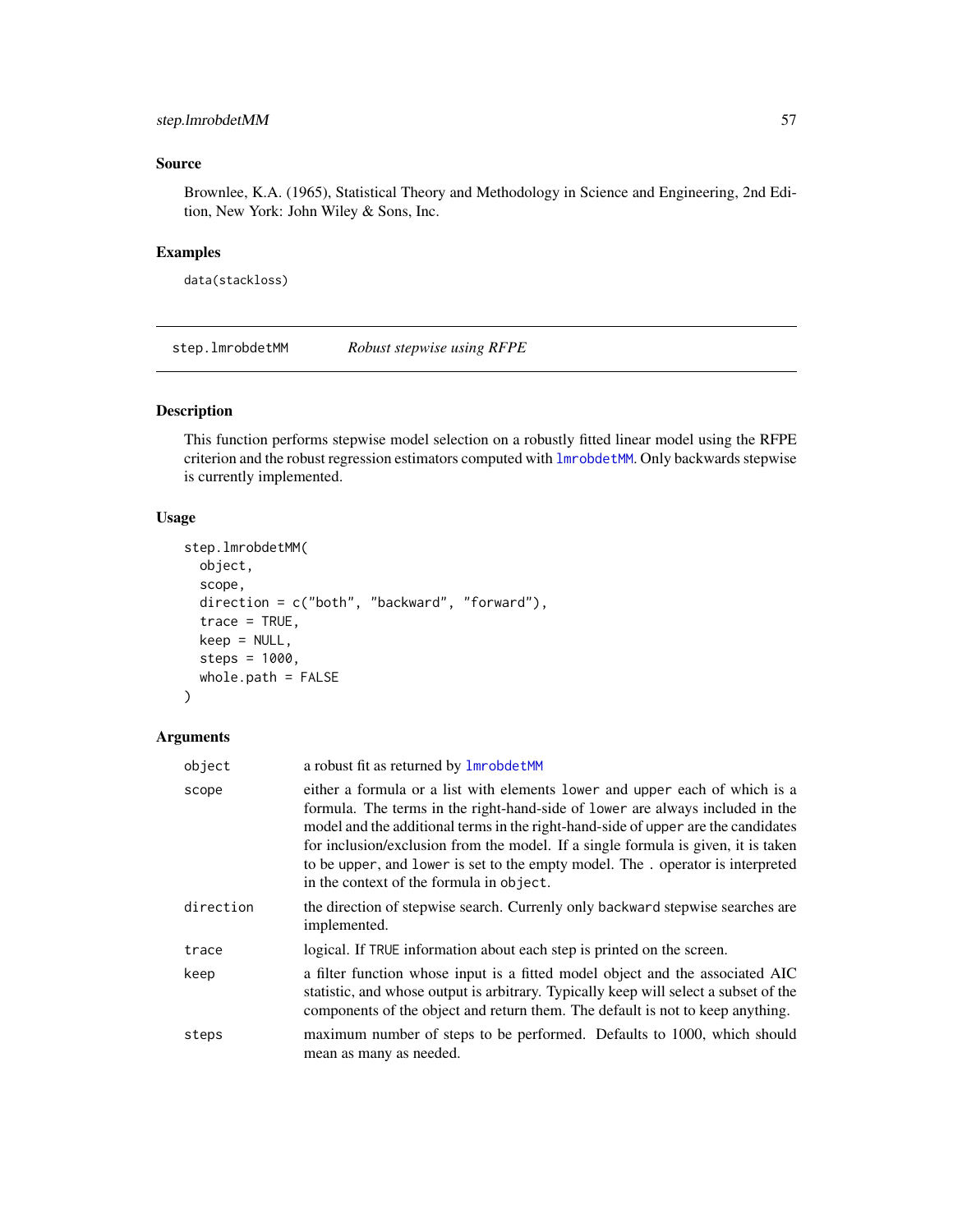<span id="page-57-0"></span>whole.path if FALSE (default) variables are dropped until the RFPE fails to improve. If TRUE the best variable to be dropped is removed, even if this does not improve the RFPE.

#### Details

Presently only backward stepwise selection is supported. During each step the Robust Final Prediction Error (as computed by the function lmrobdetMM.RFPE) is calculated for the current model and for each sub-model achievable by deleting a single term. If the argument whole path is FALSE, the function steps to the sub-model with the lowest Robust Final Prediction Error or, if the current model has the lowest Robust Final Prediction Error, terminates. If the argument whole.path is TRUE, the function steps through all smaller submodels removing, at each step, the variable that most reduces the Robust Final Prediction Error. The scale estimate from object is used to compute the Robust Final Prediction Error throughout the procedure.

#### Value

If whole.path == FALSE the function returns the robust fit as obtained by lmrobdetMM using the final model. If whole.path == TRUE a list is returned containing the RFPE of each model on the sequence of submodels. The names of the components of this list are the formulas that correspods to each model.

#### Author(s)

Victor Yohai, <victoryohai@gmail.com>, Matias Salibian-Barrera, <matias@stat.ubc.ca>

#### References

<http://www.wiley.com/go/maronna/robust>

#### See Also

[DCML](#page-13-1), [MMPY](#page-41-1), [SMPY](#page-54-1)

```
cont \le 1mrobdet.control(bb = 0.5, efficiency = 0.85, family = "bisquare")
set.seed(300)
X <- matrix(rnorm(50*6), 50, 6)
beta \leq c(1,1,1,0,0,0)y \le - as.vector(X %*% beta) + 1 + rnorm(50)
y[1:6] <- seq(30, 55, 5)
for (i in 1:6) X[i, ] \leftarrow c(X[i, 1:3], i/2, i/2, i/2)Z \leftarrow \text{cbind}(y, X)Z \le - as.data.frame(Z)obj <- lmrobdetMM(y ~ ., data=Z, control=cont)
out <- step.lmrobdetMM(obj)
```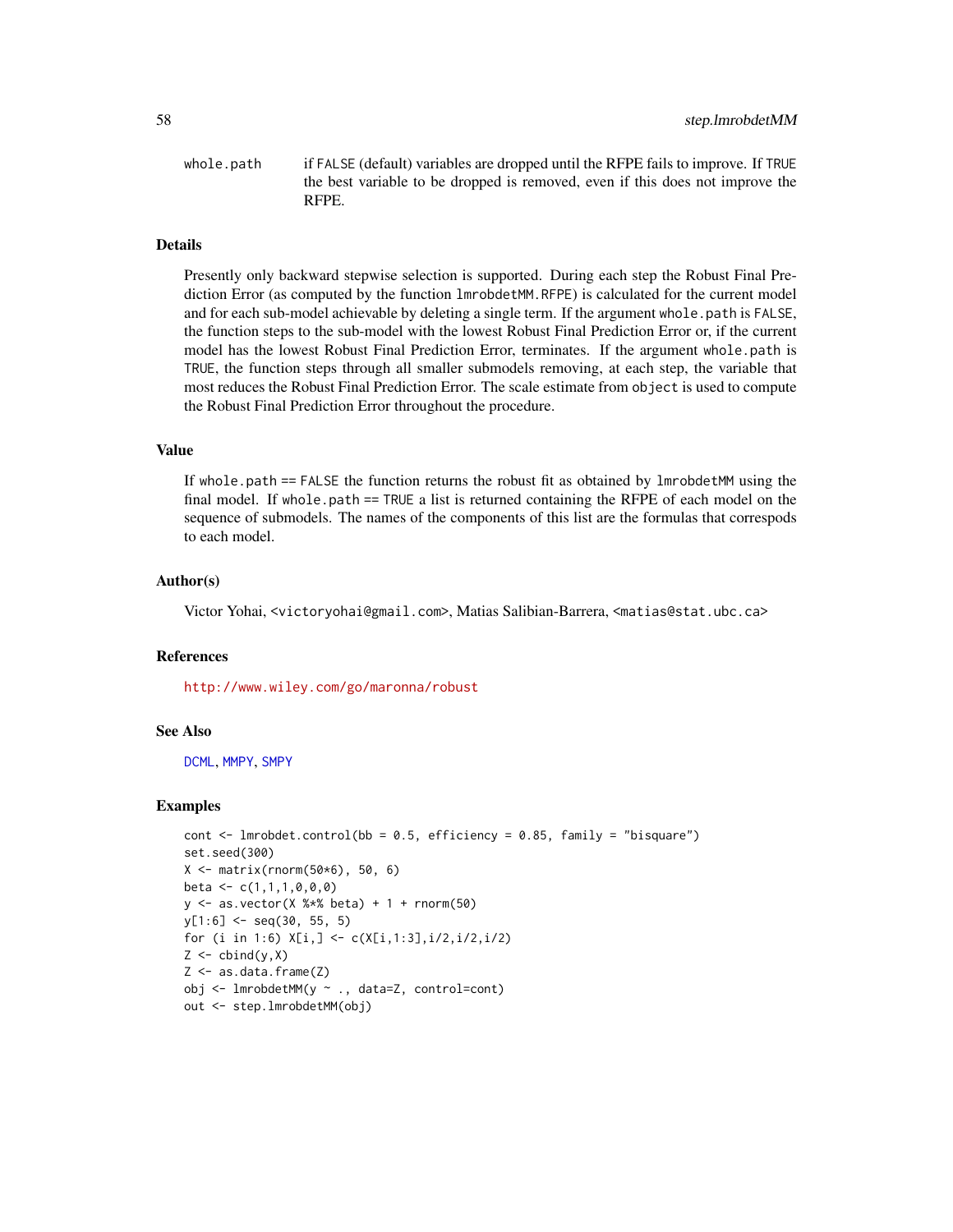<span id="page-58-0"></span>vehicle *Vehicle data*

#### Description

The original data set contains an ensemble of shape feature extractors to the 2D silhouettes of different vehicles. The purpose is to classify a given silhouette as one of four types of vehicle, using a set of 18 features extracted from the silhouette. Here we deal with the "van" type, which has 217 cases. Description; The following features were extracted from the silhouettes. 1. compactness 2. circularity 3. distance circularity 4. radius ratio 5. principal axis aspect ratio 6. maximum length aspect ratio 7. scatter ratio 8. elongatedness 9. principal axis rectangularity 10. maximum length rectangularity 11. scaled variance along major axis 12. scaled variance along minor axis 13. scaled radius of gyration 14. skewness about major axis 15. skewness about minor axis 16. kurtosis about minor axis 17. kurtosis about major axis 18. hollows ratio

#### Usage

data(vehicle)

# Format

An object of class "data.frame".

#### Details

Format: Numeric, 217 rows and 18 columns.

#### Source

Turing Institute, Glasgow, and are available at https://archive.ics.uci.edu/ml/datasets/Statlog+(Vehicle+Silhouettes).

#### Examples

data(vehicle)

waste *Waste data*

#### Description

Waste data. The original data are the result of a study on production waste and land use by Golueke and McGauhey (1970), and contain nine variables, of which we consider six.

#### Usage

data(waste)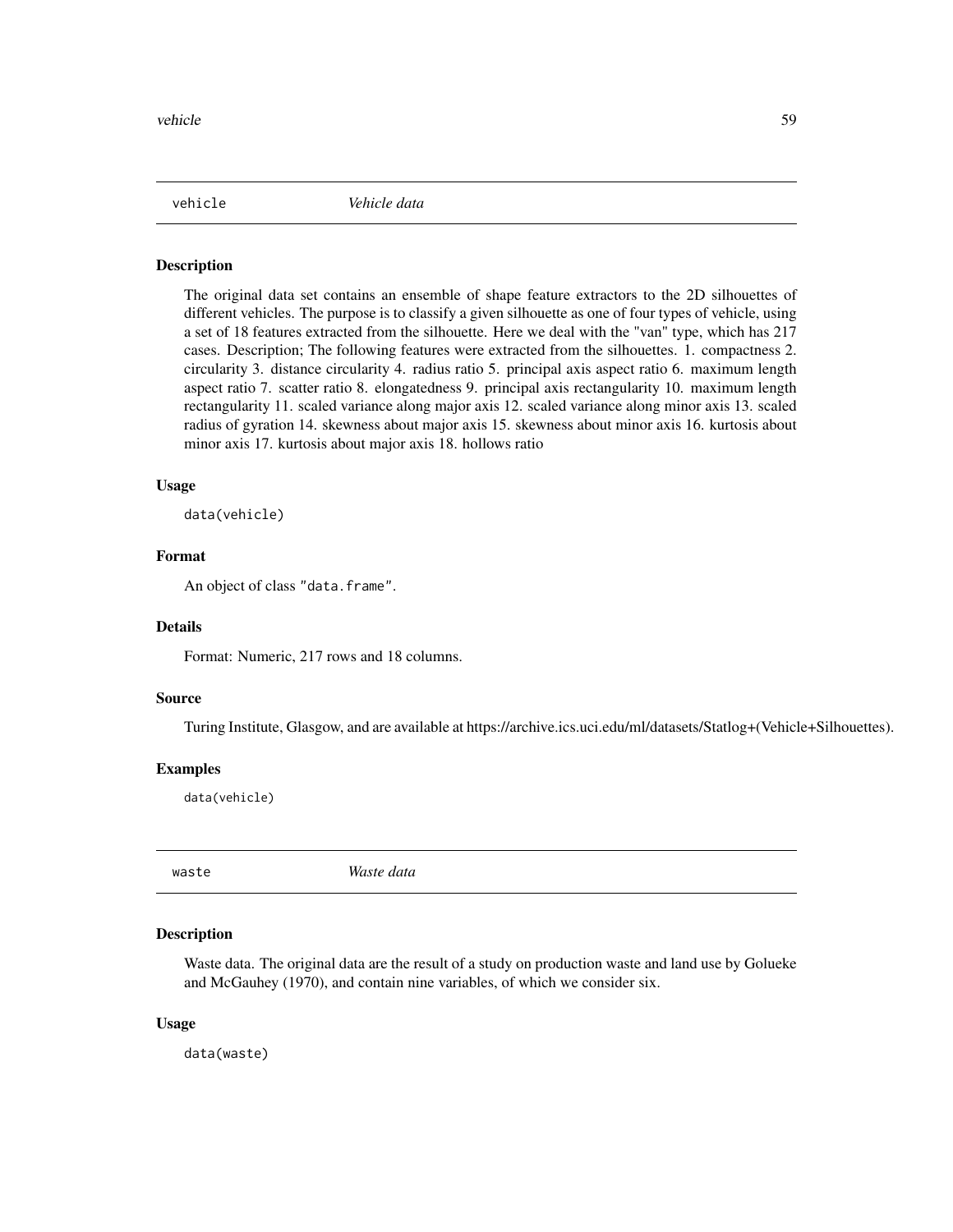# <span id="page-59-0"></span>Format

An object of class "data.frame".

#### Details

Format: 40 cases and 6 continuous variables. Description: The columns are 1. industrial land (acres) 2. fabricated metals (acres) 3. trucking and wholesale trade (acres) 4. retail trade (acres) 5. restaurants and hotels (acres) 6. solid waste (millions of tons), response

#### Source

Golueke, C.G. and McGauhey, P.H. (1970), Comprehensive Studies of Solid Waste Management, US Department of Health, Education and Welfare, Public Health Services Publication No. 2039.

# **References**

Golueke, C.G. and McGauhey, P.H. (1970), Comprehensive Studies of Solid Waste Management, US Department of Health, Education and Welfare, Public Health Services Publication No. 2039.

#### Examples

data(waste)

wine *Wine data*

#### Description

It contains, for each of 59 wines grown in the same region in Italy, the quantities of 13 constituents. The original purpose of the analysis was to classify wines from different cultivars by means of these measurements. In this example we treat cultivar one.

#### Usage

data(wine)

# Format

An object of class "data.frame".

#### Details

Format: Numeric, 59 rows and 13 columns. Description: The attributes are: 1. Alcohol 2. Malic acid 3. Ash 4. Alcalinity of ash 5. Magnesium 6. Total phenols 7. Flavanoids 8. Nonflavanoid phenols 9. Proanthocyanins 10. Color intensity 11. Hue 12. OD280/OD315 of diluted wines 13. Proline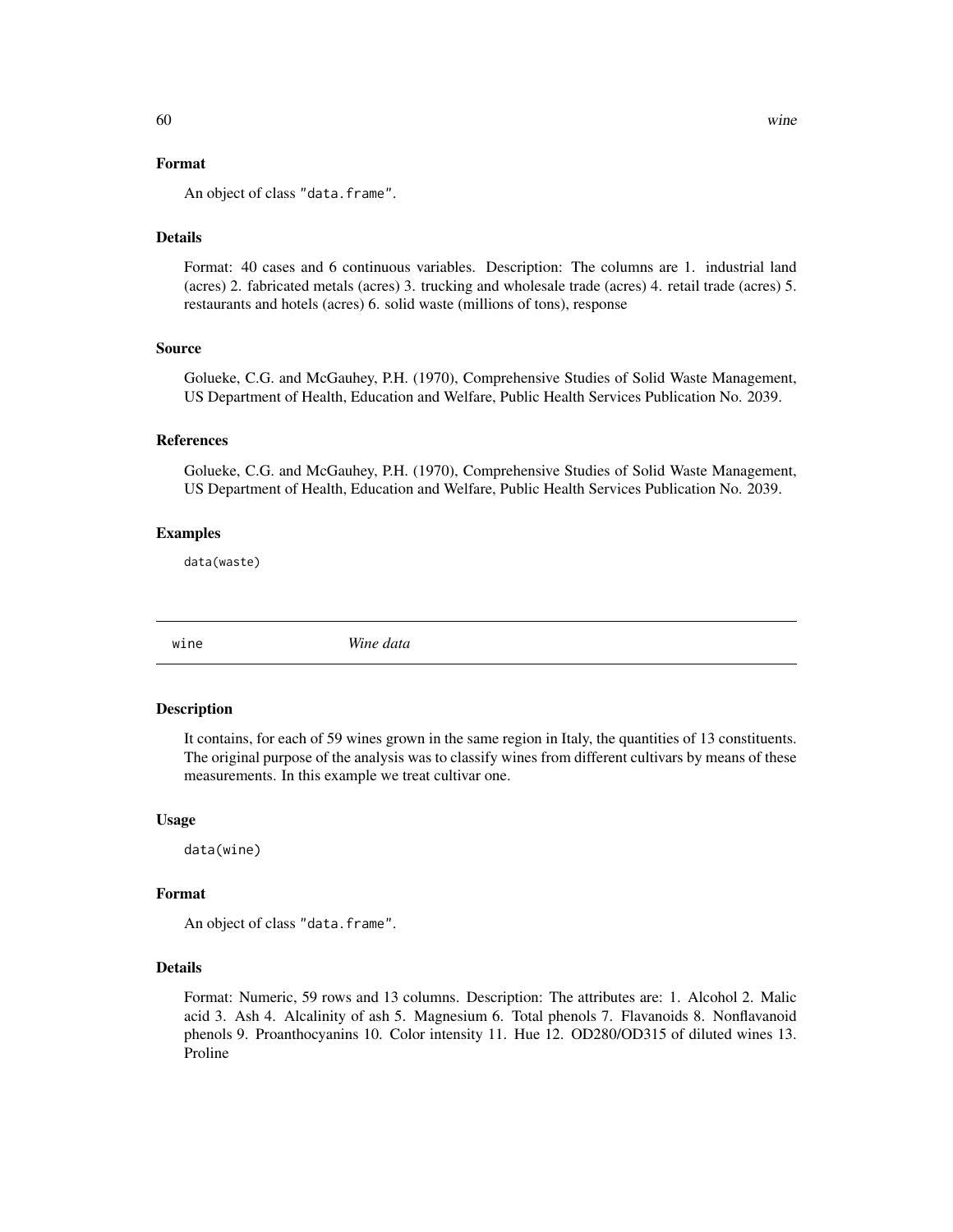wine  $\qquad \qquad 61$ 

# Source

Hettich, S. and Bay, S.D. (1999), The UCI KDD Archive http://kdd.ics.uci.edu. Irvine, CA: University of California, Department of Information and Computer Science.

# Examples

data(wine)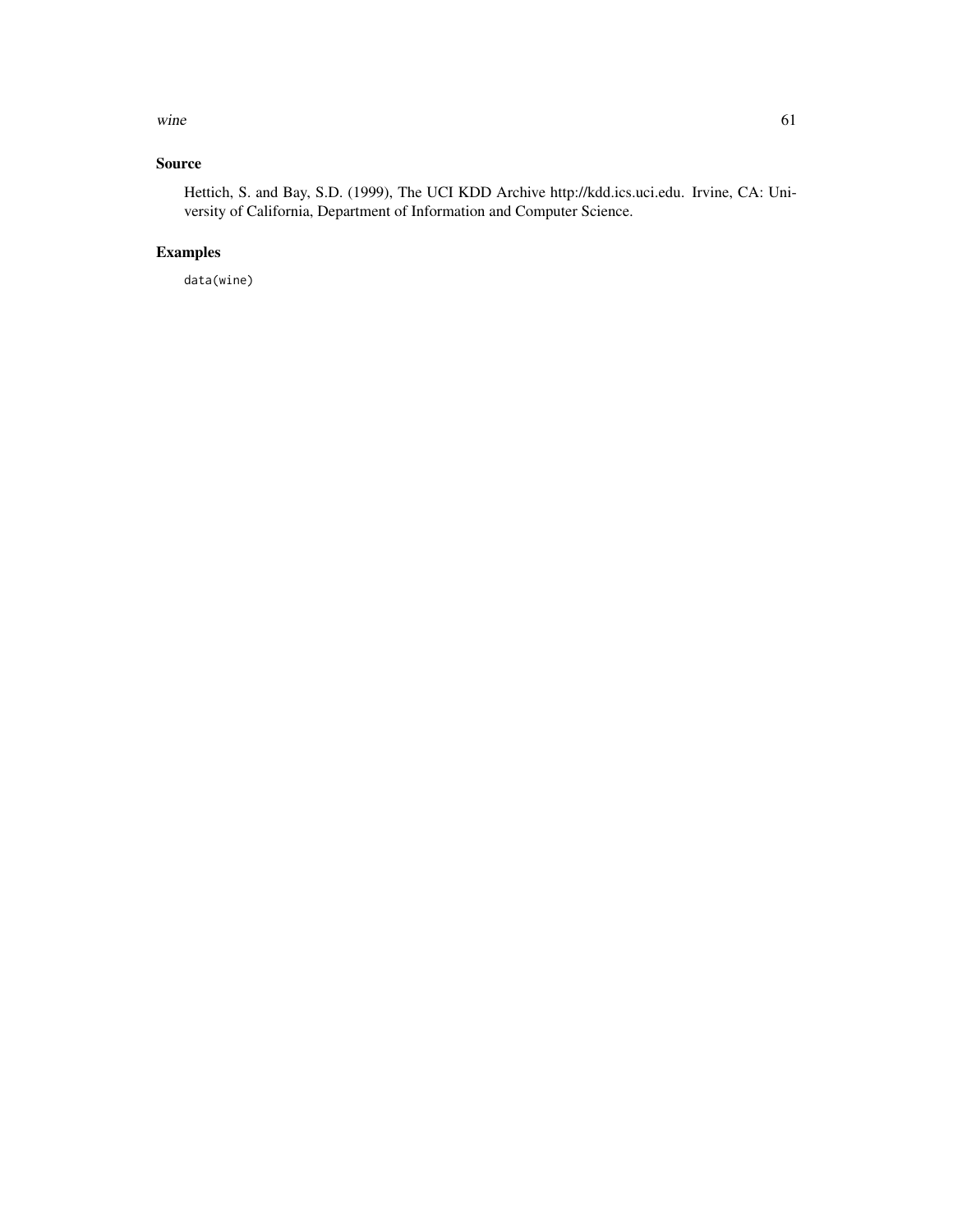# <span id="page-61-0"></span>Index

∗ datasets alcohol , [3](#page-2-0) algae , [4](#page-3-0) biochem , [5](#page-4-0) breslow.dat, [6](#page-5-0) bus , [7](#page-6-0) flour, [18](#page-17-0) glass , [18](#page-17-0) hearing , [19](#page-18-0) image , [20](#page-19-0) leuk.dat , [23](#page-22-0) mineral , [41](#page-40-0) neuralgia , [43](#page-42-0) oats , [44](#page-43-0) resex , [49](#page-48-0) shock , [54](#page-53-0) skin , [55](#page-54-0) stackloss , [56](#page-55-0) vehicle , [59](#page-58-0) waste , [59](#page-58-0) wine , [60](#page-59-0) alcohol , [3](#page-2-0) algae , [4](#page-3-0) biochem , [5](#page-4-0) bisquare , [5](#page-4-0) , *[22](#page-21-0)* , *[25](#page-24-0)* , *[36](#page-35-0)* , *[50–](#page-49-0)[53](#page-52-0)* breslow.dat, [6](#page-5-0) bus , [7](#page-6-0) BYlogreg *(*logregBY *)* , [38](#page-37-0) cov.dcml , [8](#page-7-0) covClassic , [8](#page-7-0) covRob , *[9](#page-8-0)* , [10](#page-9-0) covRobMM , *[10](#page-9-0) , [11](#page-10-0)* , [11](#page-10-0) covRobRocke , *[10](#page-9-0) , [11](#page-10-0)* , [13](#page-12-0) DCML , [14](#page-13-0) , *[15](#page-14-0)* , *[28](#page-27-0)* , *[32](#page-31-0)* , *[42](#page-41-0)* , *[56](#page-55-0)* , *[58](#page-57-0)* drop1.lmrobdetMM , [15](#page-14-0) fastmve, [16](#page-15-0)

flour , [18](#page-17-0) glass , [18](#page-17-0) hearing, [19](#page-18-0) huber , [20](#page-19-0) image , [20](#page-19-0) initPP , [21](#page-20-0) INVTR2 , [22](#page-21-0) KurtSDNew *(*initPP *)* , [21](#page-20-0) leuk.dat , [23](#page-22-0) lm.fit , *[15](#page-14-0)* lmrob , *[16,](#page-15-0) [17](#page-16-0)* , *[32](#page-31-0)* , *[42](#page-41-0)* , *[56](#page-55-0)* lmrobdet.control , *[5](#page-4-0)* , *[8](#page-7-0)* , *[15](#page-14-0)* , *[20](#page-19-0)* , *[22](#page-21-0)* , [24](#page-23-0) , *[27](#page-26-0)* , *[30](#page-29-0)* , *[42](#page-41-0) , [43](#page-42-0)* , *[45](#page-44-0)* , *[50](#page-49-0)[–53](#page-52-0)* , *[56](#page-55-0)* lmrobdetDCML , *[14](#page-13-0)* , [26](#page-25-0) lmrobdetLinTest , [28](#page-27-0) lmrobdetMM , *[15](#page-14-0) , [16](#page-15-0)* , *[22](#page-21-0)* , [29](#page-28-0) , *[32](#page-31-0) , [33](#page-32-0)* , *[42](#page-41-0)* , *[55](#page-54-0)* , *[57](#page-56-0)* lmrobdetMM.RFPE , [32](#page-31-0) lmrobM , [33](#page-32-0) , *[35](#page-34-0)* lmrobM.control , *[34](#page-33-0)* , [35](#page-34-0) locScaleM , [36](#page-35-0) logregBY , [38](#page-37-0) logregWBY , [39](#page-38-0) logregWML , [40](#page-39-0) mineral , [41](#page-40-0) MLocDis *(*locScaleM *)* , [36](#page-35-0) MMPY , *[15](#page-14-0)* , *[28](#page-27-0)* , *[32](#page-31-0)* , *[42](#page-41-0)* , [42](#page-41-0) , *[56](#page-55-0)* , *[58](#page-57-0)* MMultiSHR *(*covRobMM *)* , [11](#page-10-0) model.matrix.default , *[27](#page-26-0)* , *[30](#page-29-0)* , *[34](#page-33-0)* mopt , *[22](#page-21-0)* , *[25](#page-24-0)* , *[36](#page-35-0)* , [43](#page-42-0) , *[50](#page-49-0)[–53](#page-52-0)* Mpsi , *[50–](#page-49-0)[52](#page-51-0)* mscale , *[5](#page-4-0)* , *[20](#page-19-0)* , *[25](#page-24-0) , [26](#page-25-0)* , *[36](#page-35-0)* , *[43](#page-42-0)* , *[45](#page-44-0)* mscale *(*scaleM *)* , [53](#page-52-0)

Multirobu *(*covRob *)* , [10](#page-9-0) na.action , *[27](#page-26-0)* , *[30](#page-29-0)* , *[33](#page-32-0)*